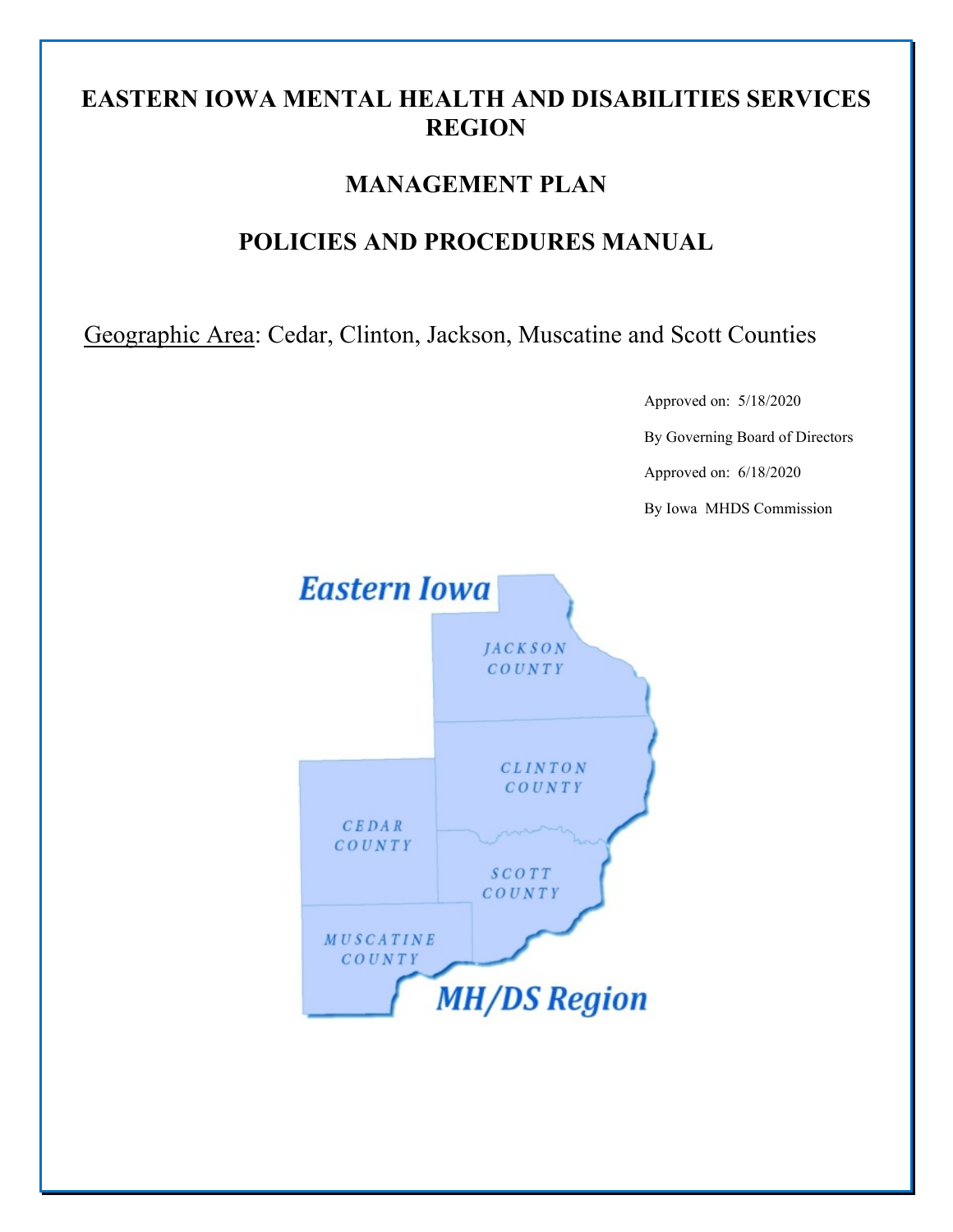## **TABLE OF CONTENTS**

| Governing Board of Directors                                                          |
|---------------------------------------------------------------------------------------|
| Regional Advisory Committee                                                           |
| <b>Chief Executive Officer</b>                                                        |
| Regional Management Team                                                              |
|                                                                                       |
| Service Coordination and Targeted Case Management                                     |
| <b>Local County Offices</b>                                                           |
| <b>Regional Access Points</b>                                                         |
| Risk Management and Fiscal Viability                                                  |
| Conflict of Interest                                                                  |
|                                                                                       |
| System of Care Approach                                                               |
| Developing an Integrated Multi-Occurring Capable Trauma Informed System of<br>Care    |
| Implementation of Interagency and Multi-System Collaboration and Care<br>Coordination |
| <b>Decentralized Service Provisions</b>                                               |
| <b>Utilization and Access to Services</b>                                             |
|                                                                                       |
| Accounting System and Financial Reporting                                             |
| Contracting/Rate Agreement                                                            |
| Funding                                                                               |
| Data Reporting and other Information Technical Requirements                           |
| F. Enrollment Process:                                                                |
| <b>Application and Enrollment</b>                                                     |
| Residency                                                                             |
| <b>Exception to Policy</b>                                                            |
| Confidentiality                                                                       |
|                                                                                       |
| General Eligibility                                                                   |
| Financial Eligibility-Income and Resource Guidelines                                  |
| Diagnostic Eligibility                                                                |
| Acceptable Verification for Diagnostic Requirements                                   |
| Assistance to Other than Adult Core                                                   |
| Reasons for Funding Denials                                                           |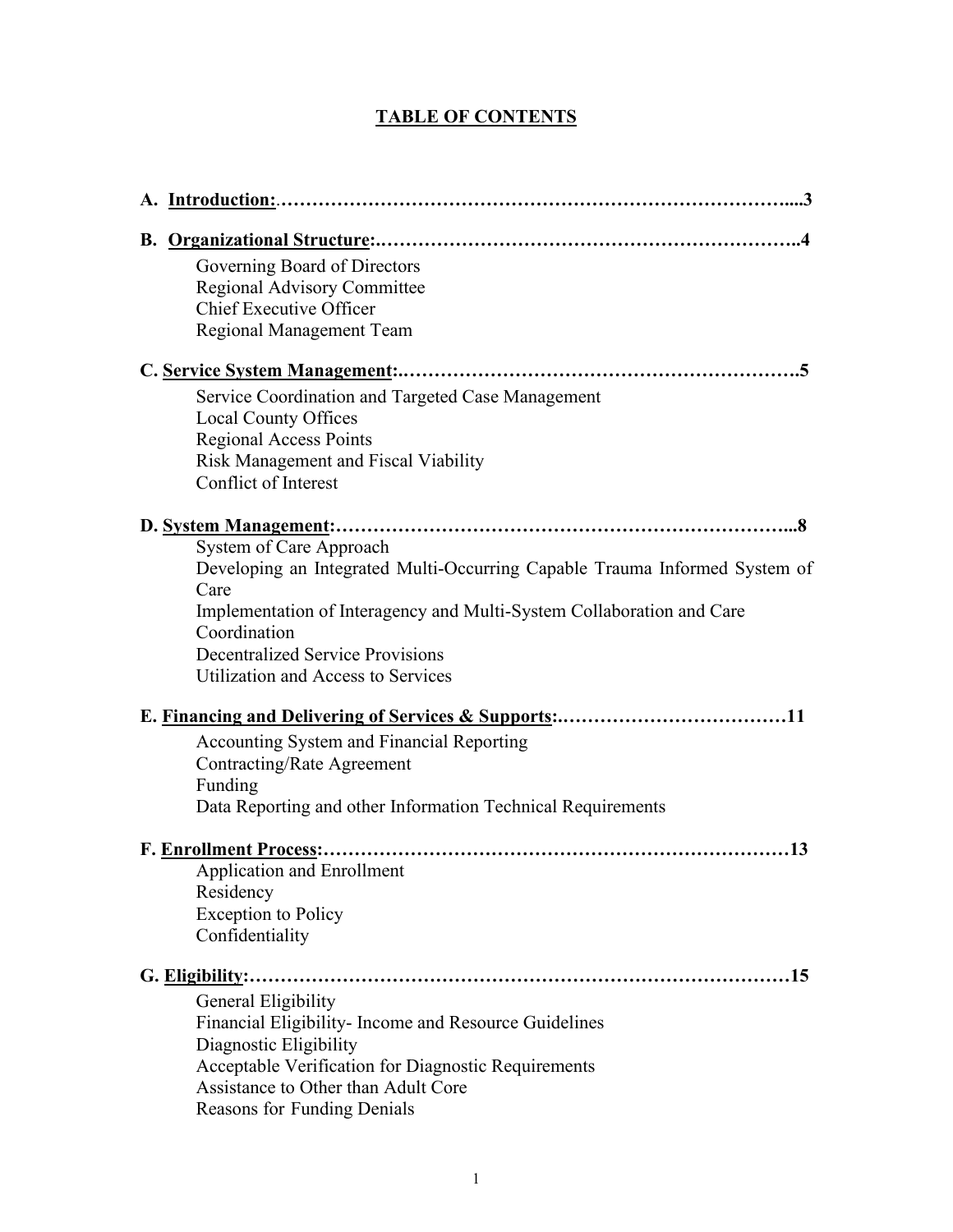| Notice of Decisions/Timeframes and Notice of Eligibility for Assessment                                           |
|-------------------------------------------------------------------------------------------------------------------|
| Service and Functional Assessment                                                                                 |
| Service Funding Authorization                                                                                     |
| Re-Enrollment                                                                                                     |
| Co-Payments for Services                                                                                          |
|                                                                                                                   |
| Non Expedited Appeals Process                                                                                     |
| <b>Expedited Appeals Process</b>                                                                                  |
|                                                                                                                   |
|                                                                                                                   |
| <b>System Evaluation</b>                                                                                          |
| <b>Quality of Provider Services</b>                                                                               |
| Methods Utilized for Quality Improvements                                                                         |
|                                                                                                                   |
|                                                                                                                   |
|                                                                                                                   |
|                                                                                                                   |
| O. Forms Appendix:                                                                                                |
| (These forms are not an official part of this plan and as such may be updated as needed<br>without formal review) |
| Application                                                                                                       |

Release of Information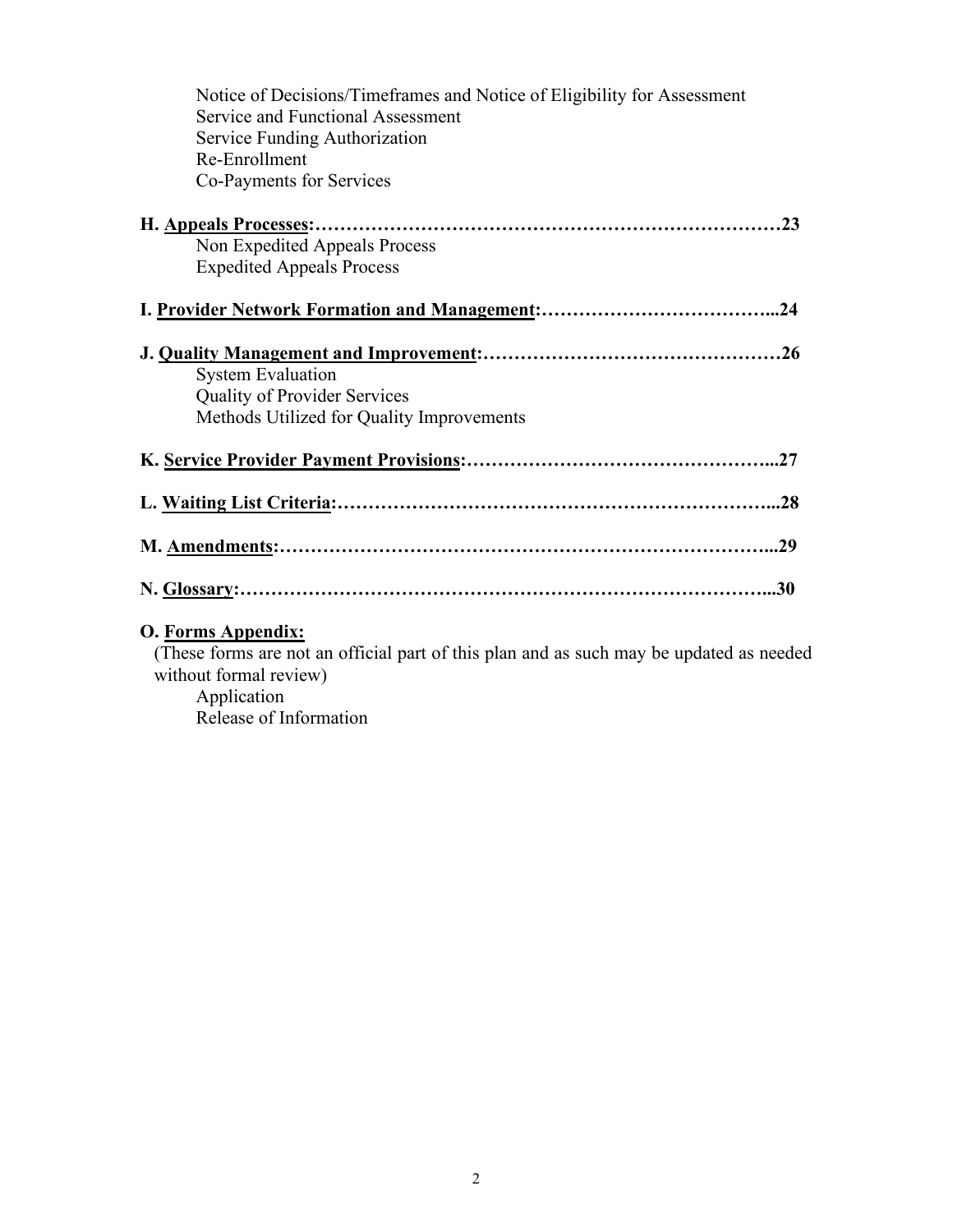# **A.Introduction**

*As* the Eastern Iowa MH/DS Region was approved by the Department of Human Services on 5/23/13, we were tasked with working together as community partners whereby forming a Region to support and promote community integration for individuals diagnosed with mental health conditions, intellectual disabilities, developmental disabilities and/or traumatic brain injuries. *Furthermore,* the EI Region, in accordance with the principles in the legislative redesign, partnered with local agencies to develop a system of care approach that is characterized by principles and values for its citizens that are:

- Welcoming and individually-oriented;
- Person and family driven;
- Recovery and resiliency oriented;
- Trauma-informed; and
- Culturally competent.

The Eastern Iowa MH/DS Region, hereafter referred to as the EI Region or Region, was formed under Iowa Code Chapter 28E to create a mental health and disability service Region in compliance with Iowa Code 331.390 and serves Cedar, Clinton, Jackson, Muscatine and Scott Counties. The population total for the Region is approximately 300,789.

#### **Basic Framework of the Regional MH/DS Services Management Plan:**

The Mental Health and Disability Service Management Plan, hereafter referred to as the *Plan*, defines the standards for member counties of the EI Region.

The Plan meets the requirements of Iowa Code section 331.390 and provides for cost-effective, individualized services and supports that assist individuals to be as independent, productive and integrated into the community as possible within the constraints of available resources.

In compliance with Iowa Administrative Code 441-25, the Region must have three (3) documents:

- a) **The Annual Service and Budget Plan** is due April 1<sup>st</sup> and includes the services to be provided; the cost of those services; the local access points; service coordination and targeted case management agencies; crisis planning; intensive mental health services; children's behavioral health services; the scope of services; budget and financing provisions; financial forecasting measures; and provider reimbursement provisions
- b) **The Annual Report** due December 1<sup>st</sup> to the Iowa Department of Human Services provides an analysis of data concerning services managed for the previous fiscal year.
- c) **The Policies and Procedures Manual** includes policies and procedures concerning management of the MH/DS services and plan administration.

A copy of the Plan is available upon request at each county office, online at the Department of Human Services [\(http://dhs.iowa.gov\)](http://dhs.iowa.gov/) and the Region [\(www.easterniowamhds.org\)](http://www.easterniowamhds.org/) websites.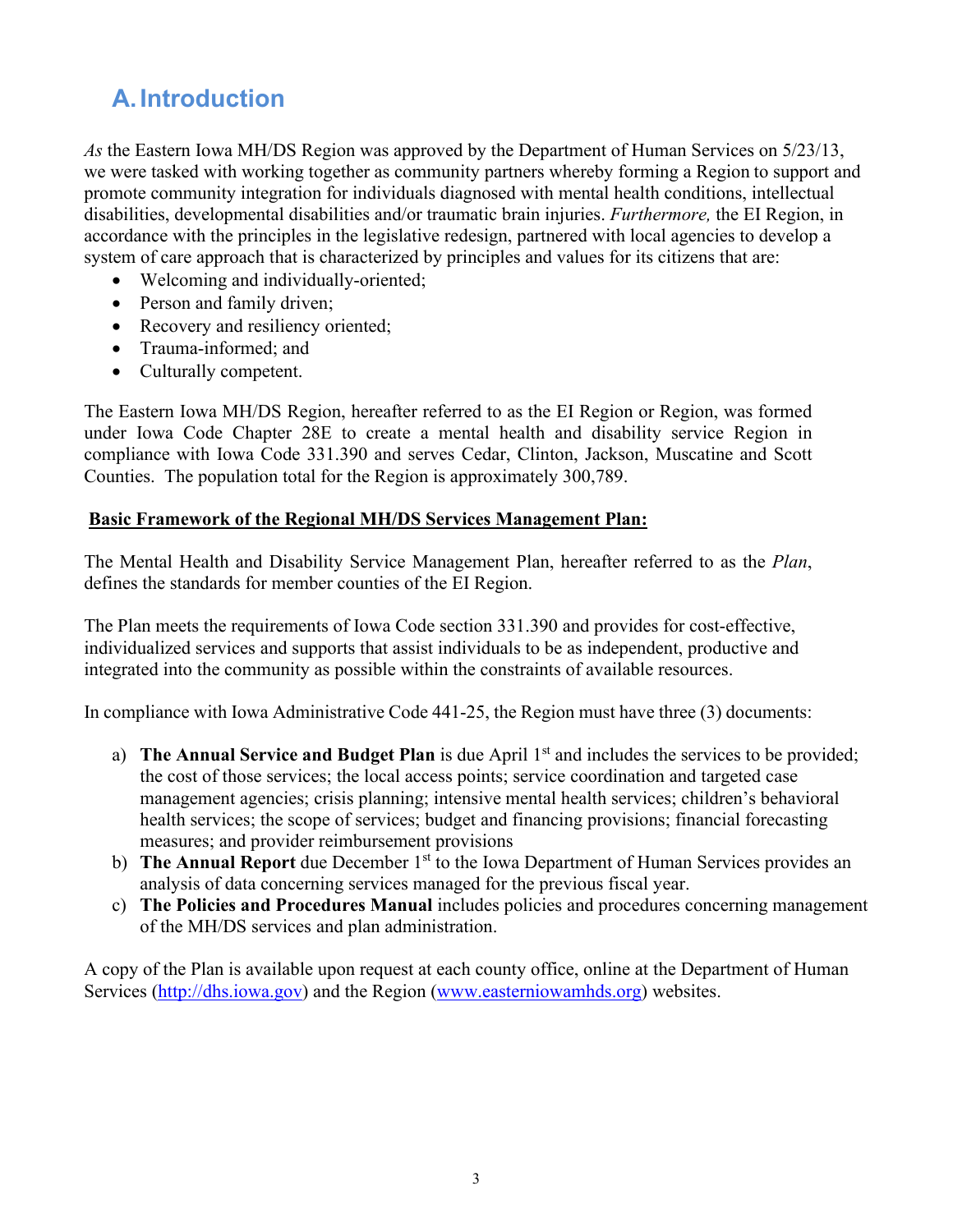# **B. Organizational Structure**

## **Governing Board of Directors (IC 331.390):**

The EI Region's organizational structure assigns the ultimate responsibility for the non-Medicaid funded services with the Governing Board of Directors.

The Region shall be under the direction and control of the Governing Board of Directors and the Chief Executive Officer. The Governing Board of Directors, hereafter known as the Governing Board, shall serve as the Regional Administrative Entity, as defined in Iowa Code 331.390.

## **Regional Advisory Committees (IC 331.390(2)h and i and 331.392(2)I and IAC441-25.14(1)i and j:**

The Governing Board, as required by law, has two advisory committees, one (1) Adult and one (1) Child. The adult committee will be made up of least five (5) members, one (1) from each member county, and the children's committee will be made up of at least nine (9) members designated by legislation. All committee members will be confirmed by the Regional Governing Board.

The committee's responsibilities' as it relates to the system includes assisting in developing and monitoring Regional activities, identifying goals and objectives for the service system, serving as a public forum for other related MHDS issues, expressing concerns and ideas to the Regional Governing Board and designating representatives to the Regional Governing Board.

## **Chief Executive Officer IAC 441-25.12 (c):**

The Governing Board will appoint the Chief Executive Officer, hereafter known as the CEO, who will be the primary point of accountability for the Region and shall be responsible for entering into performance based contracts with the Department of Human Services. The CEO shall report to the Governing Board and will serve as the contact person for all requests for information or other inquiries from the Department of Human Services or the State of Iowa regarding the provision of services, quality of services and expenditures of Regional funds. The CEO shall serve at the pleasure of the Governing Board and shall be under its direct supervision, evaluation and control.

#### **Regional Management Team:**

The Region will also have a Regional Management Team, hereafter referred to as the Management Team, who will consist of the Coordinators of Disability Services (CDS) representing each member county including a Children's Coordinator of Behavioral Health Services. The Management Team shall remain employees of their respective counties.

Additional information on the Governance of the Region can be found in the 28E Agreement. The 28E Agreement can be found on the Region's Website: [www.easterniowamhds.org](http://www.easterniowamhds.org/)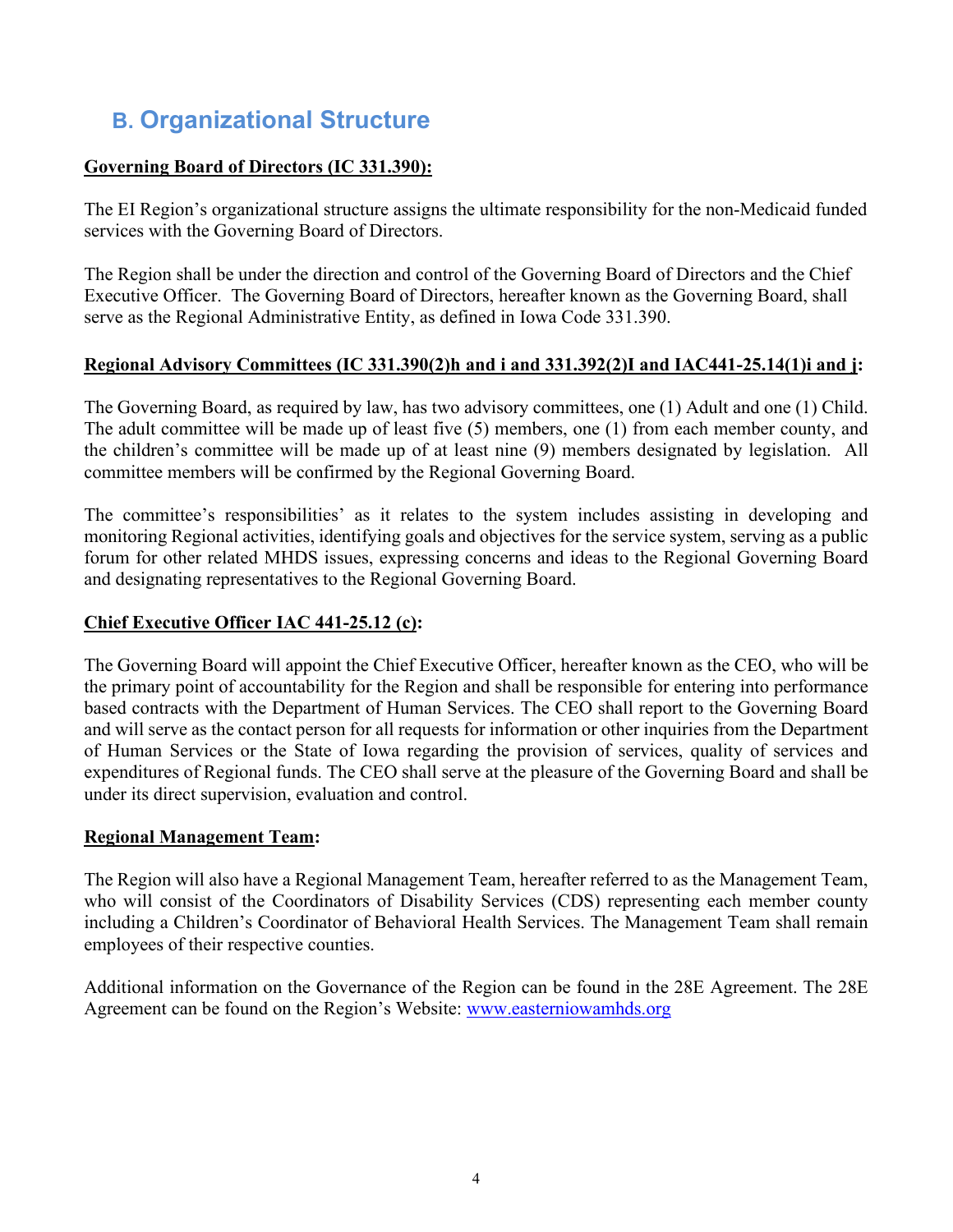# **C.Service System Management**

#### **Service Coordination and Targeted Case Management:**

The EI Region shall directly administer the Plan through the local county Community Services offices and contract with service providers to meet the service needs of the individuals. The staff delegated to perform the functions of Coordinator of Disability Services (CDS) shall have the qualifications as stated in Iowa Code 331.390(3)b. Also included is a Children's Coordinator of Behavioral Health Services, referred to as the Children's Coordinator. The position of Children's Coordinator means a member of the administrative entity staff who meets the requirements described in Iowa Code section 331.390(3)b and who is responsible for coordinating behavioral health services for children and families in the EI Region.

The Region shall offer choice and access to cost effective, evidenced based, conflict free Targeted Case Management as described in Iowa Administrative Code 441-25.21(1)g. The designated case management agencies serving the Region must be accredited by the Department of Human Services.

Targeted case managers or other persons providing service coordination while working for the designated provider must meet the qualifications of qualified case managers and supervisors as defined in Iowa Administrative Code 441-24.1 (225C).

The Region continues to provide Service Coordination to individuals who are *not* eligible for a Community Based Case Manager or an Integrated Health Home Service (IHH).

| <b>Local County Offices</b><br><b>Serves</b> |                         | Location                                                 | <b>Contact Information</b> |  |
|----------------------------------------------|-------------------------|----------------------------------------------------------|----------------------------|--|
|                                              | <b>Adult/Child/Both</b> |                                                          |                            |  |
| <b>Cedar County</b>                          | Both Adult and Child    | 400 Cedar St. Tipton                                     | 563-886-1726               |  |
|                                              |                         | IA 52772                                                 |                            |  |
| <b>Clinton County</b>                        | Both Adult and Child    | 1900 N. $3^{rd}$ St.<br>563-244-0563                     |                            |  |
|                                              |                         | Clinton IA 52732                                         |                            |  |
| Both Adult and Child<br>Jackson County       |                         | 311 W. Platt St.                                         | 563-652-1743               |  |
|                                              |                         | Maquoketa IA 52060                                       |                            |  |
| Muscatine County                             | Both Adult and Child    | 315 Iowa Ave Suite 1                                     | 563-263-7512               |  |
|                                              |                         | Muscatine IA 52761                                       |                            |  |
| <b>Scott County</b>                          | Both Adult and Child    | $600 \,\mathrm{W}$ . 4 <sup>th</sup> St.<br>563-326-8723 |                            |  |
|                                              |                         | Davenport IA 52801                                       |                            |  |

The Region shall maintain local county offices as the foundation to the service delivery system. Listed below are the name, addresses and phone numbers to the local county Community Services Offices:

The Coordinator of Disability Services and the Children's Coordinator will be referred to as the Regional Management Team. The duties shall include such activities as assisting the CEO, agreeing on exceptions to policies, ensuring timely data is collected and submitted to the CEO for inclusion in reports, assuring accurate financial reporting, monitoring of revenues and expenditures, assuring evidence based practices are used, and making recommendations for agenda items before the meetings of the Governing Board and Regional Advisory Committees.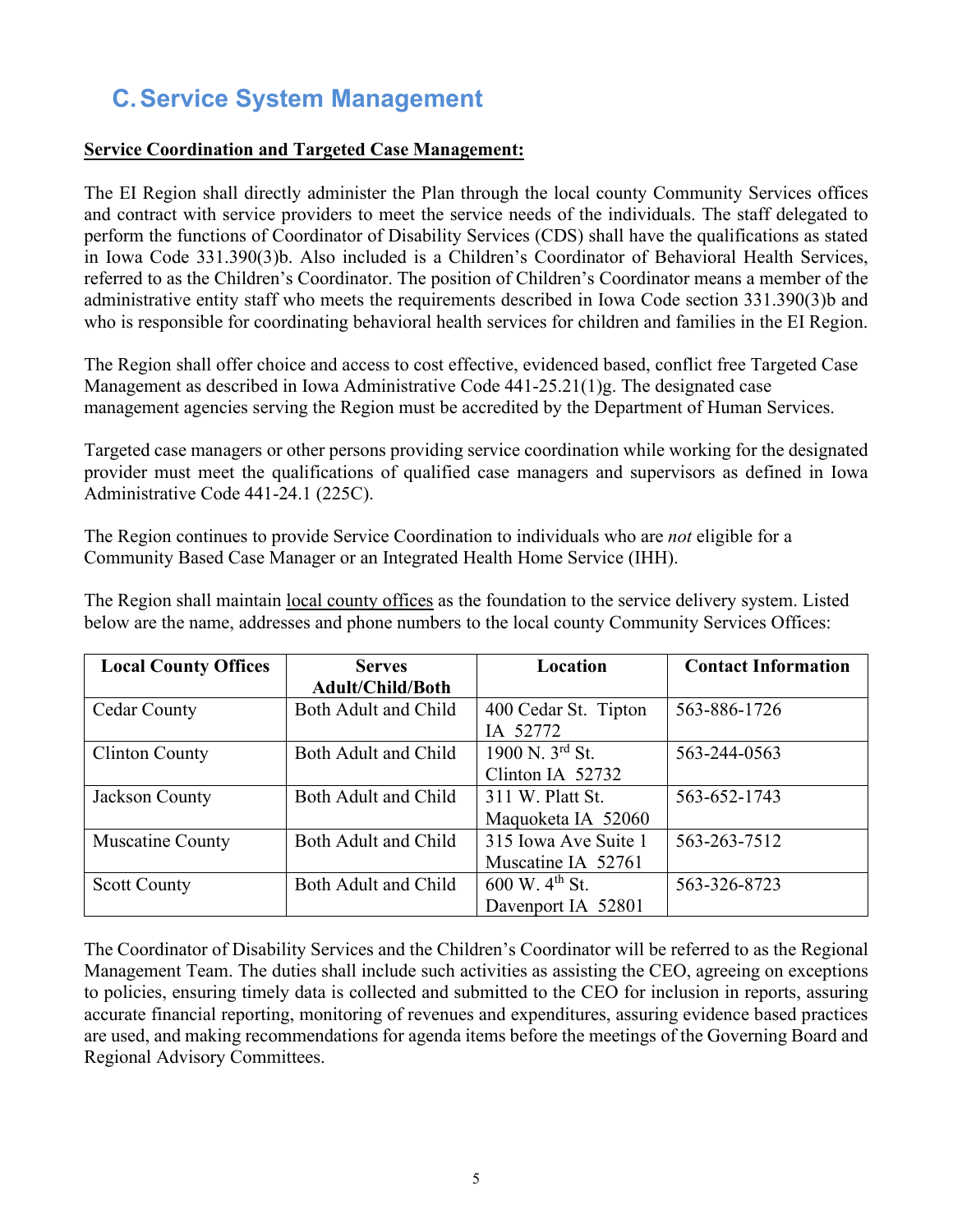## **Regional Access Points**:

| <b>Access Point</b>                           | Location                              | <b>Contact Information</b> |
|-----------------------------------------------|---------------------------------------|----------------------------|
| Abbe Center for Community Mental Health       | 1039 Arthur St.                       | $(319)$ 338-7884           |
|                                               | Iowa City, IA 52240                   |                            |
| <b>Bridgeview Community Mental Health</b>     | 1320 $19th$ Ave NW                    | $(563)$ 243-5633           |
|                                               | Clinton, IA 52732                     |                            |
| <b>Cedar County Community Services</b>        | 400 Cedar St. Tipton, IA<br>52772     | $(563) 886 - 1726$         |
| <b>Clinton County Community Supports Dept</b> | 1900 N. $3^{rd}$ St. Clinton, IA      | $(563)$ 244-0563           |
|                                               | 52732                                 |                            |
| Eagle View Behavioral Health                  | 770 Tanglefoot Lane                   | $(563)$ 396-2100           |
|                                               | Bettendorf, IA 52722                  |                            |
| Genesis Medical Center                        | 1401 W. Central Park Ave              | $(563)$ 421-1000           |
|                                               | Davenport, IA 52804                   |                            |
| Hillcrest Mental Health Center                | 117 S. Olive St.                      | $(563) 652 - 4958$         |
|                                               | Maquoketa, IA 52060                   |                            |
| Jackson County Mental Health Dept             | 311 W. Platt Maquoketa,               | $(563) 652 - 1743$         |
|                                               | IA 52060                              |                            |
| MercyOne-Clinton                              | 1410 N. $4th$ St. Clinton, IA         | $(563)$ 244-5000           |
|                                               | 52732                                 |                            |
| <b>Muscatine County Community Services</b>    | 315 Iowa Ave Suite 1                  | $(563)$ 263-7512           |
|                                               | Muscatine, IA 52761                   |                            |
| Robert Young Center                           | 1616 Cedar Muscatine, IA              | $(563)$ 262-6263           |
|                                               | 52761                                 | $(309)$ 779-2100           |
| <b>Scott County Community Services</b>        | 600 W. 4 <sup>th</sup> St. Davenport, | $(563)$ 326-8723           |
|                                               | IA 52801                              |                            |
| Vera French Community Mental Health           | 1441 W. Central Park Ave              | $(563)$ 383-1900           |
| Center                                        | Davenport, IA 52804                   |                            |

For *Adult Applicants,* the EI Region has designated the following access points:

For *Children Applicants*, the EI Region has designated the following access points:

| <b>Access Point</b>                       | Location                      | <b>Contact Information</b> |
|-------------------------------------------|-------------------------------|----------------------------|
| Abbe Center for Community Mental          | 1039 Arthur St. Iowa City,    | $(319)$ 338-7884           |
| Health                                    | IA 52240                      |                            |
| <b>Bridgeview Community Mental Health</b> | 1320 $19^{th}$ Ave. NW        | $(563)$ 243-5633           |
|                                           | Clinton, IA 52732             |                            |
|                                           |                               |                            |
| Child Health Specialty Clinics            | 865 Lincoln Rd. Suite 500     | $(563)$ 344-2250           |
|                                           | Bettendorf, IA 52722          |                            |
| Child Health Specialty Clinics            | 1663 Lincoln Way Suite E      | $(563)$ 243-0295           |
|                                           | Clinton, IA 52732             |                            |
| <b>Cedar County Community Services</b>    | 400 Cedar St. Tipton, IA      | $(563) 886 - 1726$         |
|                                           | 52772                         |                            |
| <b>Clinton County Community Supports</b>  | 1900 N. $3rd$ St. Clinton, IA | $(563)$ 244-0563           |
| Dept                                      | 52732                         |                            |
| Eagle View Behavioral Health              | 770 Tanglefoot Lane           | $(563)$ 396-2100           |
|                                           | Bettendorf, IA 52722          |                            |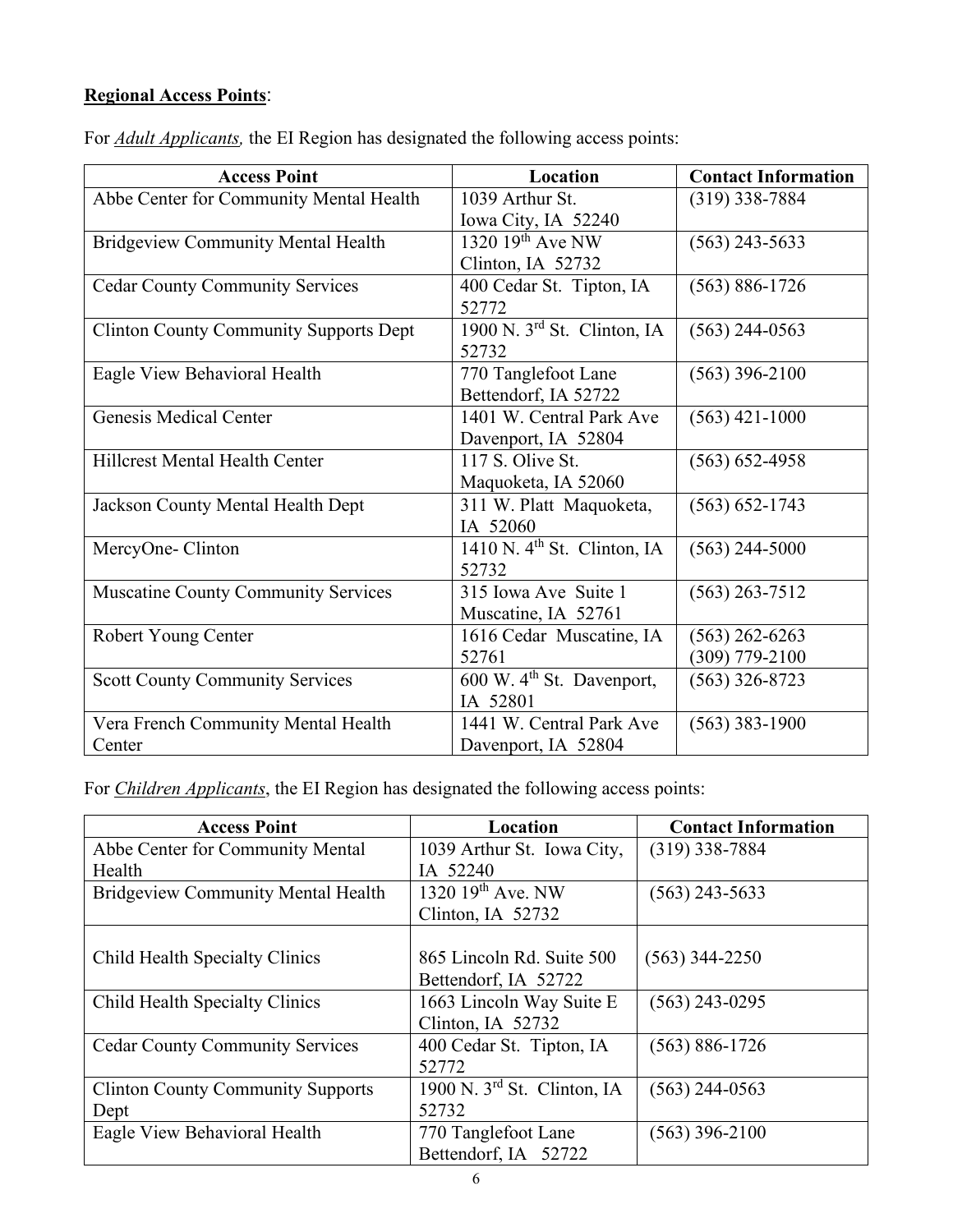| Genesis Medical Center                     | 1401 W. Central Park Ave.             | $(563)$ 421-1000   |
|--------------------------------------------|---------------------------------------|--------------------|
|                                            | Davenport, IA 52804                   |                    |
| <b>Grant Wood AEA</b>                      | 4401 Sixth St. SW                     | $(319)$ 399-6700   |
|                                            | Cedar Rapids, IA 52404                |                    |
| <b>Hillcrest Mental Health Center</b>      | 117 S. Olive St.                      | $(563) 652 - 4958$ |
|                                            | Maquoketa, IA 52060                   |                    |
| Jackson County Mental Health Dept          | 311 W. Platt Maquoketa,               | $(563) 652 - 1743$ |
|                                            | IA 52060                              |                    |
| MercyOne-Clinton                           | 1410 N. $4th$ St. Clinton, IA         | $(563)$ 244-5000   |
|                                            | 52732                                 |                    |
| Mississippi Bend AEA                       | 729 $21^{st}$ St. Bettendorf, IA      | $(563)$ 359-5967   |
|                                            | 52722                                 |                    |
| Mississippi Bend AEA                       | 2001 Manufacturing Court              | (563) 242-6454     |
|                                            | Clinton, IA 52732                     |                    |
| Mississippi Bend AEA                       | 1422 Houser St.                       | $(563)$ 263-8476   |
|                                            | Muscatine, IA 52761                   |                    |
| <b>Muscatine County Community Services</b> | 315 Iowa Ave., Suite 1                | $(563)$ 263-7512   |
|                                            | Muscatine, IA 52761                   |                    |
| Robert Young Center                        | 1616 Cedar Muscatine, IA              | $(563)$ 262-6263   |
|                                            | 52761                                 |                    |
| <b>Scott County Community Services</b>     | 600 W. 4 <sup>th</sup> St. Davenport, | $(563)$ 326-8723   |
|                                            | IA 52801                              |                    |
| Vera French Community Mental Health        | 1441 W. Central Park Ave.             | $(563)$ 383-1900   |
| Center                                     | Davenport, IA 52804                   |                    |

#### **Risk Management and Fiscal Viability (IC 331.25.21(1)f):**

The EI Regional Governing Board shall retain full authority for the regional system of care and the associated fixed budget in accordance with Iowa Code 331.393(2)f.

#### **Conflict of Interest:**

Funding authorization decisions shall be made in each county office by Coordinators of Disability Services who have no conflicted fiduciary interest or relational connections with the individual to the services or supports provided. In the event such a situation would occur, that interest must be fully disclosed in the Notice of Decision to the individuals, the counties, and other stakeholders. Contact your *local county offices* for more detail.

Annually, the EI Region's Governing Board, Regional Management Team, along with all Advisory Committee members, will review and sign a conflict of interest statement.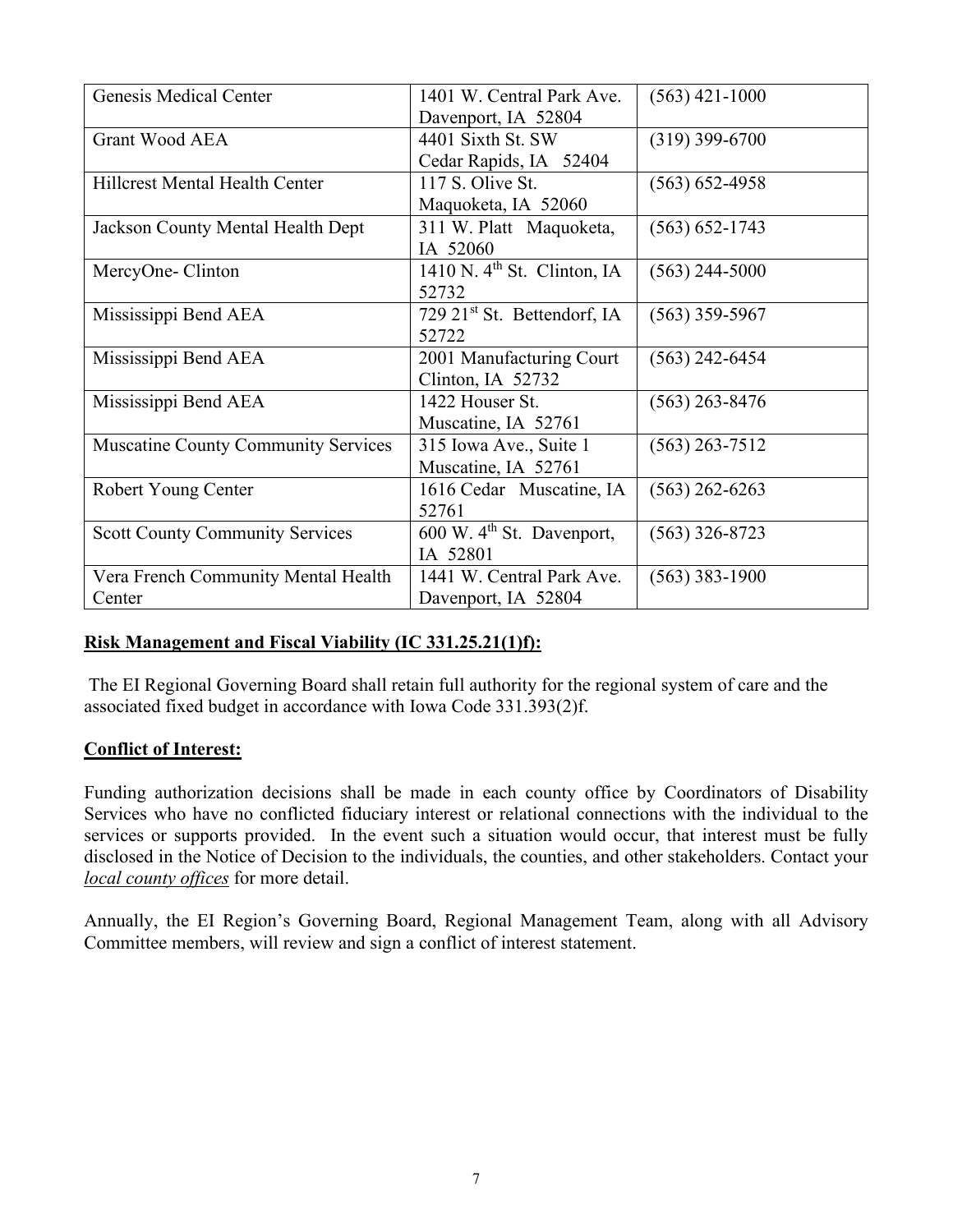# **D.System Management**

#### **System of Care Approach (IAC 441-25.21(1)h):**

The Region exists to support improved access to health care and to promote full linkage to services for children and adults with mental illness, intellectual disabilities, developmental disabilities or brain injury. It promotes and provides services to individuals with a qualifying diagnosis by:

- Partnering with community service organizations, individuals with disabilities, their families, and the community to promote improved health care and integrated living and working opportunities;
- Identifying, developing, and maintaining efficient, effective, and responsive service delivery systems; and
- Educating communities and businesses to increase acceptance and awareness of the need for full participation within the community.

The Region also works in partnership with providers and other stakeholders to create a continuum of care which is:

- Accessible and welcoming;
- Able to emphasize early identification and early intervention;
- High quality and, wherever possible, evidence based;
- Organized into a seamless continuum of community based support;
- Individualized to meet the person's needs;
- Provided in the least restrictive and most appropriate setting using natural supports whenever possible;
- Designed to empower the individuals and the families as partners in their own care;
- Designed to utilize all funding sources available within the Region including increased use of Medicaid funded services and the Iowa Health and Wellness Plan; and
- Supported by the provision of training and technical assistance to individuals and families, as well as to the providers and other partners.

## **Developing an Integrated Multi-Occurring Capable Trauma Informed System of Care: Implementation of Interagency and Multi-system Collaboration and Care Coordination (IAC 441-25.21(1)n; 441-25.21(1)m):**

An individual with multi-occurring conditions is defined as any individual of any age with ANY combination of any mental illness (including trauma), developmental disability, intellectual disability, brain injury and/or substance abuse condition, including gambling and nicotine dependence, whether or not they have been diagnosed. Individuals with multi-occurring conditions commonly also have medical, legal, housing, financial and parenting issue and other complex needs.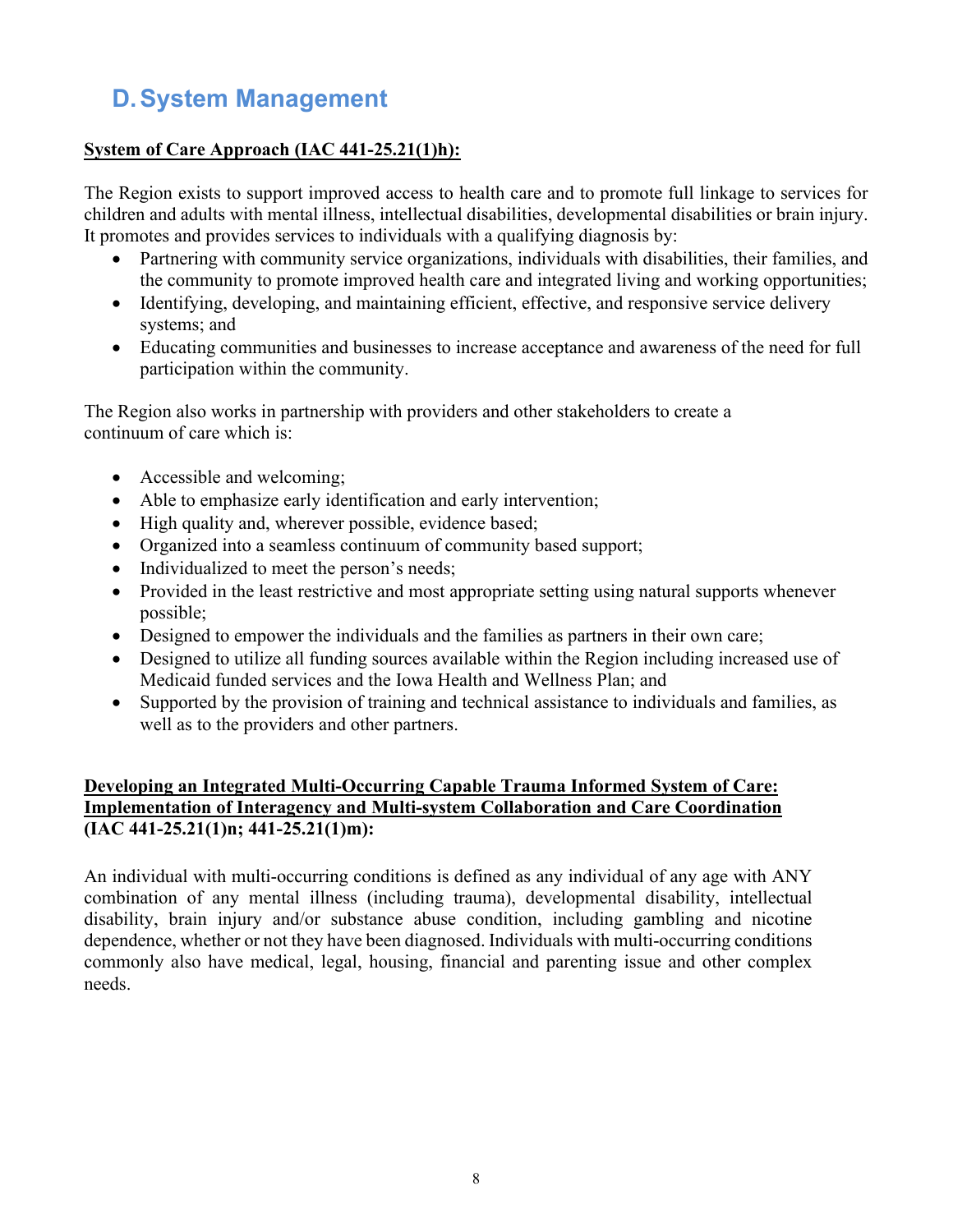The Region shall maintain a service delivery approach for individuals with multi-occurring conditions that build partnerships to create a broad and integrated process for meeting multiple needs. This approach is based on the principles of interagency collaborations; individualized, strengths-based or evidence-based practices; cultural competencies; community based services; accountability; and the full participation of the individuals served at all levels of the system.

The Region shall fund individuals with multi-occurring conditions that meet the eligibility criteria in this manual. Services and supports will be offered through the enrollment process.

The Region shall collaborate with the courts for alternatives to involuntary mental health commitments and to coordinate the funding for services for individuals under a mental health commitment.

The Region will also work in partnership with other Regions to provide smooth transitions for individuals moving from one Region to another to ensure continuity of care. Additionally, the Region will join forces with adjoining Regions when agencies provide services in multiple counties.

The Region will collaborate with the Iowa Department of Human Services, the Iowa Department of Public Health, the Iowa Department of Education, the Iowa Department of Corrections, the Iowa Medicaid Enterprise, local law enforcement agencies, other regions, service providers, coordinators of services, case management, individuals, families and advocates to ensure the authorized services and supports are responsive to the individuals' needs and consistent with the system principles and cost effective service provisions.

The EI Region will also partner with other stakeholders, as follows:

• Iowa Plan

Prior to authorizing funds for services, providers and coordinators of services must request that the Medicaid managed care company pay for Iowa Plan covered services for eligible individuals and pursue all available levels of appeal in the event of denials by the Medicaid managed care company.

• Third-party Payers

Prior to authorizing funds for services; providers and CDS Staff must seek approval from Medicaid, Medicare, or any other third-party payer for any service including in-network providers. The Region may fund additional services and supports for individuals who meet all other Regional eligibility criteria for those ineligible for, or whose needs cannot be fully met, based upon the functional assessment.

• Judicial and Criminal Justice System

The EI Region has a partnership with the courts to ensure alternatives to commitment and to coordinate funding for services for individuals under commitment. The Region utilizes local hospitals for involuntary hospitalizations under Iowa Code Sections 229.11 and 229.13. Other hospitals may be used depending upon need and availability.

• Employment

The Region work with local and regional Workforce Development initiatives that support integrating employment, training, education, and support services for all job seekers, workers, and employers, in accordance with the Workforce Investment Act. The Region will advocate that this include integrating services for people with disabilities.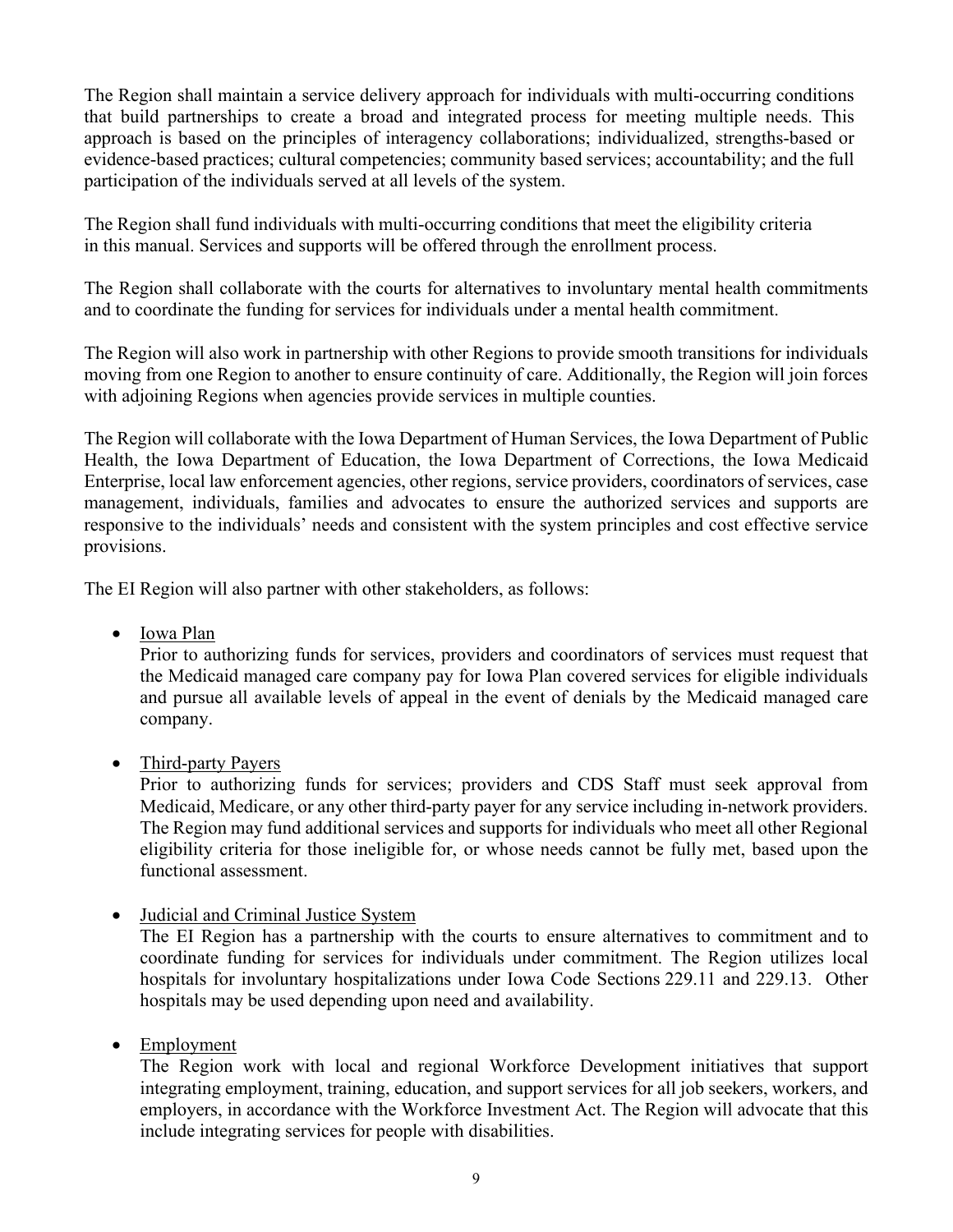• Education

The Region's network of providers works with schools, AEA's and Vocational Rehabilitation on transition plans for individuals in Special Education who will be leaving the school systems. Additionally, the Region will continue to support post-secondary educational efforts for people with disabilities.

• Transitioning Youth to the Adult System

The Region works with DHS social workers in transitioning youth to the adult system, and will continue being a resource to explore options for children with complex needs.

• Other Regions

The EI Regional Management Team is very active in training and coordination on a statewide basis. It is the policy of the Region that we will work with other regions to help coordinate funding for mutually beneficial service developmental activities. If an individual within the EI Region has complied with all requested information, their access to services shall not be delayed while awaiting a determination of legal residence*.* If the need presents and there is a disagreement over residency on an individual who is physically located in the Region, their services shall be funded while working with another Region or the State to resolve the residency dispute. At the time of the dispute resolution, the EI Region shall expect reimbursement from the other Region (or the State) in the event the individual is determined not to have residency within the Region.

## **Decentralized Service Provisions (IAC 441-25.21(1)i):**

The EI Region will strive to provide services in a dispersed manner to meet the minimum access standards of core services by utilizing the strengths and assets of the regional service providers. The Region and providers will work cooperatively to ensure that various service options are geographically distributed through the counties. In areas where services are not available within the Region, providers shall be encouraged to expand or begin services. The following shall be used to ensure services are available in all parts of the Region:

- Analyzing the gaps by assessing unmet needs;
- Incorporating feedback from community stakeholders;
- Identifying costs and exploring alternative funding streams;
- Developing or expanding services to meet gaps;
- Identifying service providers willing to provide services within the area;
- Ensuring core services are available within 30 miles in urban areas or 45 miles in rural areas;
- Exploring technological innovations and modalities to meet needs more efficiently.

## **Utilization and Access to Services (IAC441-25.21(1)d):**

Within the broad system approach outlined above, the EI Region shall oversee access and utilization of services and outcomes of the populations in the Region in order to continuously improve system design and better meet the needs of individuals with complex challenges. In order to do this, the EI Region will integrate planning, administration, financing and service delivery using utilization reports from both the region and state including the following:

- inventory of available services and providers;
- utilization of data on the services: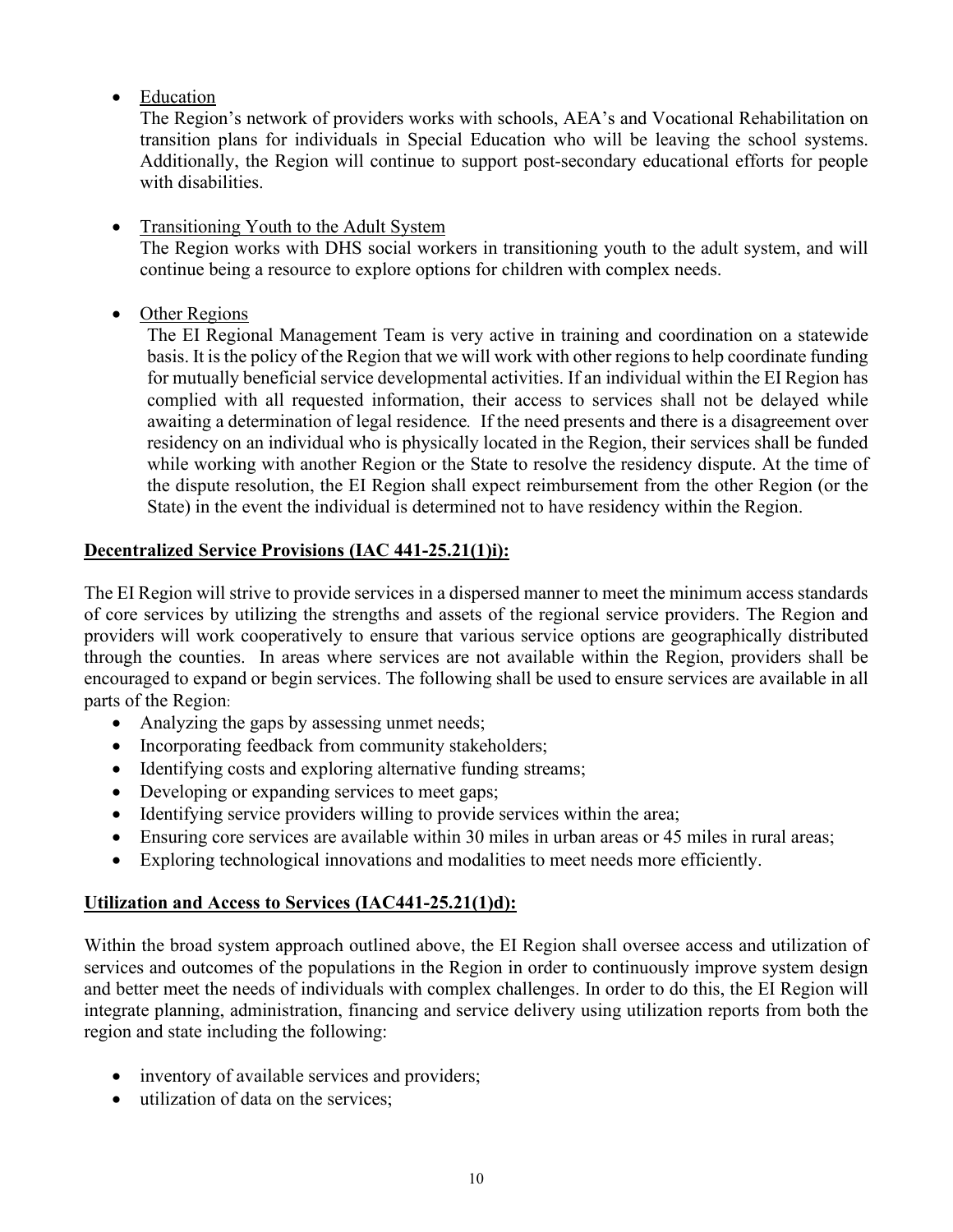The results will be analyzed to determine if there are gaps in services or if barriers exist due to:

- insufficient services offered:
- inadequate provider network;
- restrictions on eligibility;
- restrictions on availability;
- and location.

Results will be used to review the *System of Care* approach plan, guide the Region in collaboration with agencies, and to increase access and decentralize services. Additionally, the data elements, indicators, metrics and performance improvements for population management shall be continuously improved over time as the EI Region develops increased capacity for managing the needs of its individuals with disabilities.

This information will also be used for future planning and will be incorporated into the Annual Service and Budget Plan, to increase the provider network to meet access standards and other needs identified in the data.

The EI Region will also contract with other Regions to provide and ensure core services are met.

The Region will continue to work with Department of Human Services and the Managed Care Organizations (MCO's) to facilitate regional access and information sharing on disability services funded by Medicaid in order to coordinate the Regional funded services and services managed by the State and the MCO's.

Case Managers, Coordinators of Disability Services and Integrated Health Home (IHH) Care Coordinators will serve as gatekeepers to Region and State funded community based services.

# **E. Financing & Delivery of Services and Supports**

Funding for the non-Medicaid mental health and disability services shall be under the control of the Region's Governing Board in accordance with Iowa Administrative Code 441-25.13.The Governing Board shall retain full authority and financial risk for the Plan. The finances of the Region shall be maintained to limit administrative burden and to provide public transparency.

The CEO and the Management Team will prepare a proposed annual budget that will be reviewed by the Governing Board for final approval. The CEO, Management Team and the Governing Board will be responsible for managing and monitoring the adopted budget. The services funded by the EI Region are subject to change or termination with the development of the Regional budget for each fiscal year.

The Governing Board is responsible for adopting and approving an annual budget for non-Medicaid mental health and disability services for the fiscal period July 1 to June 30 of each year. It is the Governing Board's duty to ensure a fair, equitable and transparent budgeting process. The Regional budget will be submitted by the CEO based on the recommendations of the Management Team to the Governing Board for review and approval.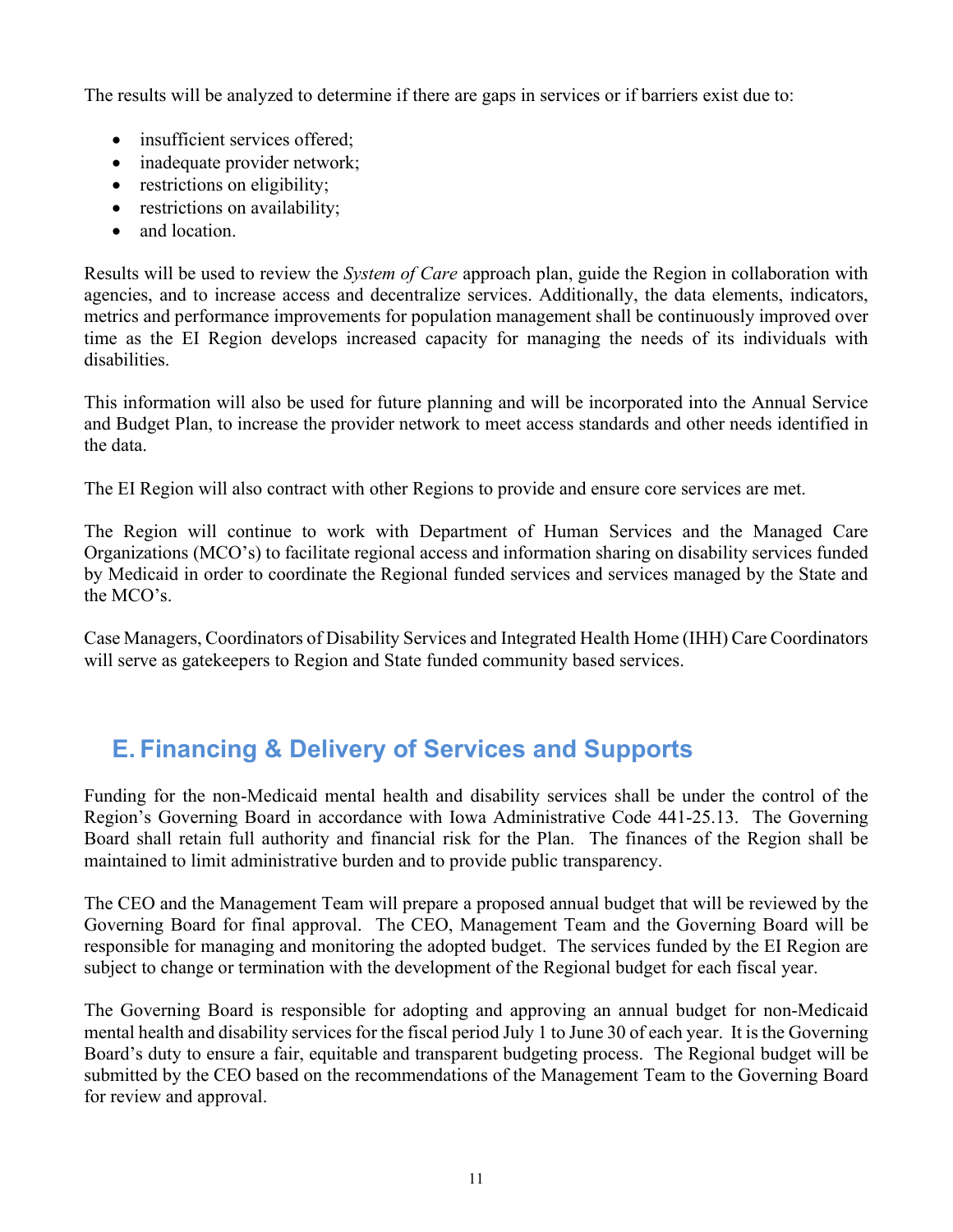The EI Region will use a "hybrid method" to meet the needs of the Region. This method will include a regionally managed account for pooled funds to develop new regionally based programs/crisis services and administrative services while allowing individual counties to maintain funding and expenditures for core services based on local tax revenues. This method allows for the fiscal management of locally required services and for regionally based collaboration and coordination of services.

- The local counties are responsible for all administrative functions related to the individual services, including acquiring service applications with financial, clinical/service needs and residency information;
- Services delivered on a regional level will be through a service provider agreement/contract and a payment method according to agreement/contract;
- The Governing Board will approve financial reports provided by the Fiscal Agent at their regularly scheduled meeting.

#### **Accounting System and Financial Reporting:**

The accounting system and the financial reporting requirements to the Iowa Department of Human Services conforms to Iowa Administrative Code 441-25.13(2) and (331.391) and includes all the non-Medicaid mental health and disability expenditures funded by the Region. Information is separated and identified in the most recent Uniform Chart of Accounts approved by the State County Finance Committee including, but not limited to, the following: revenues, expenses for administration and services.

#### **Contracting/Rate Agreements:**

The Region may contract with MH/DS providers whose base of operation is in the Region or they may use a rate agreement. The Region may also honor contracts/rate agreements with other Regions and may also have a contract/rate agreement with providers not based in the Region. A contract/rate agreement may not be required for a one-time or "as needed" service.

- The EI Region may also contract with other Regions for Intensive Mental Health Services such as Access Centers, Sub-Acute Services and Intensive Residential Service Homes;
- The EI Region may enter into performance based contracts through competitive procurement;
- The Region's organizational structure assigns the ultimate responsibility for the non-Medicaid funded services with the Governing Board of Directors.

#### **Funding:**

Funding shall be provided for appropriate, flexible, cost effective community services and supports to meet the individual's needs in the least restrictive environment as possible. The Region recognizes the importance of individualized planning for the services and the supports to empower all individuals to reach their fullest potential.

An individual, who may be eligible for other publicly funded services and supports, must apply and accept such funding and support. Failure to do so will render the individual ineligible for regional funds unless the Region is mandated by a state or federal law to pay for said services.

The Region shall be responsible for funding only the services and the supports authorized in accordance with the process described in the Plan, within the constraints of the budgeted dollars. The Region shall be the payer of last resort and regional funds shall not replace other available funding.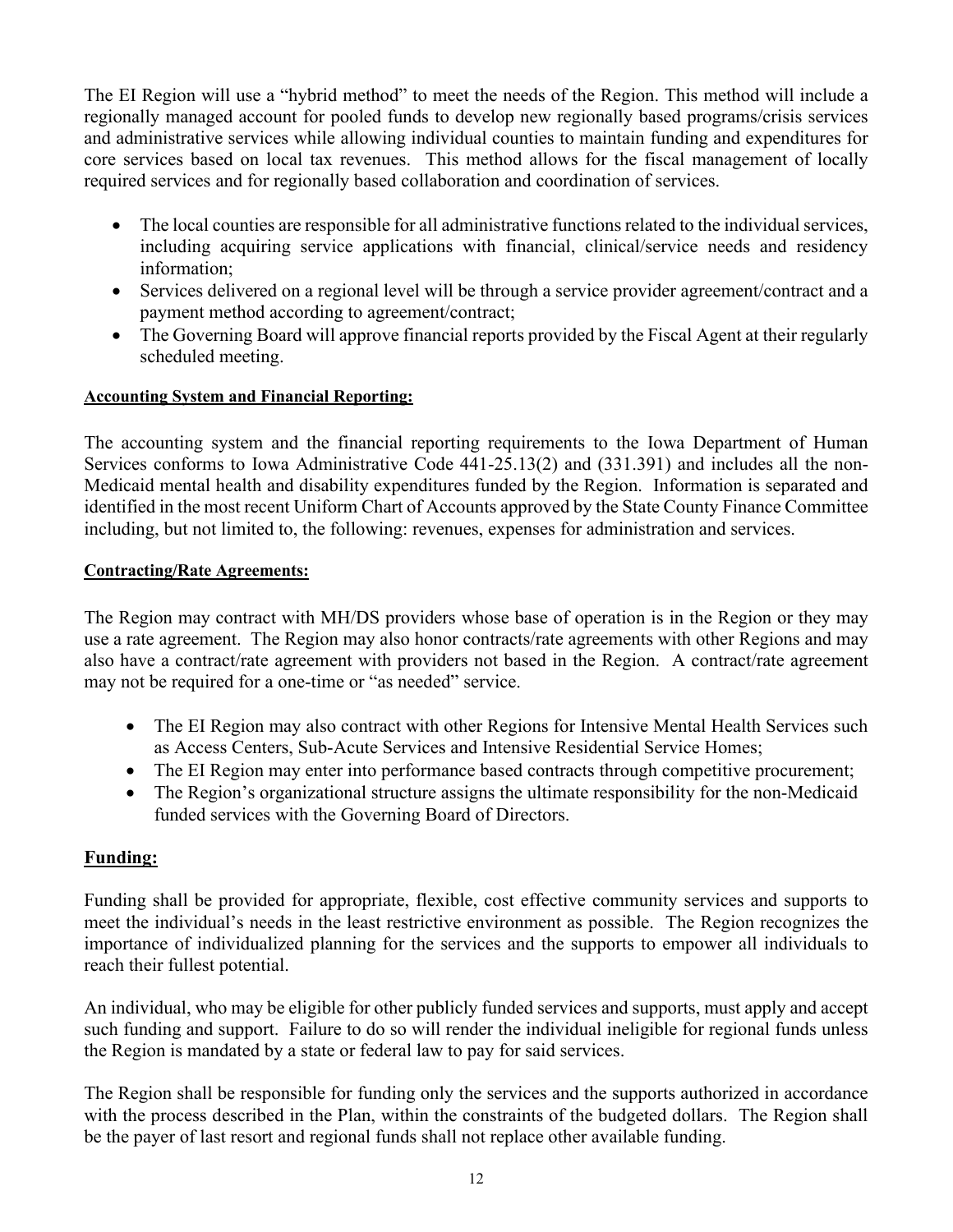#### **Data Reporting and Other Information Technology Requirements:**

The Region will be using the Community Services Network (CSN) software package for data collection, billing and data reporting, including providing data and fiscal information in response to a request from the Department of Human Services (DHS).

The Region and each County is expected to review data and claims using the most current Uniform Chart of Account for Iowa County Governments.

# **F. Enrollment Process (IAC 441-25.21(1)b)**

#### **Application and Enrollment:**

All residents are eligible for Information & Referral, 24 Hour Crisis Line and Mobile Response Services regardless of eligibility criteria.

Individuals residing in the Region, or their legal representative may apply for funding for services by contacting the designated county office or may contact one of the designated access points (found in this document under Service System Management and in the Annual Service and Budget Plan) to complete an application.

Applications are also available online at the EI Region's website at: [https://easterniowamhds.org](https://easterniowamhds.org/) All applications shall be forwarded to the office located in the county where the individual resides for determination of eligibility for funding.

The application shall be used by all designated access points. If a language or other barrier exists, the access point shall contact an appropriate person to assist the individual in the intake process or contact the local county office to make such arrangements. For those services that need an application, a completed application shall be forwarded by the access point to the local county office.

The designated staff of the local office shall review the application within ten (10) business days to determine if all necessary information is present and complete on the application. If the application is incomplete, the individual will be notified informing them of the additional items that must be submitted. Failure to respond within thirty (30) calendar days with the necessary information and/or to provide a fully completed application may result in a delay or denial of funding.

#### **Residency:**

If an individual has complied with all requested information, their access to services shall not be delayed while awaiting a determination of legal residence. The Region shall notify any region of a individual that is physically located in one (1) of the Eastern Iowa MHDS Region counties that appears to have residency in that region prior to approving services that are not emergent in nature.

"*County of residence*" means the county in this state in which, at the time a person applies for or receives services, the person is living and has established an ongoing presence with the declared, good faith intention of living in the county for a permanent or indefinite period of time. The county of residence of a person who is a homeless person is the county where the homeless person usually sleeps. A person maintains residency in the county in which the person last resided while the person is present in another county receiving services in a hospital, a correctional facility, a halfway house for community based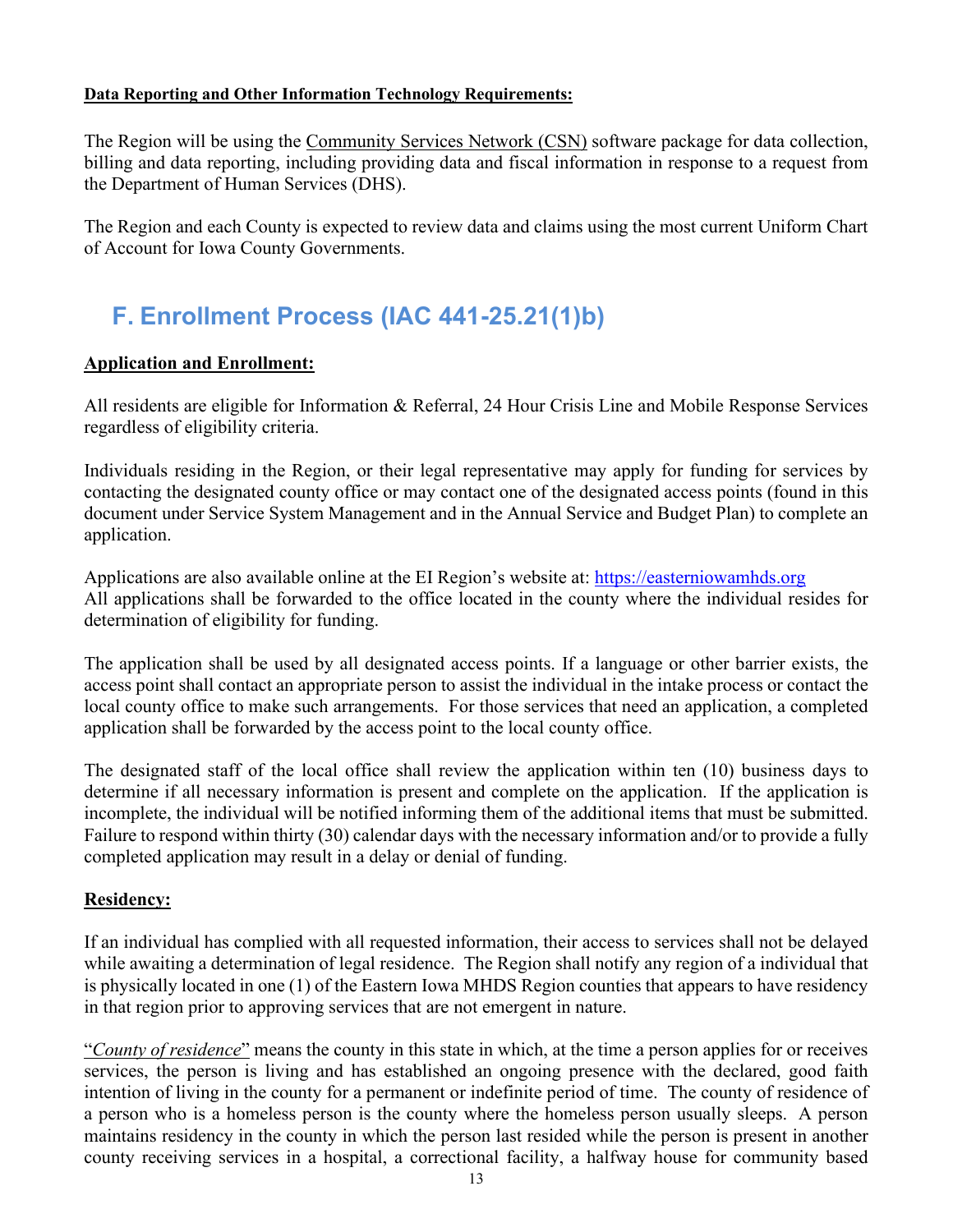corrections or substance-related treatment, a nursing facility, an intermediate care facility for persons with an intellectual disability, or a residential care facility, or for the purpose of attending a college or university. (Iowa Code 331.394(1) a)

## **Exception to Policy:**

An Exception to Policy may be considered in cases when an individual is adversely affected by the regional eligibility guidelines. To request an Exception to Policy, the individual or the individual's legal representative shall submit the following information to the local county office within thirty (30) calendar days from the date of the Notice of Decision:

- Individual's first and last name
- Physical and mailing address
- Current services the individual is receiving
- Type of service being requested
- The policy for which the exception is being requested
- Reason why the exception should be granted

The Management Team/CEO will review the exception and a response will be given to the individual, the individual's legal representative, and, when appropriate, the designated county staff within ten (10) business days. The exception period may not exceed six (6) months and may be renewed following the Exception to Policy procedure. Exceptions to Policy may not be appealed. Decisions on exceptions shall be used in the annual report to identify future changes in policy.

#### **Confidentiality:**

The Region is committed to respecting individual privacy. To that end, all persons, including county designated staff, Governing Board of Directors, and others with legal access to individual information, will have an obligation to keep individual information confidential. Information will only be released in accordance with the Health Insurance Portability and Accountability Act, hereafter known as HIPAA, and other federal and state laws and in accordance with professional ethics and standards. Protected Health Information, hereafter referred to as PHI, will be released only when it is in the best interest of the individual to whom the information pertains to or when required by law.

PHI may be released without written permission of the individual or their guardian for medical or psychological emergencies, inspections by certifying or licensing agencies of the state or federal government, or when required by law to report criminal wounds/child abuse/dependent adult abuse.

Individual files will be maintained in a secure location for seven (7) years following termination of service to the individual.

Procedures to assure PHI include:

- An individual or their legal representative written consent will be obtained prior to release of any PHI, unless an emergency as stated above.
- Information or records released will be limited to only those documents needed for a specific purpose.
- Individual, or a legal representative, will be allowed to review and copy the individual record.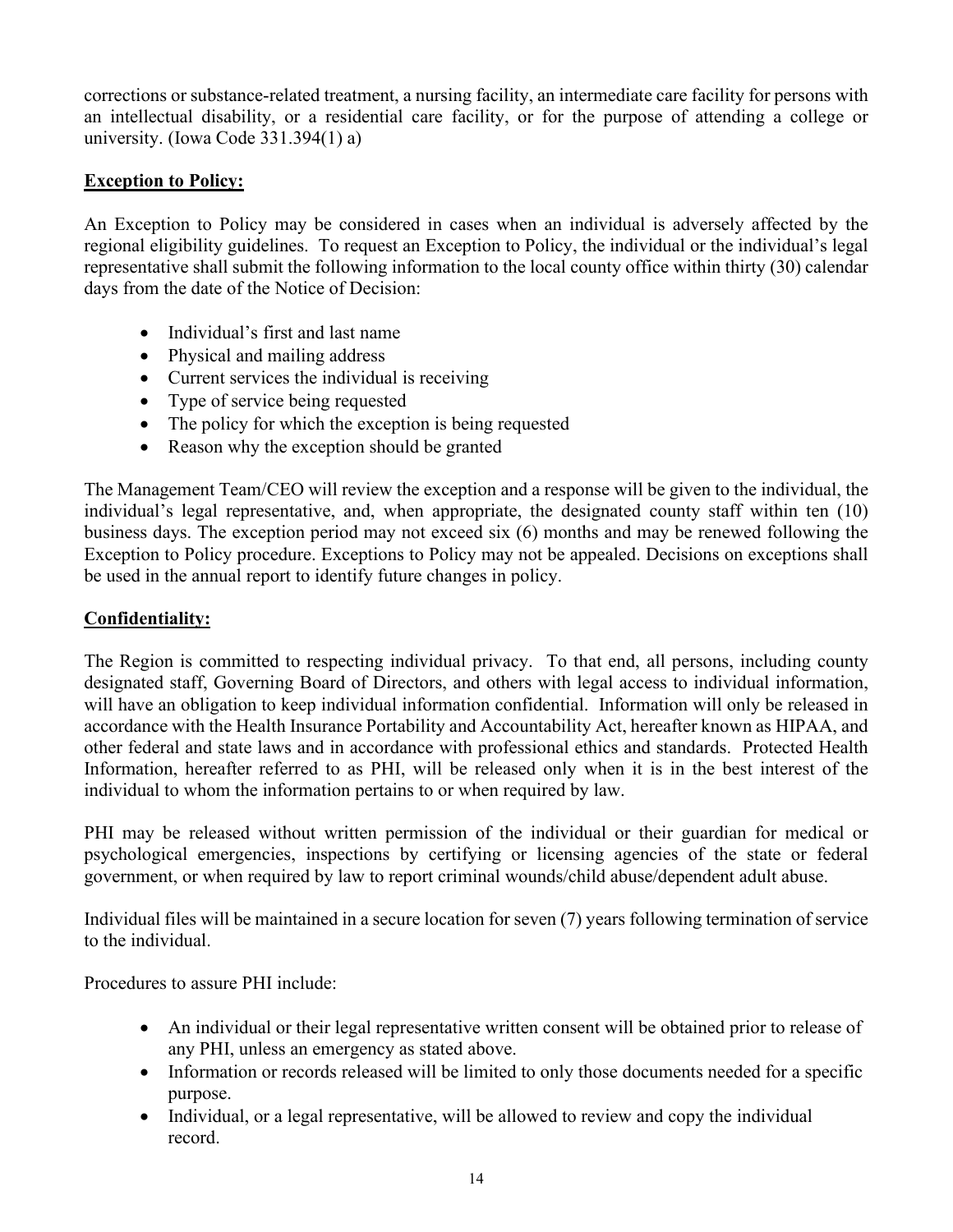- Individual and related interviews will be conducted in private settings.
- All discussion and review of an individual's status and/or records by designated county staff, and others will be conducted in private settings.
- All paper and computer files will be maintained in a manner that prevents public access to them.
- All PHI disposed of will be shredded.
- Steps will be taken to assure that all fax, email, and cellular phone transmissions are secure and private.
- Staff will receive initial and ongoing training concerning confidentiality and staff will sign a statement agreeing to confidentiality terms.
- Access to PHI will be by designated staff.
- A Privacy Officer for the Region will be appointed.

In order to determine eligibility for regional funding, to perform ongoing eligibility review, and to provide service coordination and monitoring, individuals or their legal representatives will be asked to sign release forms. Failure of individuals to sign or authorize a release of information will not be an automatic reason for denial; however, designated county staff's inability to obtain sufficient information to make an eligibility determination may result in denial of regional funding.

A copy of the EI Region's policies and procedures covering confidentiality may be viewed at any of the local county offices.

# **G.Eligibility (IAC 441-25.21(1)c)**

The following threshold criteria must be met to determine if an applicant is eligible for enrollment in the EI Regional service system:

#### **General Eligibility:**

All residents are eligible for Information & Referral, 24- hour crisis line and Mobile Response Services regardless of eligibility criteria.

#### *Adult Applicants*:

It is the expectation of the Region that an uninsured adult applicant, requesting assistance, will need to apply for health insurance. In the event they do not apply for insurance in a timely manner, an application for funding can still be made to the local county office where the applicant resides.

Adults, who are in need of and are awaiting approval and receipt of assistance under other programs, may be considered eligible for up to sixty (60) days, if all other eligibility criteria are met

Staff shall review the application to determine General Eligibility of:

- 1. Is at least eighteen years of age and a resident of this state or is an individual who is seventeen years of age, is a resident of this state, and is receiving publicly funded children's services may be considered eligible for services through the regional service system during the 3 (three) month period preceding the individual's eighteenth birthday in order to provide a smooth transition from children's to adult services;
- 2. Is a resident of one (1) the counties within the Region; or.
- 3. Is a United States citizen or in the United States legally.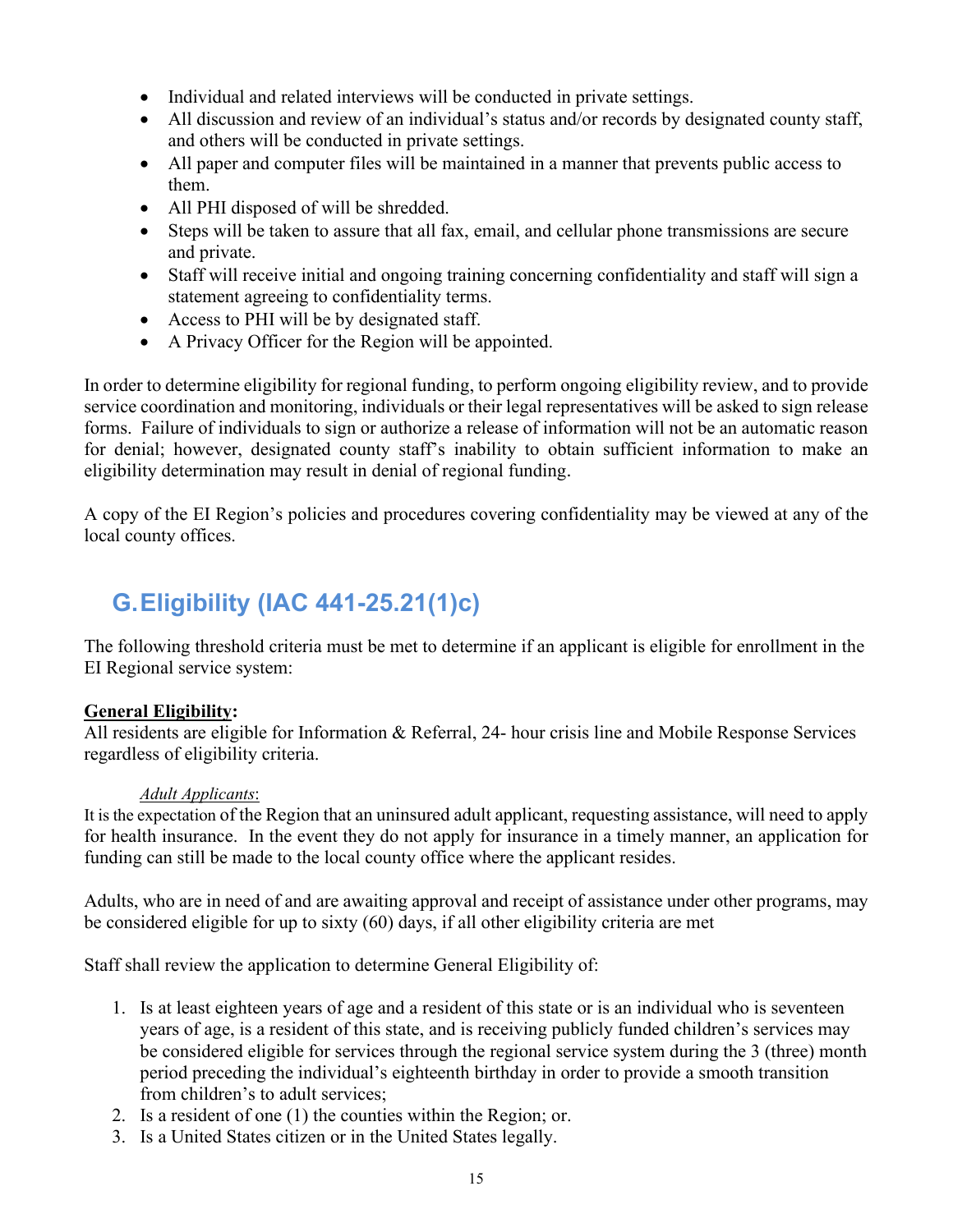## *Child Applicants*:

Staff shall review the application to determine if the child applicant meets General Eligibility including**:**

- 1. The individual is a child under the age of 18;
- 2. The child's custodial parent is a resident of the state of Iowa and the child is physically present in the state;
- 3. The child's family meets financial eligibility requirements in IAC 441-25.16;
- 4. The child has been diagnosed with a serious emotional disturbance except for comprehensive facility and community based crisis services according to IC 331.397A (4) b.

## **Financial Eligibility:**

## *Adult Applicants*

Unless otherwise specified in law, the EI Region is always the funder of last resort. The adult must comply with financial eligibility requirements as stated in Iowa Administrative Code 441-25.16 (2).

**(1) Income Guidelines**: (Iowa Code 331.395.1)

- Gross income at or below 150% of the current Federal Poverty Guidelines.
- Gross income above 150% to 300% may be eligible for regional funding with a copayment as specified in this Plan. Co-payment requirements are changed on an annual basis effective July 1<sup>st</sup> and are included in the Annual Service and Budget Plan.
- The income eligibility standards specified in this Plan shall not supersede the eligibility guidelines of any other federal, state, county, or municipal program. The income guidelines established for programs funded through Medicaid (Waiver programs, Habilitation Services, etc.) shall be followed if different than those established in this manual.
- In determining income eligibility, the average gross monthly income for the past three (3) months will be considered. However, recent employment and/or income changes may be considered by the Coordinators of Disability Services in determining income eligibility. An individual is expected to provide proof of income (including pay stubs, income tax return, etc.) as requested.

#### *Child Applicants*

Unless otherwise specified in law, the EI Region is always the funder of last resort. The child's *family* must comply with financial eligibility requirements as stated in Iowa Administrative Code 441-25.16 (2).

## **(2) Income Guidelines**: (Iowa Code 331.396A)

Cost share amounts for children's behavioral health services are applicable to core services.

- The *family* of a child receiving regional funding for behavioral health services shall be responsible for a cost-share amount based on the *family's* household income.
- Household income shall be verified using the best information available and include pay stubs, tip records, and employers' statements of earned income. Self-employment Income that can be verified through business records from the previous year is acceptable if they are representative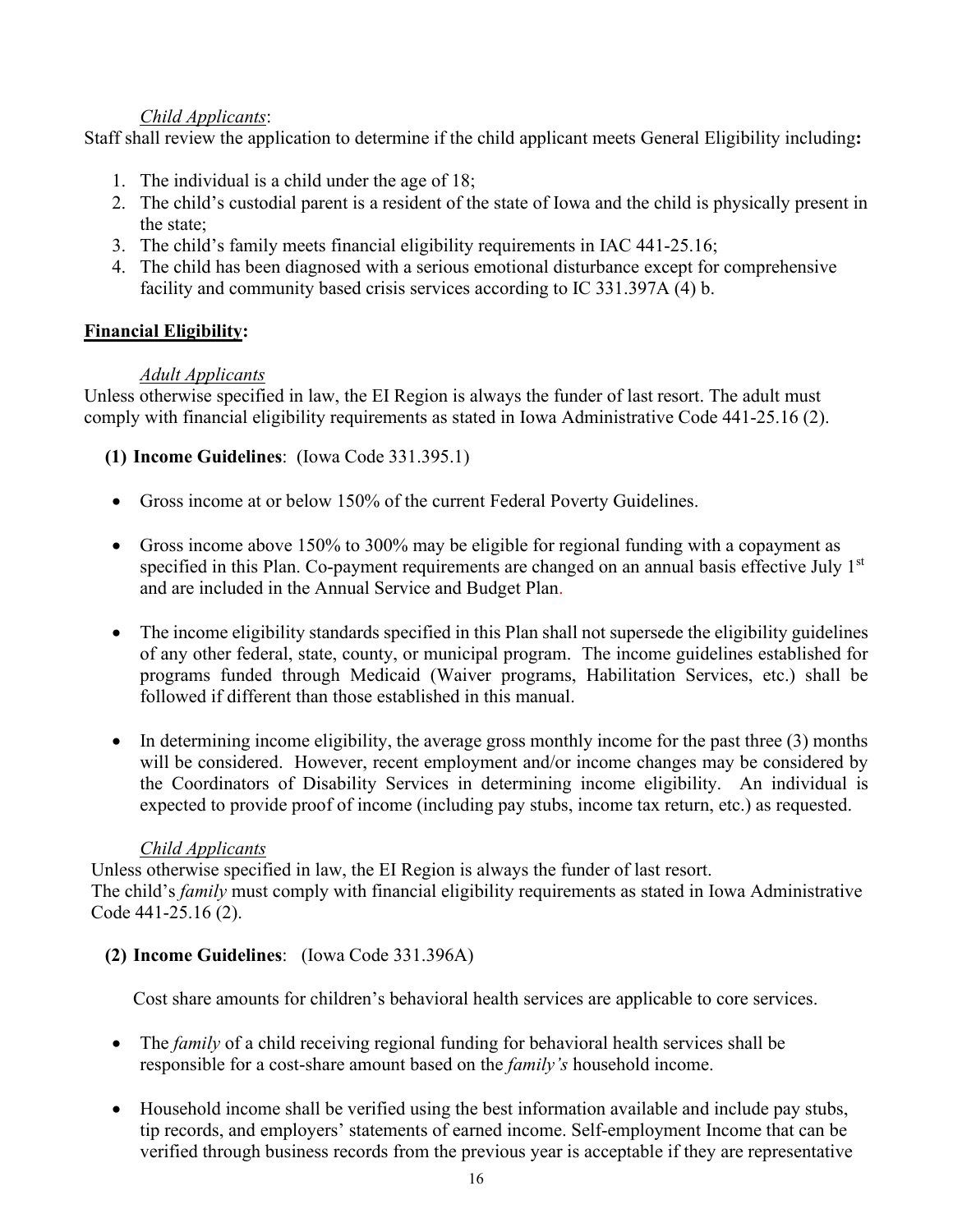of anticipated earnings. If business records from the previous year are not representative of anticipated earnings, an average of the business records from the previous two (2) or three (3) years may be used if that average is representative of anticipated earnings.

• A family of a child applicant who is eligible for federally funded services and other support must apply for such services and support.

## **Resources Guidelines (IAC 441-25.16(2)):**

## *Adult Applicants*

- An adult must have resources that are equal to or less than \$2000 in countable value for a single person *household* or \$3000 in countable value for a multi- person household or follow the most recent federal supplemental security income guidelines.
- The value of all countable resources, both liquid and non-liquid, shall be included in the eligibility determination except as exempted in this sub-rule.
- A transfer of property or other assets within five (5) years of the time of application with the result of, or intent to, qualify for assistance may result in the denial or the discontinuation of funding.
- The following resources shall be exempt:
	- 1. The homestead, including equity in a family home or farm that is used as the individual household's principal place of residence. The homestead shall include all land that is contiguous to the home and the buildings located on the land.
	- 2. One (1) automobile used for transportation.
	- 3. Tools of an actively pursued trade.
	- 4. General household furnishings and personal items.
	- 5. Burial account or trust limited in value as to that allowed in the Medical Assistance Program.
	- 6. Cash surrender value of life insurance with a face value of less than \$1,500 on any one (1) person.
	- 7. Any resource determined excludable by the Social Security Administration as a result of an approved Social Security Administration work incentive.
- If an adult does not qualify for federally funded or state funded services or other support, but meets all income, resource, and diagnostic eligibility requirements, the following types of resources shall additionally be considered exempt from consideration in eligibility determination:
	- 1. A retirement account that is in the accumulation stage.
	- 2. A medical savings account.
	- 3. An assistive technology account.
	- 4. A burial account or trust limited in value as to that allowed in the Medical Assistance Program.
- An adult who is eligible for federally funded services and other support must apply for and accept such funding and support.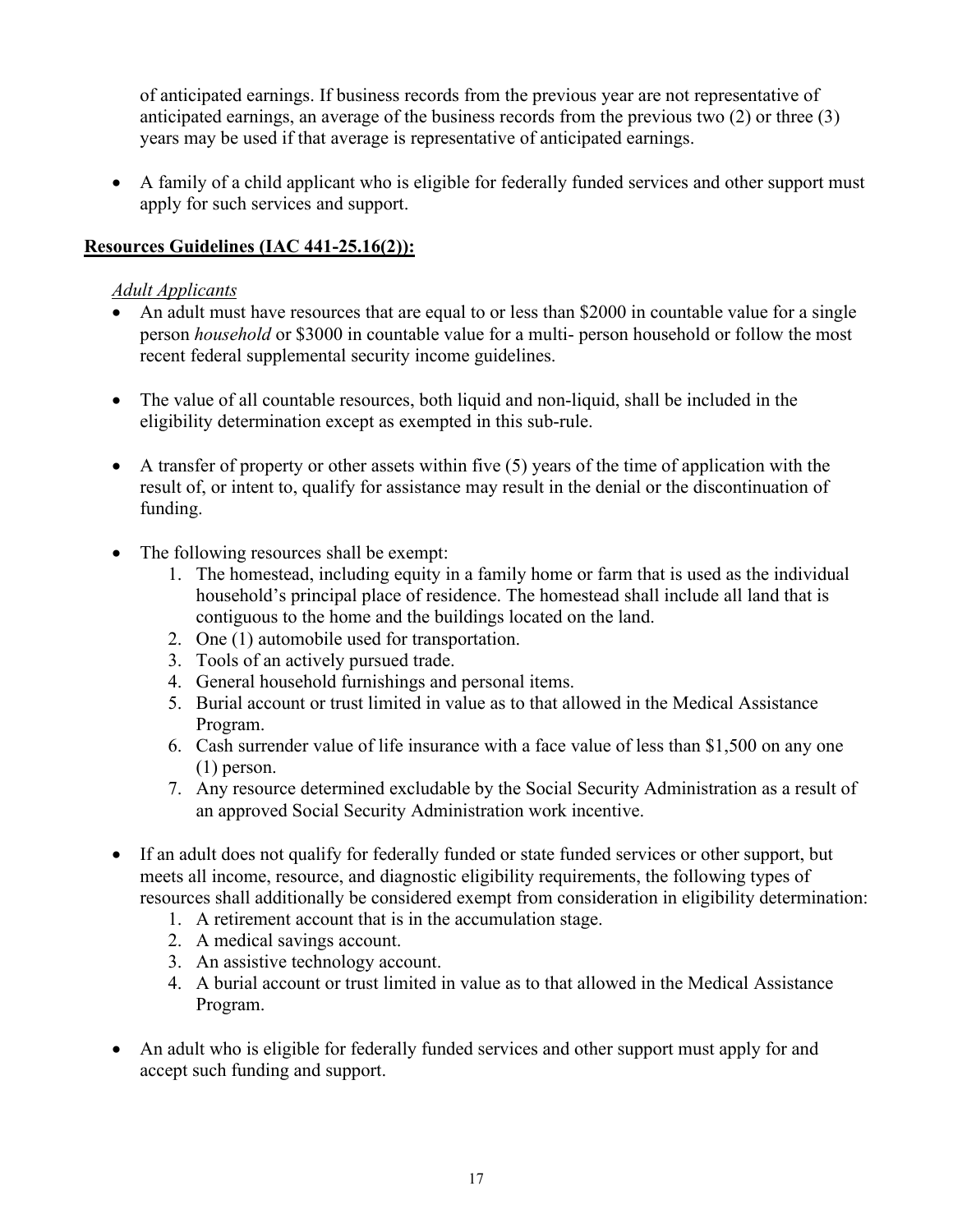#### *Child Applicants*

*Resource Requirements:* There are no resource limits for the family of a child seeking children's behavioral health services.

• Both Adult and families of Children Applicants are responsible to report any changes in income, finances, resources, or other changes in eligibility criteria, including household composition. Failure to report may result in repayment to the region and/or denial of service funding.

#### **Diagnostic Eligibility:**

#### *Adult Applicants*

The adult must have a diagnosis of Mental Illness and/or Intellectual Disability. Adults with a covered diagnosis are eligible for all services designated in the Annual Service and Budget Plan if a standardized assessment verifies the need for these services.

#### **a. Mental Illness:**

Adults who at any time during the preceding twelve-month period have had a mental health, behavioral, or emotional disorder or, in the opinion of a mental health professional, may now have such a diagnosable disorder. The diagnosis shall be made in accordance with the criteria provided in the most recent diagnostic and statistical manual of mental disorders published by the American Psychiatric Association, and shall not include the manual's "V" codes identifying conditions other than a disease or injury. The diagnosis shall also not include substance-related disorders, dementia, antisocial personality, or developmental disabilities, unless co-occurring with another diagnosable mental illness.

#### **b. Intellectual Disability:**

Adults must meet the following three (3) conditions:

- 1. Significantly sub average intellectual functioning: an intelligence quotient (IQ) of approximately 70 or below on an individually administered IQ test (for infants, a clinical judgment of significantly sub average intellectual functioning). The diagnosis shall be made in accordance with the criteria provided in the most recent diagnostic and statistical manual of mental disorders published by the American Psychiatric Association, and shall not include the manual's "V" codes identifying conditions other than a disease or injury.
- 2. Concurrent deficits or impairments in present adaptive functioning (i.e., the individual's effectiveness in meeting the standards expected for the individual's age by the individual's cultural group) in at least two (2) of the following areas: communication, self-care, home living, social and interpersonal skills, use of community resources, self-direction, functional academic skills, work, leisure, health, and safety.
- 3. The onset is before the age of 18.

#### *Child Applicants*

#### **a. Serious Emotional Disturbance**

A serious emotional disturbance (SED) means a diagnosable mental, behavioral, or emotional disorder of sufficient duration to meet diagnostic criteria specified within the most current diagnostic and statistical manual of mental disorders published by the American psychiatric association that results in a functional impairment. SED does not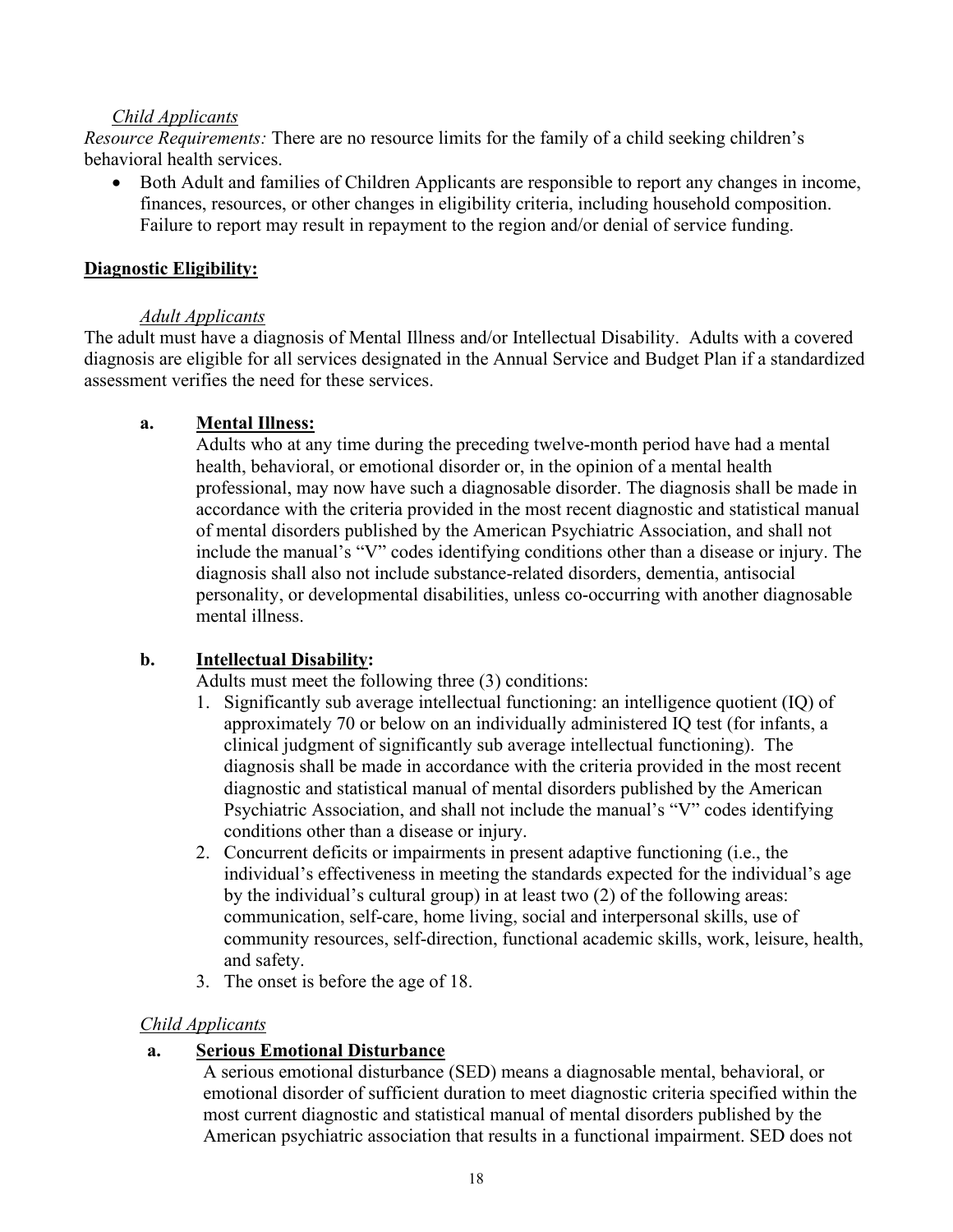include substance use and development disorders unless such disorders co-occur with such a diagnosable mental, behavioral, or emotional disorder.

#### **Acceptable Verification for Diagnostic Requirements:**

If a psychological or psychiatric evaluation or other acceptable verification of diagnosis is not available, the Region may refer the adult to an appropriate mental health professional for evaluation to verify and document a diagnosis.

#### **Assistance to Other than Adult Core:**

If funds are available, the Region shall fund services to populations of adults who have a diagnosis of a developmental disability other than an intellectual disability as defined in Iowa Administrative Code 441--24.1 (225C) and brain injury as defined in Iowa Code 83.81 and also to children to the extent allowable by law. These populations were funded in at least one member county's MHDS plan prior to July 1, 2014. The additional populations covered will be determined annually and specified in the Annual Service and Budget Plan

#### **c. Developmental Disability**

Developmental Disability means a severe, chronic disability that:

- 2. Is attributable to a mental or physical impairment or combination of mental and physical impairments.
- 3. Is manifested before age 22.
- 4. Is likely to continue indefinitely.
- 5. Results in substantial functional limitations in three or more of the following areas of major life activity: self-care, receptive and expressive language, learning, mobility, self-directions, capacity for independent living and economic self-sufficiency.

#### **d. Brain Injury**

Brain injury means clinically evident damage to the brain resulting directly or indirectly from trauma, infection, anoxia, vascular lesions or tumor of the brain, not primarily related to degenerative or aging process, which temporarily or permanently impairs a person's physical, cognitive, or behavioral functions.

#### **Reasons for Funding Denial:**

*Adults and Children Applicants*

Applicants may be denied funding. The following are reasons for denial include but are not limited to:

- 1. Not a resident of Iowa
- 2. Over Income Guidelines
- 3. Over Resource Guidelines (Adults only)
- 4. Does not meet diagnostic criteria
- 5. Refusal to utilize private insurance or enroll/apply for health insurance
- 6. Refusal to apply and accept other publicly funded services if eligible
- 7. Failure to provide necessary information or a completed application
- 8. A Regional waiting list has been implemented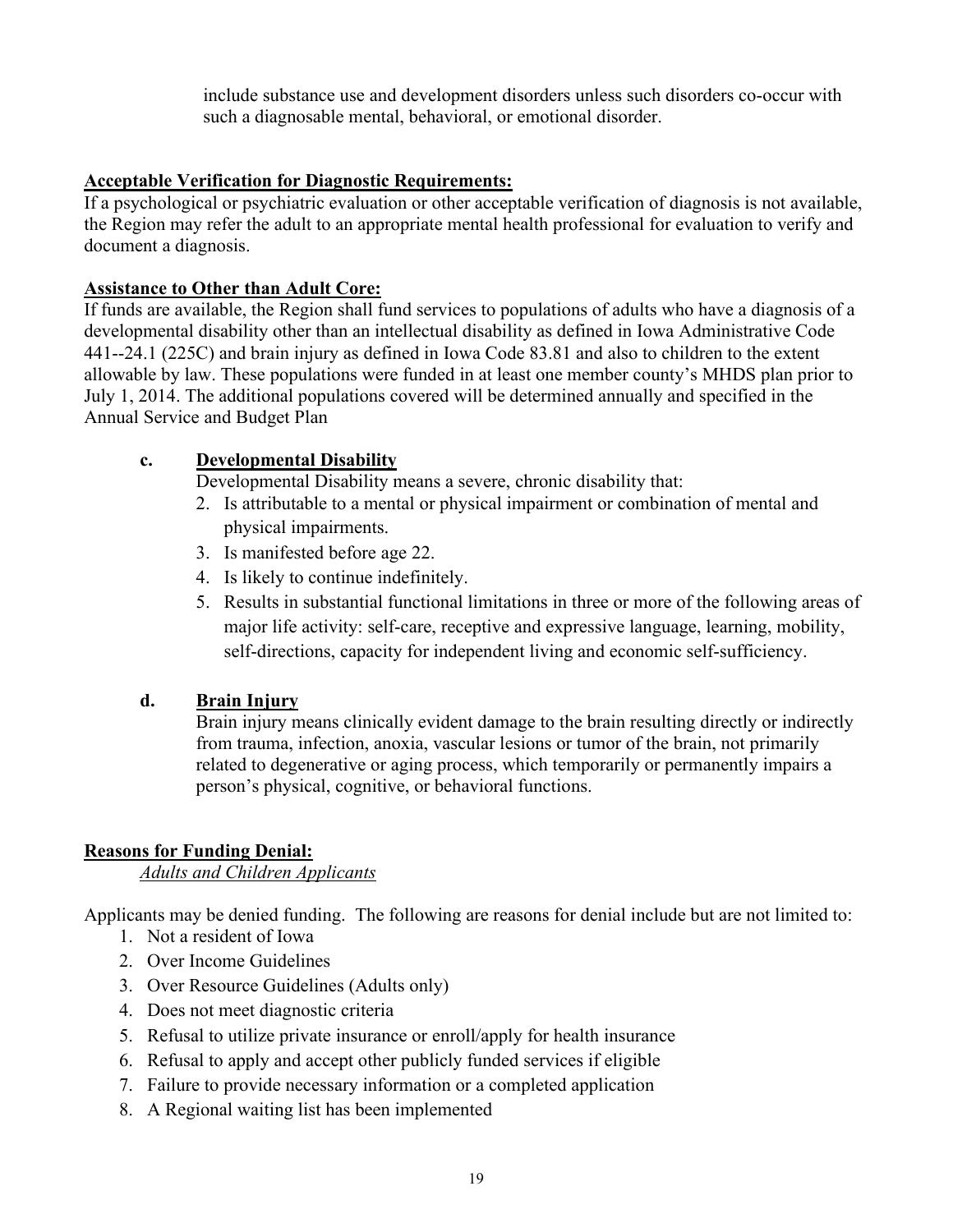## **Notice of Decisions/Timeframes and Notice of Eligibility for Assessment:**

Once a fully completed application is received in the Region's local Community Services office, a Coordinator of Disability Services, or their designee, shall determine if applicant meets all eligibility criteria. The CDS will send to all applicants, or their authorized representatives, written notices of the enrollment decision within ten (10) days of a completed application. If the individual is being placed on a waiting list for funding, the notice of decision will include an estimate of how long the individual is expected to be on the waiting list and the process, for the individual or authorized representative, to obtain information regarding the individual's status on the waiting list.

The written notice of decision will contain clear information on the process to appeal any decisions of the EI Region with regard to the application. The individual shall be sent a copy of the Region's appeal process and informed that they have the right to appeal the decision.

#### **Service and Functional Assessment:**

An individual applying for funding must meet financial, diagnostic and residency requirements in order to be eligible for assistance. An assessment or evaluation will be available for review by the Coordinator of Disability Services, if necessary, to determine the appropriate services to meet the individual's needs. The goal is to ensure eligible individual's needs are met while being mindful of budget constraints and safety concerns.

A standardized functional assessment methodology, as identified in IAC441-25.21(1)o shall be completed on individuals requesting services more intense than outpatient therapy and psychiatry, and crisis involved services.

- The assessment will be completed within ninety (90) days of application;
- The results will determine if there is a need for services, including the type and frequency of service.
- Individuals eligible for services more intensive than outpatient therapy and psychiatry may be referred to service coordination, care coordination or case management.
- For individuals requesting services identified as having a primary diagnosis of an Intellectual Disability and have a completed and current SIS Assessment on file, the SIS Assessment will be reviewed prior to authorizing assistance.
- For individuals identified as having a serious and persistent mental illness, the LOCUS Screening Tool will be used by either the Coordinator of Disability Services or some other entity and reviewed to determine necessity and level of service authorizations. Assistance may be offered on a temporary basis if delaying funding would result in either remaining or moving to a higher level of care.
- For individuals identified as having a primary diagnosis of Intellectual Disability (who do not have a current SIS Assessment), Brain Injury or Developmental Disability, the ICAP tool will be reviewed prior to authorizing assistance.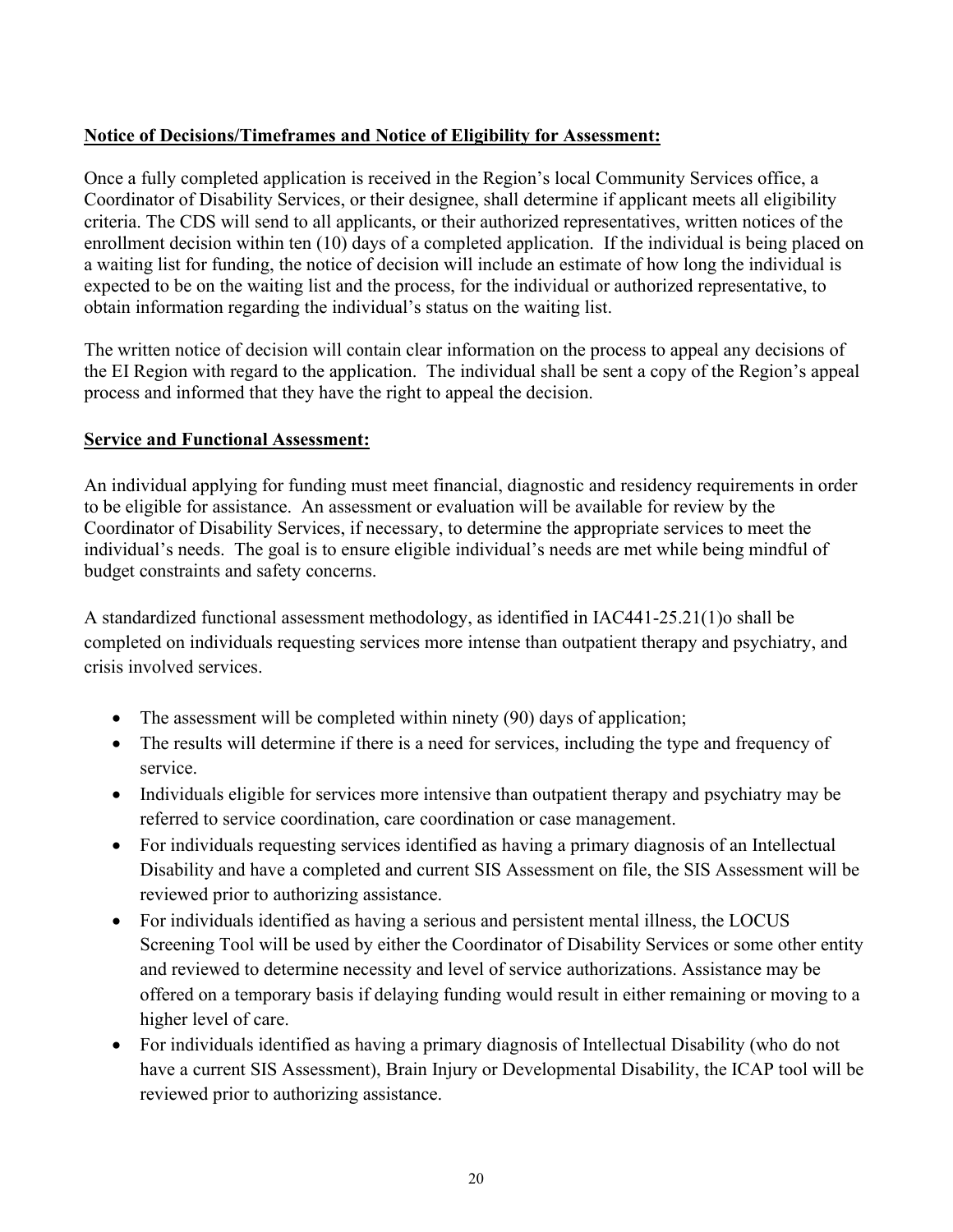Where a standardized assessment has been recently completed by another agency, the IHH care coordinator or the managed care organization, an attempt will be made to secure that document as opposed to conducting an assessment.

#### **Service Funding Authorization:**

The Notice of Decision shall inform eligible individuals and/or their legal representatives and service providers of the approval or denial of mental health funding, the reason for the action, what the share of the cost is, if any, and appeal rights if the individual is dissatisfied with the action specified in the NOD. The NOD also specifies the services, provider, services type, units of services approved and shall be issued within ten (10) days.

Eligible individuals who request or accept the service may be referred to a Case Manager, Integrated Health Home Care Coordinator, or designated county staff for service coordination.

#### **Re-Enrollment:**

Coordinators of Disability Services must maintain up-to-date eligibility information in CSN. This includes address, insurance, and financial information. Information must be updated as changes occur, and at least annually or if circumstances change.

#### **Copayment for Services:**

#### *Adult Applicants*

Any copayment or other client participation required by any federal, state, or regional program in which the individual participates shall be required to be paid by the individual. Such copayments include, but are not limited to:

- Client participation for maintenance in a Residential Care Facility through the State Supplementary Assistance Program.
- The financial liability for institutional services paid by counties as provided in Iowa Code 230.15.
- The financial liability for advocate and attorney fees related to commitment as provided by Iowa Code 229.
- Co-payments, including "patient responsibility" for outpatient services are based on a sliding fee scale if the individual income is over the established guidelines. This scale will be updated and included in the Annual Service and Budget Plan.
- The amount is collected by the provider agency, except for mental health commitment costs.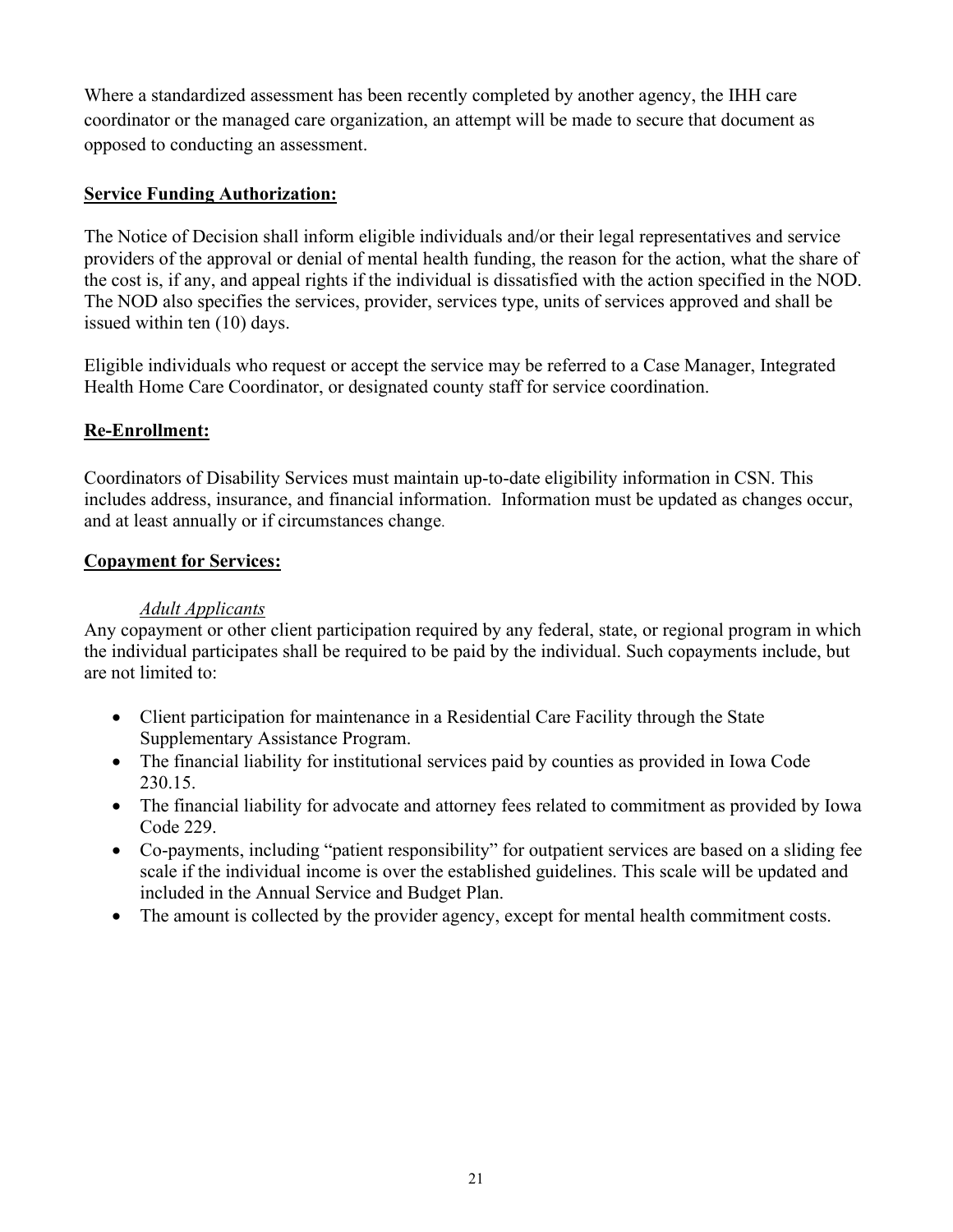The sliding fee amounts in this section are related to services to target populations as defined in Iowa Code 331.397. No copayment shall be assessed to individuals with income equal to or less than 150% of the federal poverty level, as defined by the most recently revised poverty income guidelines published by the U.S. Department of Health and Human Services and effective July 1<sup>st</sup> of each year.

| Adult income as a % of FPL | Co Payment % Paid by Adult |
|----------------------------|----------------------------|
| $0\%$ to 150%              | $0\%$                      |
| 150\% to 175\%             | 15%                        |
| 176% to 200 %              | 30%                        |
| 201\% to 225 \%            | 45%                        |
| 226 % to 250%              | 60%                        |
| 251\% to 300\%             | 75%                        |
| Over $300\%$               | $100\%$                    |
|                            |                            |

#### *Children Applicants*

Cost share amounts for children's behavioral health services are applicable to core services as defined in Iowa Code section 331.397A.

No cost share amounts shall be assessed to families with income equal to or less than 150% of the federal poverty level, as defined by the most recently revised Federal Poverty Income Guidelines published by the U.S. Department of Health and Human Services in January of each year. The Region chooses to use the effective date of July  $1<sup>st</sup>$  of each year.

The *family* of a child receiving regional funding for behavioral health services shall be responsible for a cost-share amount based on the *family's* household income as follows:

| Family Income as a % of FPL | Cost Share % Paid by Family |
|-----------------------------|-----------------------------|
| $0\%$ to 150%               | $0\%$                       |
| 150% to 200 %               | 10%                         |
| 201% to 250 %               | 15%                         |
| 251\% to 300 \%             | 20%                         |
| 301% to 350 %               | 35%                         |
| 351\% to 400 \%             | 50%                         |
| 401\% to 450 \%             | 65%                         |
| 451\% to 500 \%             | 80%                         |
| Over $500\%$                | 100%                        |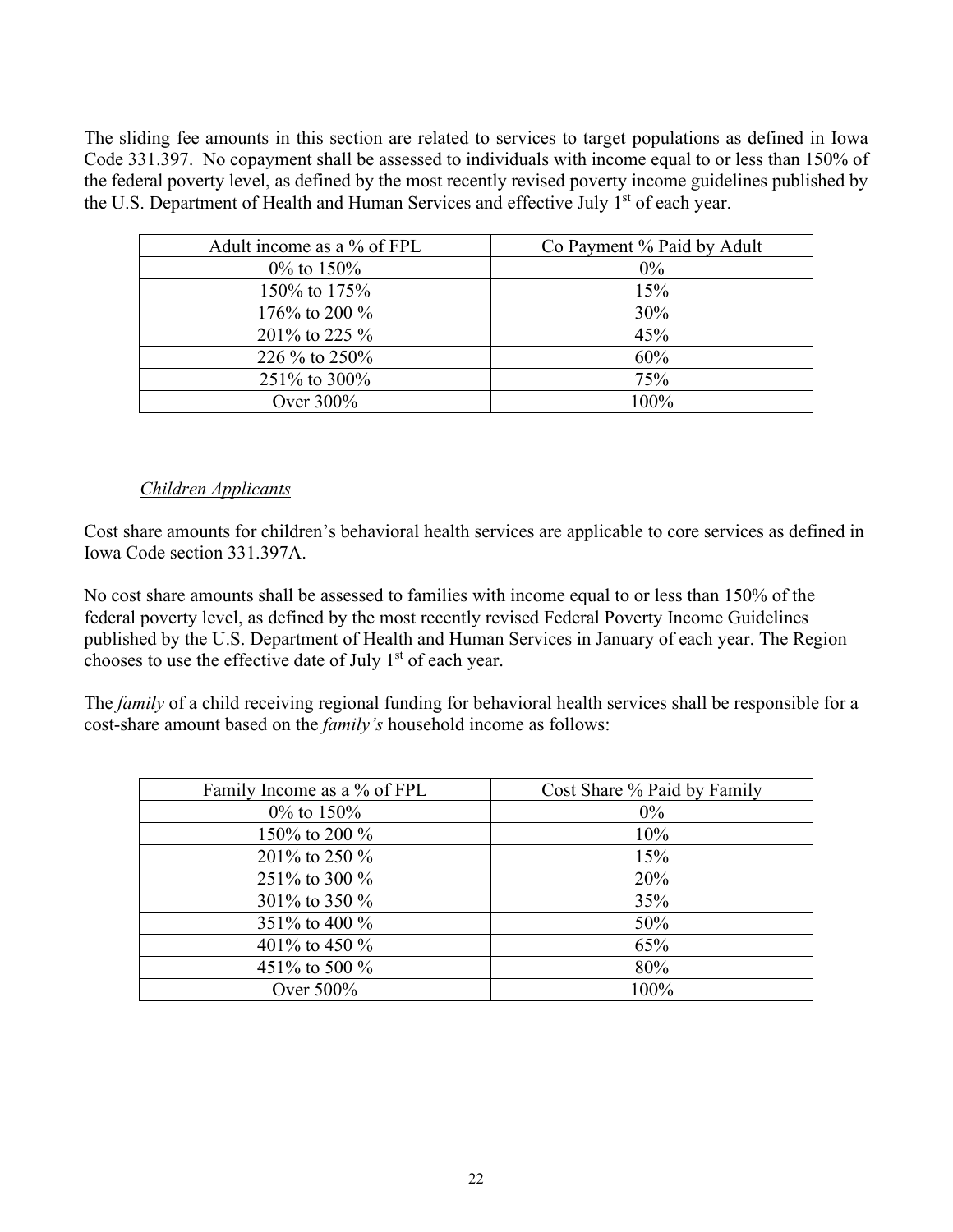# **H.Appeals Process**

## **Non-Expedited Appeal Process:**

## *Adult and Children Applicants*

Every individual, whether they have been granted assistance or not, shall be informed of the decision by the CDS through a written Notice of Decision and of their right to appeal such decision. The Notice of Decision shall be generated from the local Community Services office.

An individual or the individual's legal representative may appeal the decisions of the Region or any of its designees.

#### **How to Appeal:**

- **1. The Written Appeal** An appeal by the individual shall be made to the County of Residence CDS within ten (10) business days from the date of receipt of the Notice of Decision. The request shall include:
	- The current mailing address and telephone number of the appellant;
	- The reason for the appeal, including the specific action that is being appealed;
	- Signature and date of the appellant;

If the appeal is filed late, it cannot be considered. Assistance in completing a written appeal, hereafter known as "reconsideration", will be provided upon request by contacting the local community CDS office.

**2. The Reconsideration** - The CDS, from the local office that sent the Notice of Decision, shall review the individual's request for reconsideration. After reviewing the provided information, the CDS may need to contact the individual or, with consent, other sources for additional information.

Following a review of all information and all relevant facts, a written decision will be issued to the individual by the CDS within five (5) business days of receipt of the written reconsideration and mailed by certified delivery to the last available address.

**3. State Administrative Law Judge (ALJ)** - If a resolution is not agreed upon through the informal reconsideration process, the individual, or their legal representative, will need to contact the State ALJ at the Department of Inspections and Appeals, Iowa Code 10A.801, within 10 (ten) business days of the receipt of the written reconsideration to request the appeal to be heard in a contested case proceeding. The individual may contact another person to assist with the appeal. This could be an attorney, an organizational representative or a friend. The local office can assist the individual in contacting the State ALJ office.

The local office shall not pay legal fees for the individual. If the individual cannot afford legal representation, he/she may contact:

- Legal Services of Iowa at 1-800-532-1275 or http://www.iowalegalaid.org
- Disability Rights Iowa at 1-800-779-2502.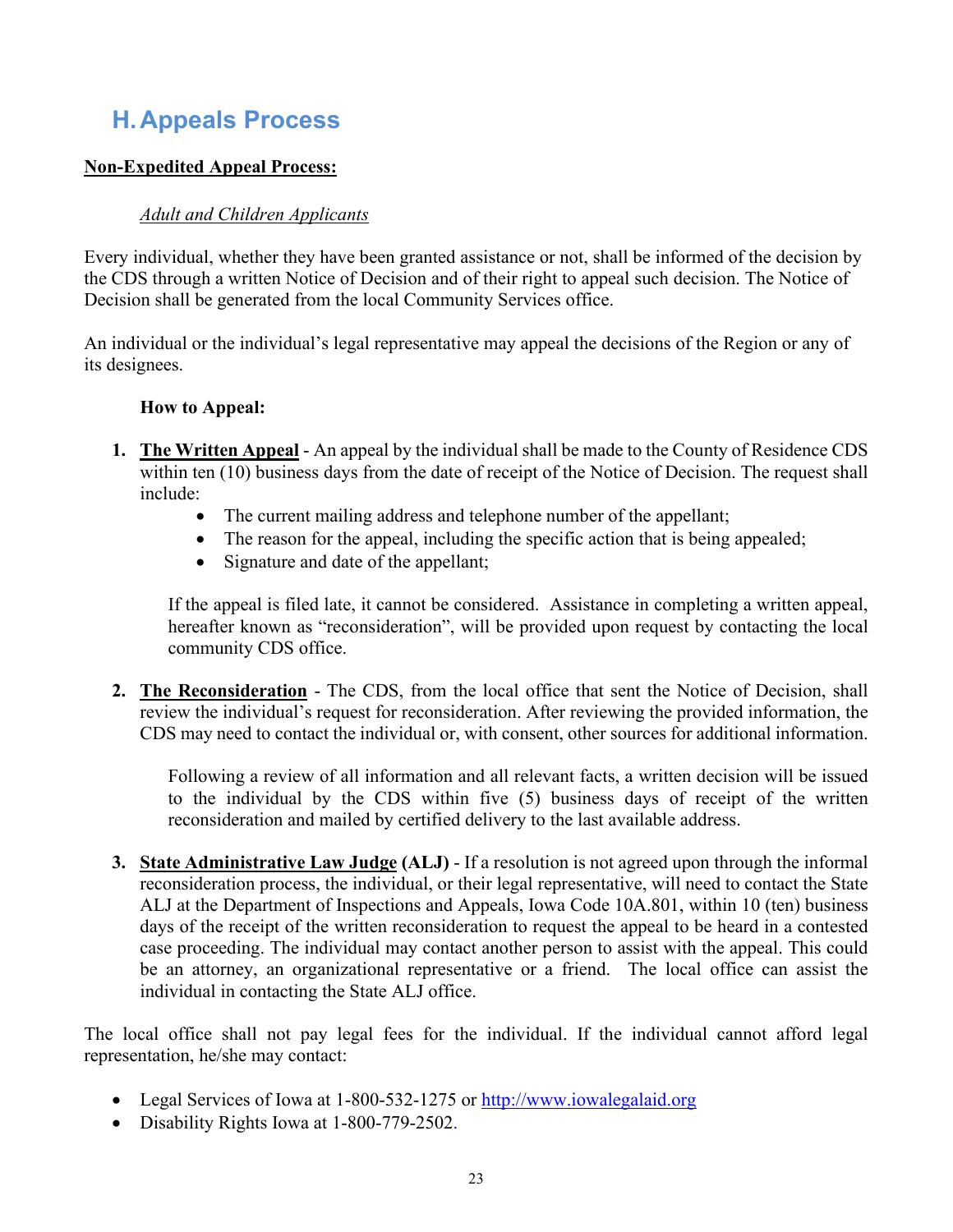## **Expedited Appeals Process: (IAC 441-25(1)l(2)**

#### *Adult and Children Applicants*

The process is to be used when the decision of the CDS in the local Community Services office concerning an individual varies from the type and amount of service identified to be necessary for the individual in a clinical determination made by a mental health professional and the mental health professional believes that the failure to provide the type and amount of service identified could cause an immediate danger to the individual's health and safety.

This appeals process shall be performed by a mental health professional who is either the Administrator of the Division of Mental Health and Disability Services of the Iowa Department of Human Services or the Administrator's designee.

#### **How to Appeal**

- 1. The request for the expedited review shall be filed within five (5) business days of receiving the notice of decision by the regional administrator. The request must be in writing and be supported by written documentation from the mental health professional that made the clinical determination stating how the Notice of Decision on services could cause an immediate danger to the person's health or safety.
- 2. The expedited review shall be performed by a mental health professional who is either the Administrator of the Division of Mental Health and Disability Services of the Department of Human Services or the Administrator's designee.
- 3. The expedited review shall be performed within two (2) business days of the time the request is filed. The reviewer can request submission of additional information and the review shall be performed within two (2) business days of the time that adequate information is received.
- 4. The Administrator or designee shall issue an order, including a brief statement of findings of fact, conclusions of law, and policy reasons for the order, to justify the decision made concerning the expedited review. If the decision concurs with the contention that there is an immediate danger to the individual's health or safety, the order shall identify the type and amount of service, which shall be provided for the individual. The Administrator or designee shall give such notice as is practicable to individuals who are required to comply with the order. The order is effective when issued.

The decision of the Administrator or designee shall be considered a final agency action and is subject to judicial review in accordance with Iowa Administrative Code 17A.19.

## **I. Provider Network Formation and Management**

The Region shall have a network of service providers, including traditional and non-traditional providers, to meet the continuum of service needs of individuals in accordance with Iowa Administrative Code 441- 25.21(1)j. The Region will have contracts/rate agreements with licensed and accredited providers to provide each service in the required core services domains. The Region retains the right to select service providers to be a part of the regional provider network and all must be approved network providers in order to be eligible for regional funding. Payment for commitment related sheriff transportation, court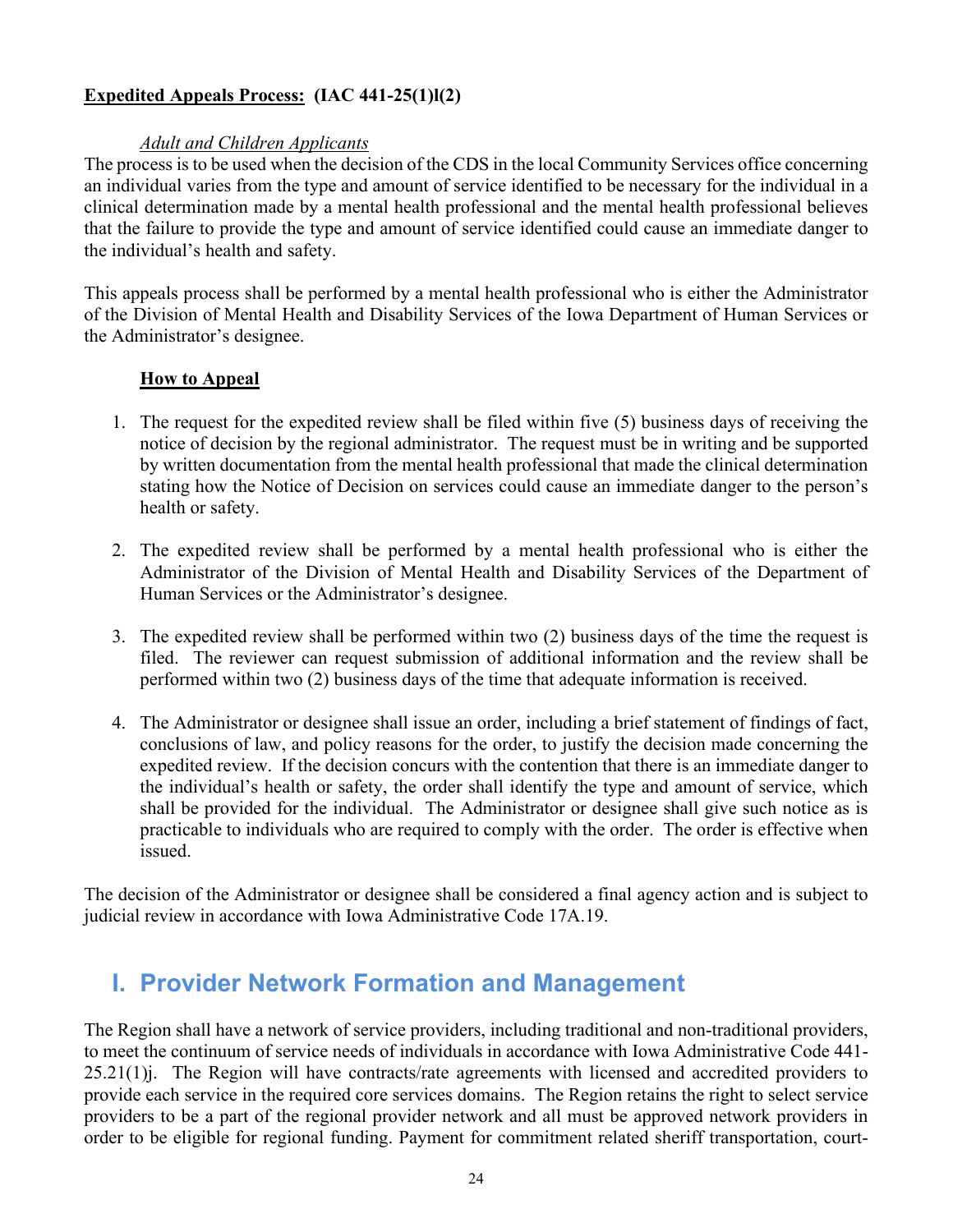appointed attorneys, and other incidental, temporary or emergency services may be exempt from this policy.

The EI Region shall manage the provider network to ensure individual needs are met and shall ensure an adequate number of providers are available to avoid waiting lists by contracting with outpatient mental health providers, Community Mental Health Centers, at least one (1) reasonably close inpatient psychiatric hospital and other providers of services

To be included in the Region's network, a *traditional provider* must meet at least one (1) of the following criteria:

- Currently licensed, accredited or certified by the State of Iowa, or
- Currently enrolled as an Iowa Medicaid provider, or
- Have a current accreditation by a recognized state or national accrediting body (Joint Commission on Accreditation of Health Care Organization-JCAHO; Council on Rehabilitation Facilities-CARF; etc…) or
- Currently have a contract or rate agreement with the Region or another Iowa region, and
- If the Region does not have a contract for needed services with an established provider, a request from a Non-Traditional Provider may be considered.

All providers included in the Region's provider networks that are subject to licensure or accreditation shall meet all applicable standards and criteria. Current network providers that lose their licensure and/or accreditation or are in jeopardy of losing their licensure will no longer be eligible to receive Region funding. Additionally;

- The providers will use evidence-based practices that the region has independently verified as meeting established fidelity to evidenced based service models required in Iowa Administrative Code IAC 441-25.5(3).
- The Region will have service providers who are trained to provide effective services to individuals with two or more of the co-occurring conditions listed in Iowa Administrative Code 441-25.5(1).
- The service providers will also be trained to provide effective trauma informed care as described in Iowa Administrative Code 441-25.5(2).

The Region's current provider network is included in the Annual Service and Budget Plan.

New providers may be added to the provider network if it is determined either a particular individual will benefit from the service or the provider will provide service(s) that will enhance the service system. New network providers shall be approved through the following process:

- 1. A referral or a request for a new network provider may be made by an individual, an individual's legal representative, a consumer's case manager or a social worker, or directly by a provider. All requests to become a member shall be directed to the CEO.
- 2. The provider's application shall be screened by the Management Team/CEO. A Provider may be asked to meet for an interview or provide additional information.
- 3. The CEO shall inform the provider in writing of the acceptance or the denial.
- 4. Meet the contracting standards via the Regions contractual template.
- 5. New network providers shall receive an appropriate orientation and training concerning the Region's Plan.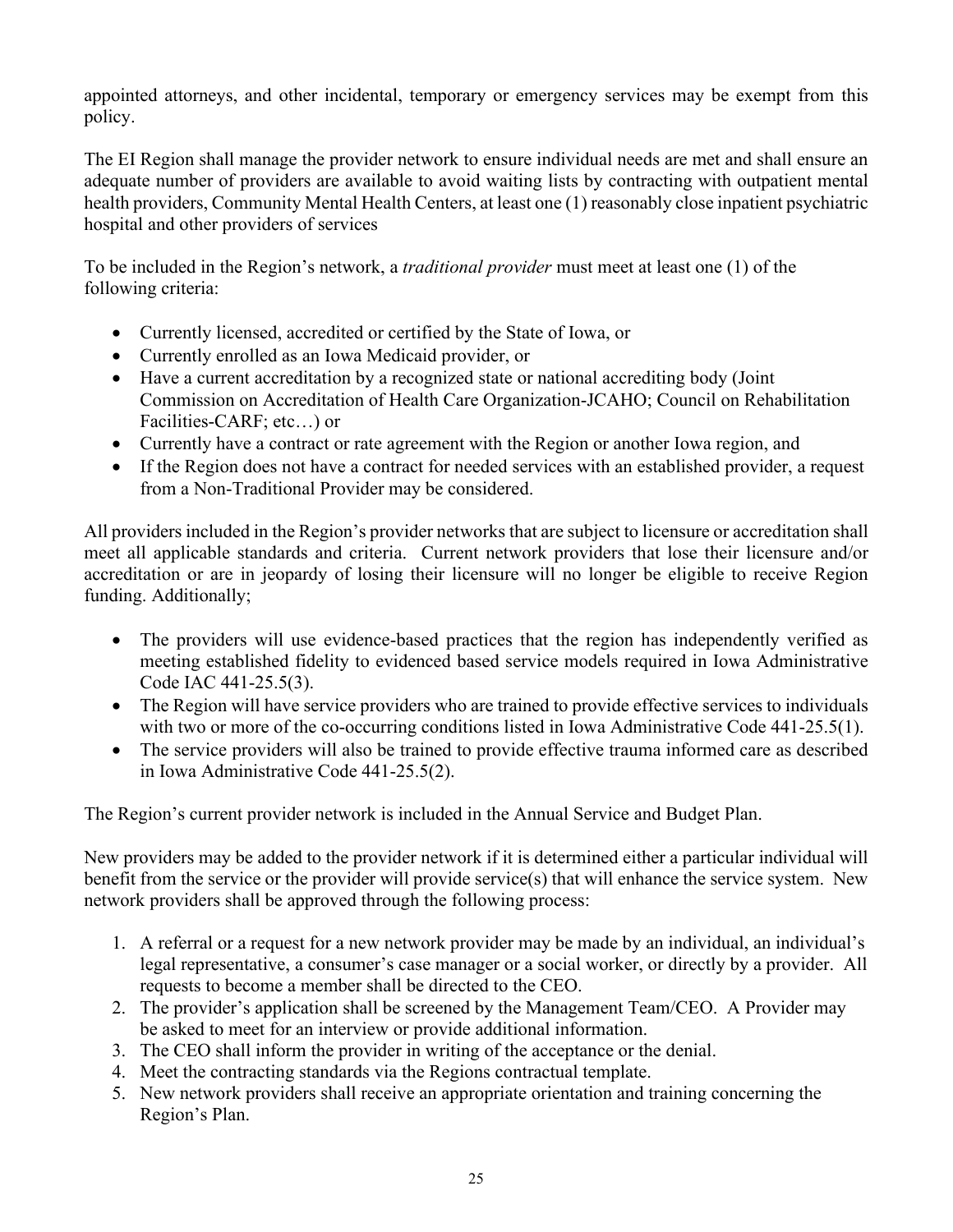The Region will make efforts to recruit and approve *non-traditional providers* as part of the service provider network not currently subject to license, certification, or other state approval standards. The Region will request a Taxpayer Identification Number and Certification (W 9) for claims submission.

# **J. Quality Management and Improvement Process**

The Region shall have a quality improvement process, in accordance with Iowa Administrative Code 441-25.21(1)e, that provides for ongoing and periodic evaluation of the service system, and of the providers of services and the supports in the system. Stakeholders, with emphasis on individual input, shall be involved in the development and the implementation of the quality improvement program.

## **System Evaluation:**

The system evaluation shall include, but is not limited to:

- 1. Access to service;
- 2. Life in the community;
- 3. Person centeredness;
- 4. Health and wellness;
- 5. Quality of life and safety;
- 6. Family natural supports

The Management Team/CEO shall assess the Region's performance, develop a list of areas that need improvements and provide a report to the Governing Board of Directors. The Management Team/CEO shall participate in developing a performance plan that includes measurable goals and action steps with a process of collecting the data. Based on the data, the areas needing improvement shall be addressed. The Management Team/CEO shall evaluate the areas of improvement and determine if further action is needed for documentation and reporting in the annual report.

## **Quality of Provider Services**:

The services and the supports evaluation shall include, but not be limited to:

- 1. The evaluation of the quality of provider services and supports based on an individual's satisfaction and achievement of desired outcomes.
- 2. The cost-effectiveness of the services and the supports developed and provided by the individual providers.
- 3. The number and disposition of appeals of provider actions and the implementation of corrective action plans based on these appeals.
- 4. The evaluations shall ensure services and supports are provided in accordance with provider contracts.

#### **Methods Utilized for Quality Improvement:**

- 1. The direct interaction and feedback from individuals, families, providers, case managers, designated county staff, and other stakeholders.
- 2. A needs assessment, satisfaction surveys, and other written questionnaires.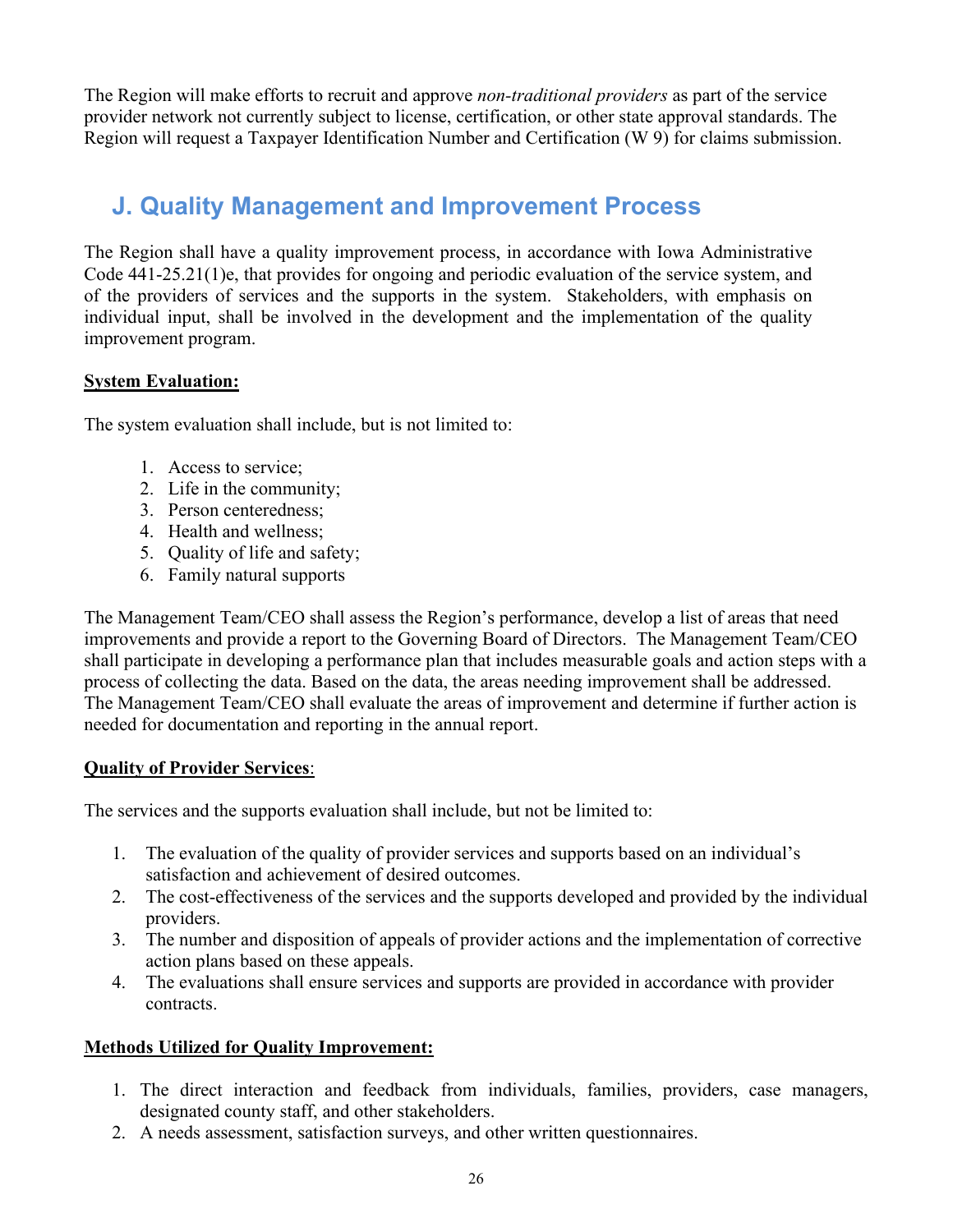- 3. The establishment and the maintenance of a data collection and a management information system oriented to the needs of the individuals, the providers, and other programs or facilities.
- 4. Changes and trends in the disability services system shall be tracked and reported to the Iowa Department of Human Services to provide the following information for each individual served:
	- demographic information;
	- expenditure data;
	- data concerning the services and other supports provided to each individual, as specified in the administrative rule adopted by the commission.
- 5. The Region collects data using the Iowa Association of Counties Community Services Network (CSN), a data management system to connect counties and agencies with a shared system which captures and reports standardized information for Iowans accessing the community services system while abiding by HIPAA, State, and Federal Laws. CSN has the data capacity to exchange information in compliance with reporting requirements including DHS established client identifier, demographic information, expenditure data concerning the services and other support provided to each individual, as specified by the department.
- 6. The Region will follow the process outlined in the Outcome and Performance measures Committee Report of December 14, 2012. The Region will initially use the statistical data from CSN to develop reports that will help to establish measures. Next, a determination will be made about what additional data should be collected, where the data will come from and what the cost is to collect the data. The Report suggests the information should come from providers and regional statistical data as well as from service recipients and their families, requiring development of surveys. The Region will partner with DHS in this area in order to standardize the data that is being collected to make it meaningful statewide as well as regionally.

# **K.Service Provider Payment Provisions**

Each service provider shall provide billing invoices and other information requested of the provider for utilization review.

The EI Regional Governing Board may make an exception for Regional Agreements and bills received noting they may not include the information as bulleted below.

The monthly billings shall include the following information:

- The name of each individual served
- The number of units of service delivered to each individual served
- When requested, documentation of dates of services
- The unit rate and the total cost of the units provided to each individual. Co-payments or other charges billed to other sources are to be shown as deductions on the billing
- The amount of the copayment or the deductible owed
- The amount of the difference between the insurance and the contracted rate and
- The actual amount to be charged to the Region/county for each individual for the dates of service

Designated county staff shall review the billings and the additional utilization information in comparison with the service funding authorizations. Non-emergency services delivered without a service funding authorization may be deducted from the billing.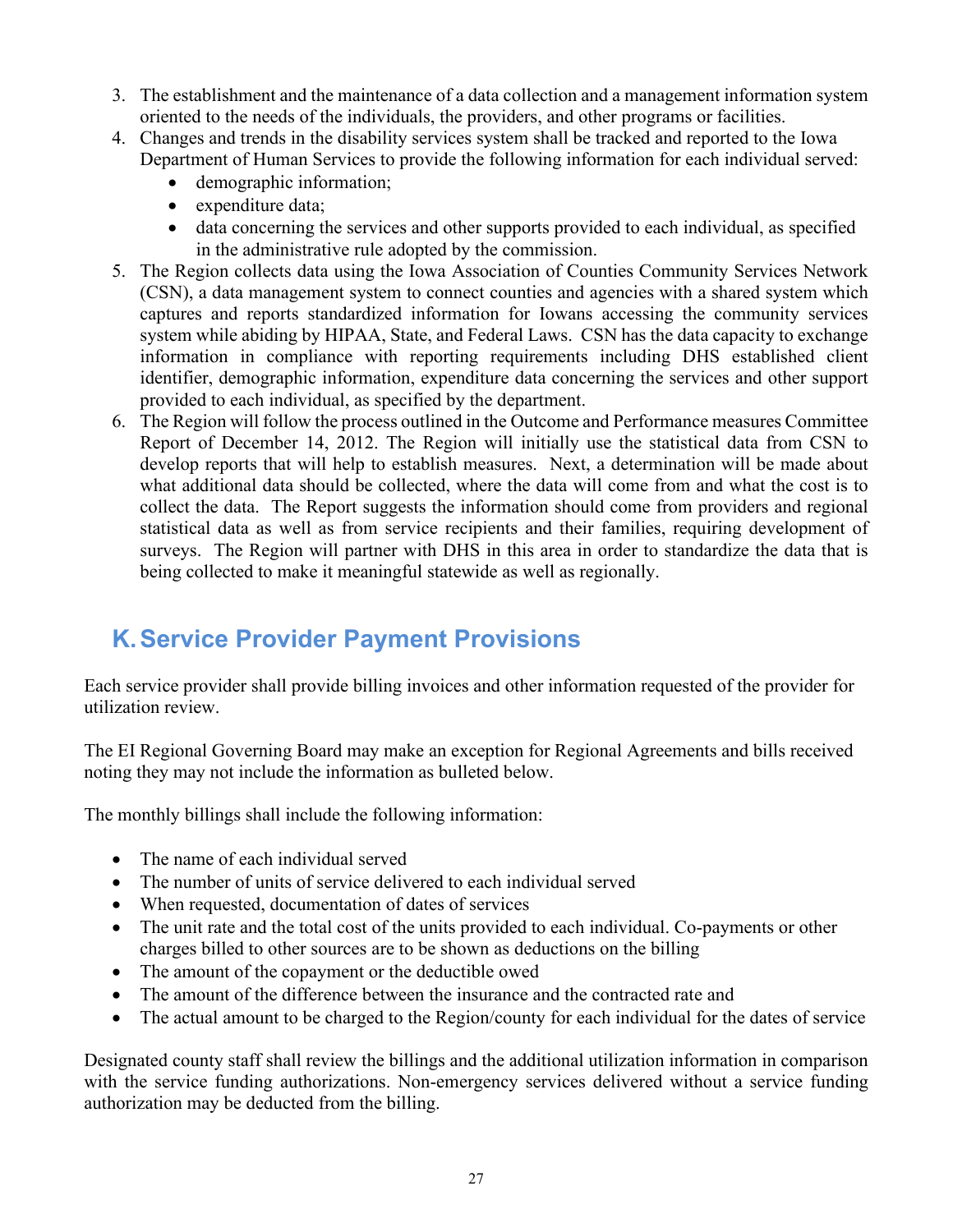- All eligible bills shall be paid within sixty (60) days of the receipt of the required documentation unless unforeseen circumstances exist in Regional funding
- Bills received more than sixty (60) days after the close of the fiscal year will not be considered for payment unless there is a statuary obligation or, unless unforeseen circumstances exist and communication has been received from the provider.
- The fiscal year for the Region is July 1 to June 30.
- Services paid out of the regional pool will be reviewed by the CEO and the Fiscal Agent for payment approval.

It is the policy of the EI Region that if another county, region, or the State determines residency in error or approves services for individuals who do not have residency in their region, the Region will assume payment when written notification is received of the error. The Region's Coordinators of Disability Services shall authorize services for the individuals according to the policies and procedures set forth in this manual. If the Region determines residency in error and/or approves services for individuals who are not residents of the region, the Region will notify the other region or the State of the error. The Region will work with the other region or State to accept residency and to assume payment responsibility when written notification was received.

If parties cannot agree on residency determination, the Region shall follow the dispute resolution process outlines in Iowa Code 331.394(5).

# **L. Waiting List Criteria**

The Region may implement a waiting list, in accordance with Iowa Administrative Code 441-25.21(1)r, if encumbered expenses for a given fiscal year exceed the Regional funds available.

In the event that fund balances are depleted, and encumbered expenses in the given fiscal year exceed available regional funds, the following waiting list criteria would be utilized in the order given:

- *Other Services* determined to be necessary for the well-being of individuals living in the region
- *Additional Populations* served (Individuals with an eligible BI or DD diagnosis)
- *Additional Core Services*
- *Core Services* to core populations (Individuals with an eligible MI or ID diagnosis)

If a waiting list is implemented, individuals placed on the waiting list will be notified and provided the estimated length of time before funding will be available. When funding becomes available, the Region will determine the services and individuals approved for funding in accordance with the date placed on the waiting list.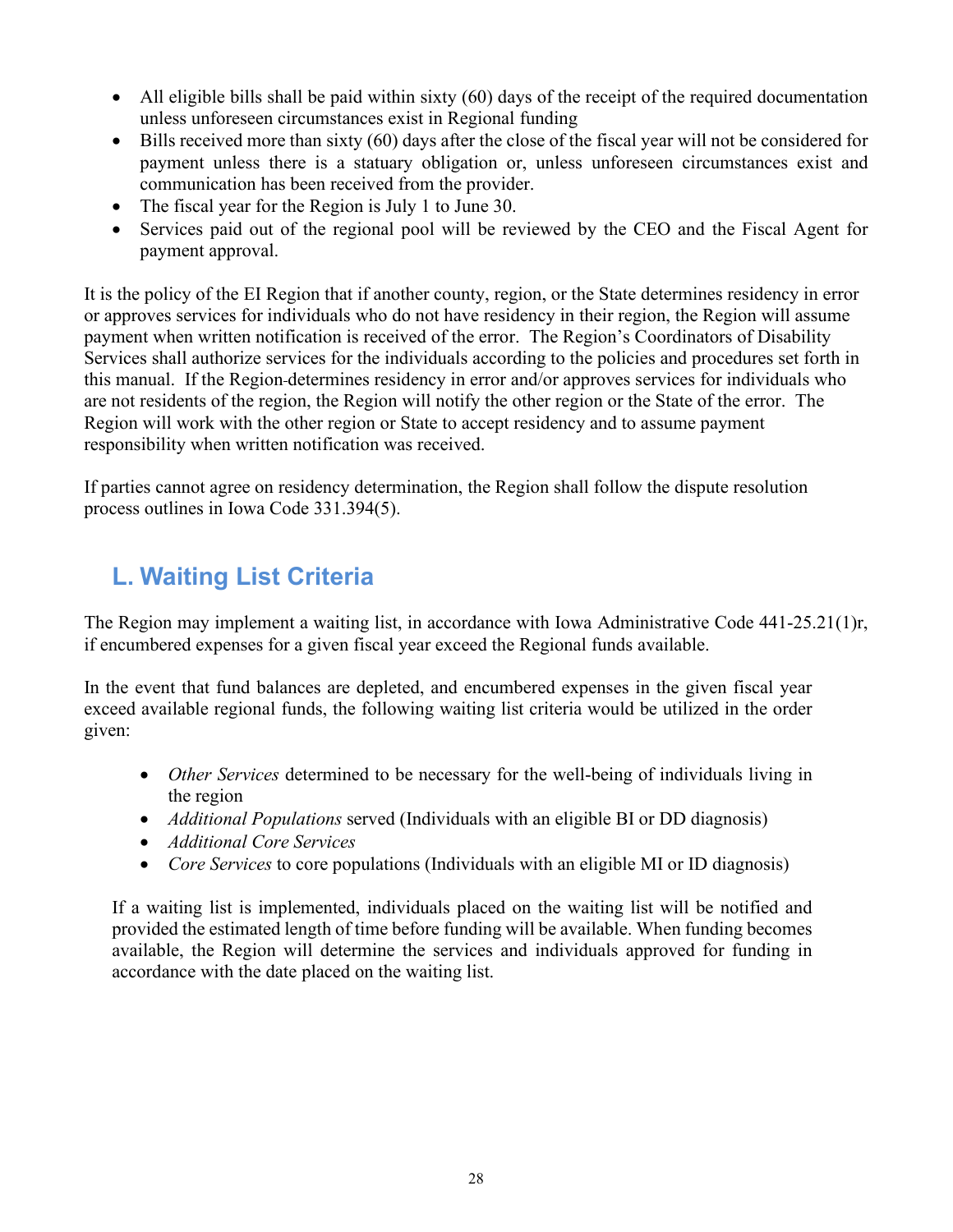The waiting list applies to all new recipients, individuals requesting an increase in services or additional services, and may include renewal of identified services as they come up for reauthorization. Exceptions to Policy may be granted based on safety or when mandated by Iowa Code.

- The waiting list shall be centrally maintained by the CEO or their designee.
- The Region will notify the Department of Human Services when a waiting list is implemented.

Any waiting list that may exist shall be reviewed annually when planning for future budgeting needs and future development of services. Data from any implemented waiting list will be compiled and used in any future planning.

# **M. Amendments**

The manual has been approved by the Governing Board of Directors and is subject to approval by the Director of the Iowa Department of Human Services under Iowa Administrative Code 441-25.21(1)3.

Amendments to this Policy and Procedures Manual (Plan) shall be reviewed by the Adult and the Children's Regional Advisory Committees who shall make recommendations to the Governing Board of Directors. After approval by the Governing Board of Directors, any amendments shall be submitted to the Department of Human Services for approval at least forty-five (45) days before the planned date of implementation. Amendments to the Plan will not be implemented until approved by the Director of the Iowa Department of Human Services in consultation with the state commission.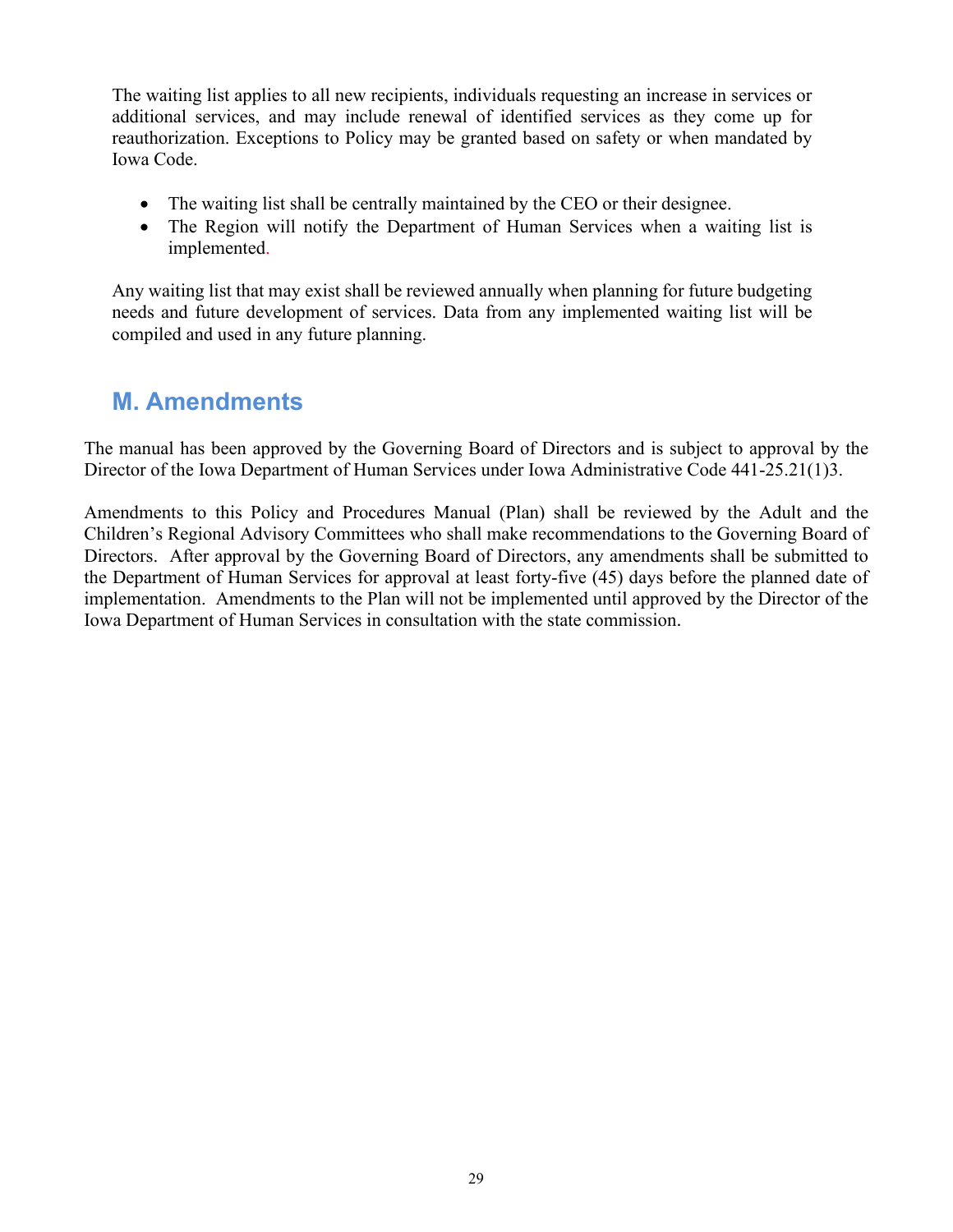# **N.Glossary**

## **DEFINITIONS:**

**Access Point** -- a provider, public, or private institution, advocacy organization, legal representative, or educational institution where staff are trained to complete applications and guide individuals to needed services.

**Applicant** -- an individual who applies to receive services and supports from the service system. **Assessment and Evaluation** -- a service as defined in Iowa Administrative Code 441-25.1.

**Assistive Technology Account** -- funds in contracts, savings, trust or other financial accounts, financial instruments, or other arrangements with a definite cash value set aside and designated for the purchase, lease, or acquisition of assistive technology, assistive technology services, or assistive technology devices. Assistive technology accounts must be held separately from other accounts. Funds must be used to purchase, lease, or otherwise acquire assistive technology services or devices for a working individual with a disability. Any withdrawal from an assistive technology account other than for the designated purpose becomes a countable resource.

**Chief Executive Officer (CEO)** -- the individual chosen and supervised by the Governing Board who serves as the single point of accountability for the Iowa Administrative Code 83.81

**Child or "Children"** -- means a person or persons under eighteen years of age.

**Children's Behavioral Health Services** -- means behavioral health services for children who have a diagnosis of serious emotional disturbance.

**Children's Behavioral Health System or "Children's System**" -- means the behavioral health system for children implemented pursuant to Iowa Code Chapter 225C

**Choice** -- the individual or legal representative may choose the services, supports, and goods needed to best meet the individual's goals and accepts the responsibility and consequences of those choices.

**Clear Lines of Accountability** -- the structure of the Governing Board's organization makes it evident that the ultimate responsibility for the administration of the non-Medicaid funded mental health and disability services lies with the Governing Board and that the Governing Board directly and solely supervises the organization's CEO.

**Community** -- an integrated setting of an individual's choice.

**Coordinator of Disability Services** -- designated county staff, formerly known as Central Point of Coordination (CPCs) or Community Services Directors as defined in Iowa Code 331.390.3.b.

**Coordinator of Children's Behavioral Health Services** -- means a member of the regional administrative entity staff who meets the requirements described in Iowa Code section 331.390(3)"b" and is responsible for coordinating behavioral health services for children.

**Cost Share Amounts for Children's Behavioral Health Services** -- are applicable to core services as defined in Iowa Code section 331.397A.

**Countable Household Income --** means earned and unearned income of the family of a child according to the modified adjusted gross income methodology.

**Countable Resources** -- means all liquid and non-liquid assets owned in part or in whole by the individual household that could be converted to cash for support and maintenance and that the individual household is not legally restricted from using for support and maintenance.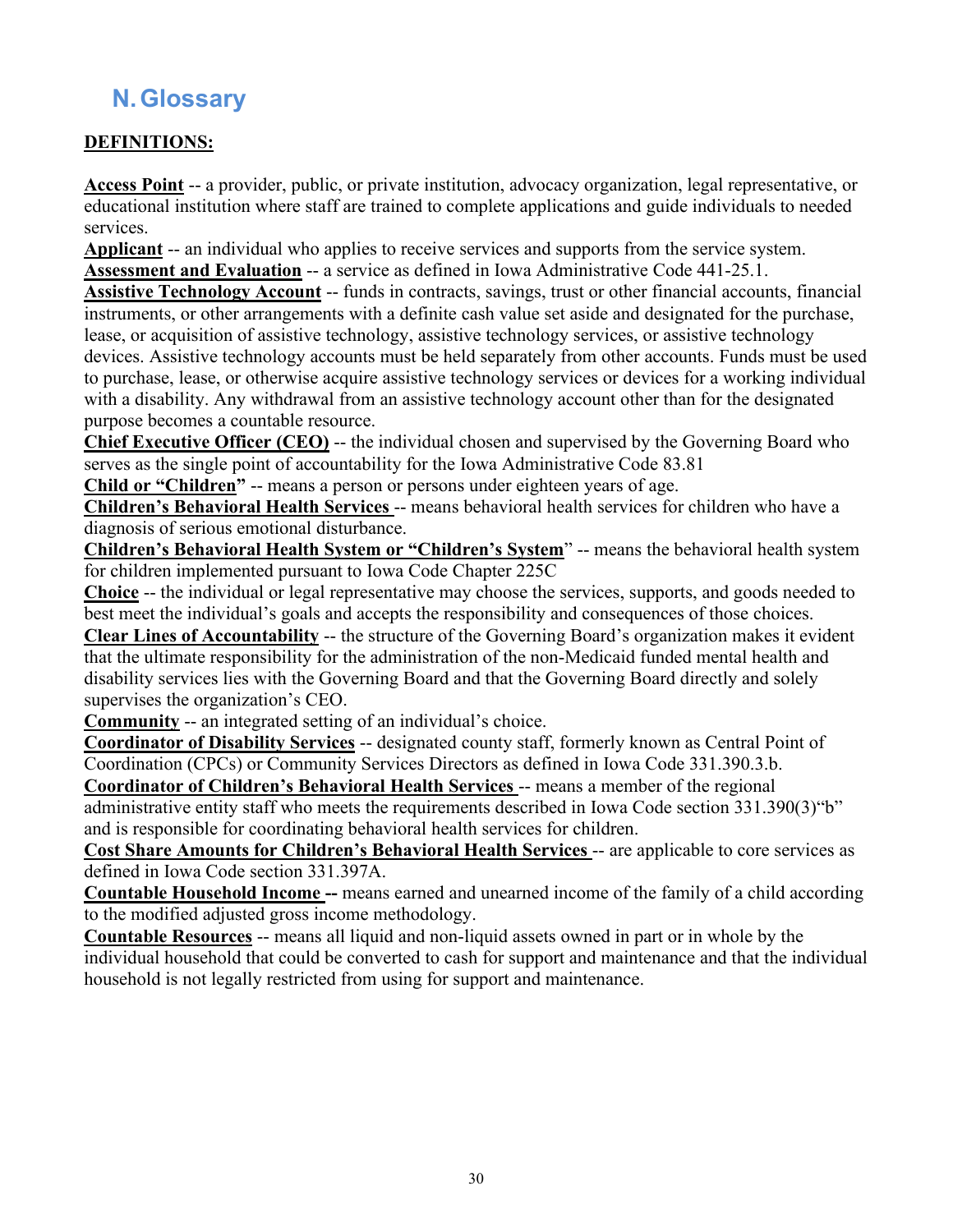**County of Residence** -- means the county in this state in which, at the time a person applies for or receives services, the person is living and has established an ongoing presence with the declared, good faith intention of living in the county for a permanent or indefinite period of time. The county of residence of a person who is a homeless person is the county where the homeless person usually sleeps. A person maintains residency in the county in which the person last resided while the person is present in another county receiving services in a hospital, a correctional facility, a halfway house for community based corrections or substance-related treatment, a nursing facility, an intermediate care facility for persons with an intellectual disability, or a residential care facility, or for the purpose of attending a college or university.

**Early identification** -- means the process of detecting developmental delays or untreated conditions that may indicate the need for further evaluation.

**Early intervention** -- means the services designed to address the social, emotional, and developmental needs of children at their earliest stages to decrease long-term effects and provide support in meeting developmental milestones.

**Education services** -- means the activities that increase awareness and understanding of the causes and nature of conditions or factors which affect an individual's development and functioning.

**Empowerment** -- the service system ensures the rights, dignity, and ability of individual's and their families to exercise choice, take risk, provide input, and accept responsibility.

**Exempt Resource** -- a resource disregarded in the determination of eligibility for publicly funded assistance and in the calculation of client participation amounts.

**Federal Poverty Levels** -- federal poverty levels are defined by the most recently revised poverty income guidelines published by the U.S. Department of Health and Human Services effective in January of each year. The Region chooses to use the effective date of July 1<sup>st</sup> of each year.

**Household** -- for an individual who is 18 years of age or over it is defined as; the individual, the individual's spouse, and any children, step-children, or wards under the age of 18 who reside with the individual. For an individual under the age of 18, the household is defined as the individual, the individual's parent(s), step-parents or guardians, and any children, step-children, or wards under the age of 18 of the individual's parents (or parent) step-parents, or guardians who reside with the individual. **Income** -- all gross income received by the individual's household, including but not limited to wages, income from self-employment, retirement benefits, disability benefits, dividends, annuities, public assistance, unemployment compensation, alimony, child support, investment income, rental income, and income from trust funds.

**Individual** -- persons seeking or receiving services in a regional service system.

**Individualized Services** -- services and supports tailored to meet the personalized needs of the individual.

**Legal Representative** -- a person designated by Iowa law to act on the individual's behalf in specified affairs to the extent prescribed by law.

**Liquid Assets** -- assets that can be converted to cash in 20 days. These include but are not limited to cash on hand, checking accounts, savings accounts, stocks, bonds, cash value of life insurance, certificates of deposit, and other investments.

**Managed Care** -- a system that provides the coordinated delivery of services and supports that are necessary and appropriate, delivered in the least restrictive settings and in the least intrusive manner. Managed care seeks to balance three (3) factors: achieving high-quality outcomes for participants, coordinating access, and containing costs.

**Managed System** -- a system that integrates planning, administration, financing, and service delivery. The system consists of the financing or governing organization, the entity responsible for care management, and the network of service providers.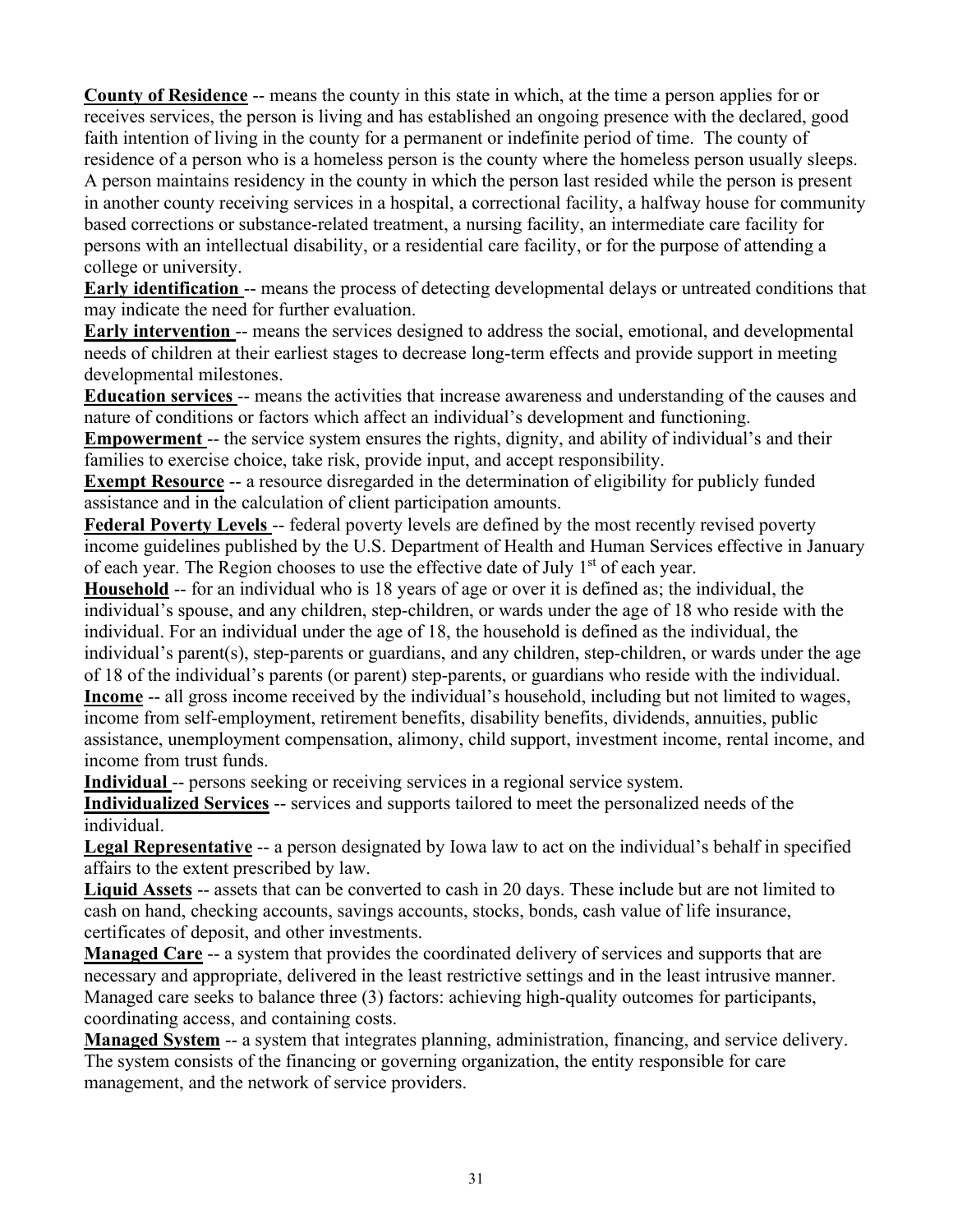**Medical Savings Account** -- an account exempt from federal income taxation pursuant to Section 220 of the United States Internal Revenue Code (26 U.S.C. §220) as supported by documentation provided by the bank or other financial institution. Any withdrawal from a medical savings account other than for the designated purpose becomes a countable resource.

**Mental Health Professional** -- as defined in Iowa Code section 228.1.

**Non-Liquid Assets** -- assets that cannot be converted to cash in 20 days. Non-liquid assets include, but are not limited to, real estate, vehicles, motor vessels, livestock, tools, machinery, and personal property. **Non-Traditional Provider** -- referred to as using a "non-mainstream" approach to providing services in place of a "conventional" approach to providing services.

**Population** -- as defined in Iowa Code 331.388.

**Prevention** -- means efforts to increase awareness and understanding of the causes and nature of conditions or situations which affect an individual's functioning in society. Prevention activities are designed to convey information about the causes of conditions, situations or problems that interfere with an individual's functioning or ways in which the knowledge can be used to prevent their occurrence or reduce their effect and may include, but are not limited to, training events, webinars, presentations, and public meetings.

**Provider** -- an individual, firm, corporation, association, or institution which provides or has been approved to provide medical assistance, is accredited under Chapter 24, holds a professional license to provide the services, is accredited by an national insurance panel, or holds other national accreditation or certification.

**Regional Services Fund** -- the mental health and disability regional services fund created in Iowa Code section 225C.7A.

**Regional Service System Management Plan** -- the regional service system plan developed pursuant to Iowa Code 331.393 for the funding and administration of non-Medicaid funded mental health and disability services including an annual service and budget plan, a policy and procedure manual, and an annual report and how the region will coordinate with the Department in the provision of mental health and disability services funded under the medical assistance program.

**Resources** -- all liquid and non-liquid assets owned in part or in whole by the individual household that could be converted to cash for support and maintenance and that the individual household is not legally restricted from using.

**Retirement Account** -- any retirement or pension fund or account listed in Iowa Code section  $627.6(8)$ "f".

**Retirement Account (in the Accumulation Stage)** -- a retirement account into which a contribution was made in the previous tax year. Any withdrawal from a retirement account becomes a countable resource.

**Serious Emotional Disturbance** -- means a diagnosable mental, behavioral, or emotional disorder of sufficient duration to meet diagnostic criteria specified within the most current diagnostic and statistical manual of mental disorders published by the American psychiatric association that results in a functional impairment. "Serious emotional disturbance" does not include substance use and developmental disorders unless such disorders co-occur with such a diagnosable mental, behavioral, or emotional disorder.

**Service System** -- refers to the mental health and disability services and supports administered and paid from the regional services fund.

**State Board** -- means the children's behavioral health system state board created in code section 225C.51.

**State Commission** -- MHDS Commission as defined in Iowa Code 225C.5.

**System of Care** -- the coordination of a system of services and supports to individuals and their families that ensures they optimally live, work and recreate in integrated communities of their choice.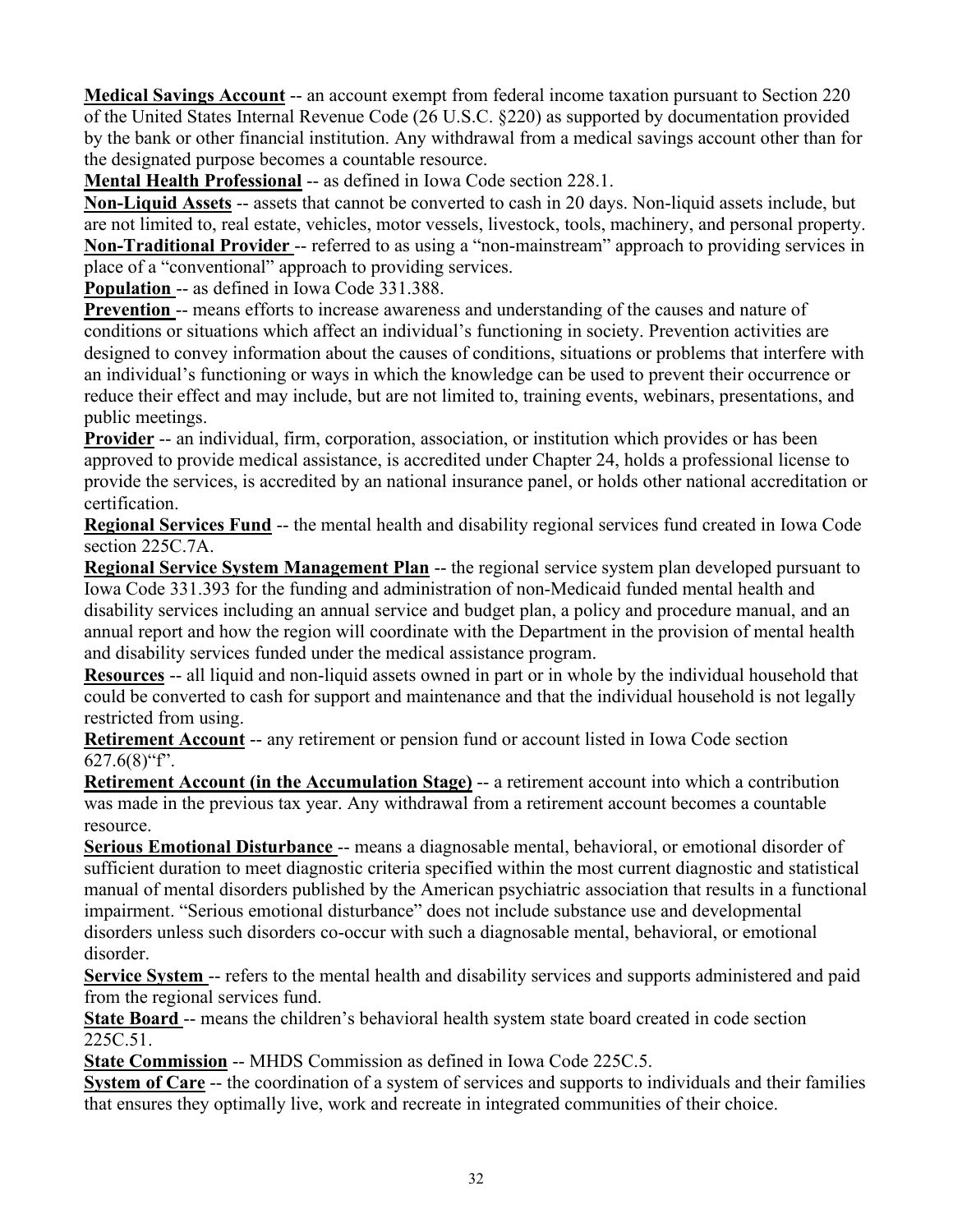# **Eastern Iowa Mental Health and Disability Services Region**

Management Plan Policies and Procedures

## **Forms Appendix**

Application Release of Information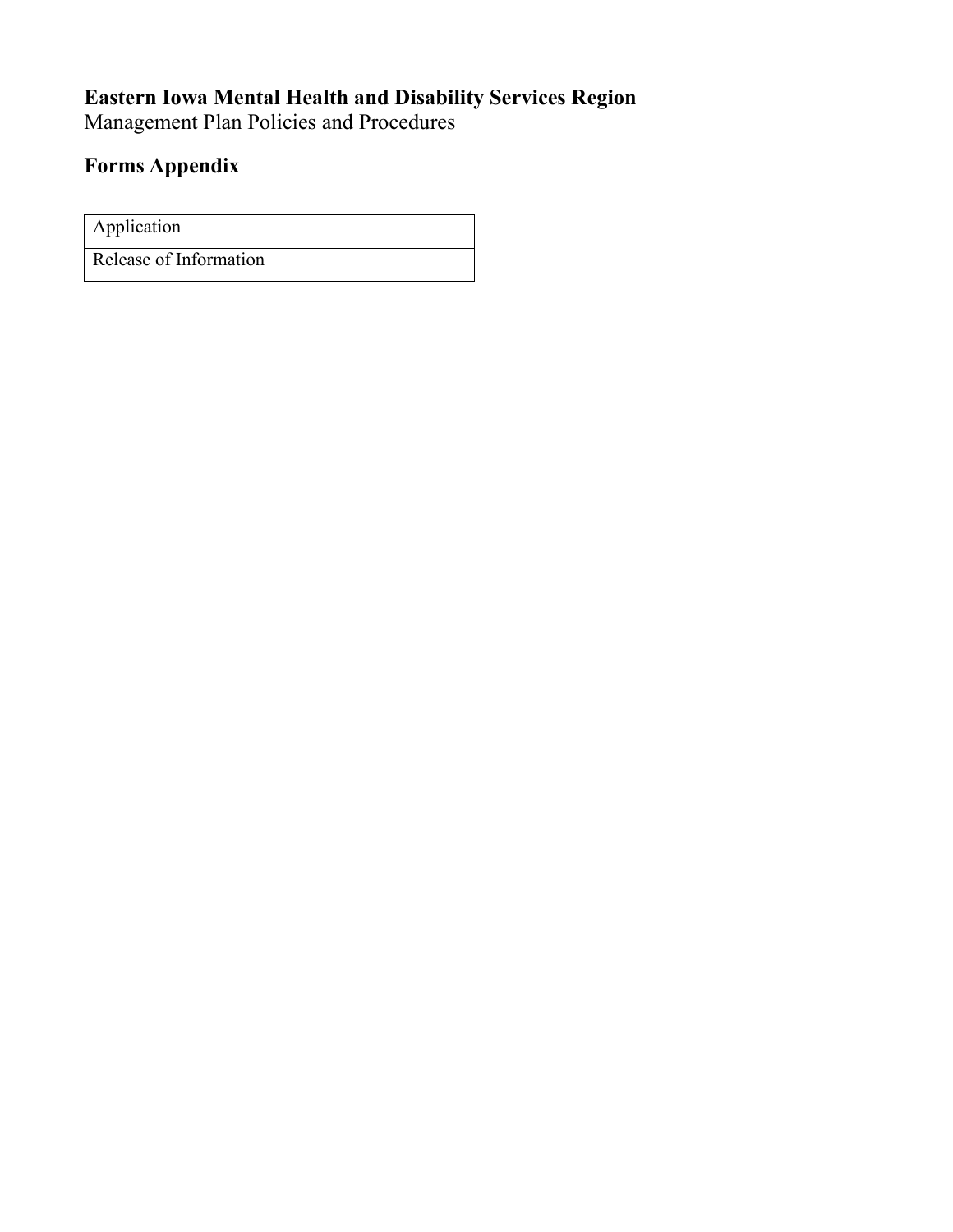| <b>DEMOGRAPHICS</b>          |  |                               |  |                                            |                                 |                                             |                        |               |                                |                              |                              |         |  |                |                                  |
|------------------------------|--|-------------------------------|--|--------------------------------------------|---------------------------------|---------------------------------------------|------------------------|---------------|--------------------------------|------------------------------|------------------------------|---------|--|----------------|----------------------------------|
| <b>Application Date:</b>     |  |                               |  |                                            |                                 |                                             |                        |               |                                |                              | County Office:               |         |  |                |                                  |
| <b>Social Security #:</b>    |  |                               |  |                                            | <b>Birth Date:</b>              |                                             |                        |               |                                |                              |                              | Gender: |  |                | [ ] Male [ ] Female              |
| Last & First Name:           |  |                               |  |                                            |                                 |                                             |                        |               |                                |                              |                              |         |  |                |                                  |
|                              |  | (Please Print)<br>Last        |  |                                            | First                           |                                             |                        |               |                                |                              | MI                           |         |  |                |                                  |
| Maiden Name: (If applicable) |  |                               |  |                                            |                                 |                                             |                        |               |                                |                              |                              |         |  |                |                                  |
| <b>Current Address:</b>      |  |                               |  |                                            |                                 |                                             |                        |               |                                |                              | How long at this<br>address: |         |  |                |                                  |
|                              |  |                               |  | Street/Avenue (Please Print)               |                                 |                                             |                        |               |                                |                              |                              |         |  |                | (Years or months)                |
| City, State, Zip:            |  |                               |  |                                            |                                 |                                             |                        |               |                                | County:                      |                              |         |  |                |                                  |
| <b>Mailing Address:</b>      |  | Street, City, State, Zip:     |  |                                            |                                 |                                             |                        |               |                                |                              |                              |         |  |                |                                  |
|                              |  |                               |  |                                            |                                 |                                             | <b>CONTACT DETAILS</b> |               |                                |                              |                              |         |  |                |                                  |
| Phone #'s:                   |  | Cell Phone:                   |  |                                            |                                 |                                             | Home Phone:            |               |                                |                              |                              |         |  |                |                                  |
| Email:                       |  |                               |  |                                            |                                 |                                             |                        |               |                                |                              |                              |         |  |                |                                  |
| <b>Marital</b>               |  |                               |  |                                            |                                 | <b>DETAILS</b>                              |                        |               |                                |                              |                              |         |  |                |                                  |
| Status:                      |  | Divorced                      |  | Married or Common Law                      |                                 |                                             | Separated              |               |                                |                              | Single (Never Married)       |         |  |                | Widowed                          |
| Race:                        |  | White                         |  | Asian or Pacific Islander                  |                                 |                                             |                        |               | Other(biracial; Sudanese; etc) |                              |                              |         |  |                |                                  |
|                              |  | Native American               |  |                                            |                                 | Unknown<br><b>Black or African American</b> |                        |               |                                |                              |                              |         |  |                |                                  |
| <b>Ethnicity:</b>            |  | Hispanic or Latino            |  | Non Hispanic or Latino                     |                                 | US Citizen?<br><b>No</b><br>Yes             |                        |               |                                |                              |                              |         |  |                |                                  |
| <b>Primary Language:</b>     |  | English                       |  | Other-please list:                         |                                 |                                             |                        |               |                                |                              |                              |         |  |                |                                  |
| <b>Legal Status:</b>         |  | Voluntary                     |  | Involuntary, Civil Commitment              |                                 |                                             |                        |               |                                |                              |                              |         |  |                | Involuntary, Criminal Commitment |
| <b>Veteran Status:</b>       |  | Military Branch:              |  | Type of Discharge:<br>Discharge Date:      |                                 |                                             |                        |               |                                |                              |                              |         |  |                |                                  |
|                              |  |                               |  |                                            | <b>RESIDENTIAL ARRANGEMENTS</b> |                                             |                        |               |                                |                              |                              |         |  |                |                                  |
| Alone-Private Residence      |  |                               |  | 24 Hr Habilitation                         |                                 | RCF/ID<br><b>Correctional Facility</b>      |                        |               |                                |                              |                              |         |  |                |                                  |
|                              |  | w/Relatives-Private Residence |  | 24 Hr SCL                                  |                                 |                                             | RCF/PMI                |               |                                | Foster Care Family Life Home |                              |         |  |                |                                  |
| Residence                    |  | w/Unrelated Persons-Private   |  | ICF/ID<br><b>Residential Care Facility</b> |                                 |                                             |                        |               | Other (Specify):               |                              |                              |         |  |                |                                  |
| Homeless/Shelter/Street      |  |                               |  | ICF/Nursing Home                           | <b>State MHI</b>                |                                             |                        |               | Is this a treatment center?    |                              |                              |         |  |                |                                  |
|                              |  |                               |  | ICF/PMI                                    |                                 |                                             |                        |               | <b>State Resource Center</b>   |                              | If yes, location:            |         |  |                |                                  |
|                              |  |                               |  |                                            | <b>OTHERS IN HOUSEHOLD</b>      |                                             |                        |               |                                |                              |                              |         |  |                |                                  |
| <b>First and Last Name:</b>  |  |                               |  |                                            |                                 |                                             |                        | Relationship: |                                |                              |                              |         |  | Date of Birth: |                                  |
| 1.                           |  |                               |  |                                            |                                 |                                             |                        |               |                                |                              |                              |         |  |                |                                  |
| 2.                           |  |                               |  |                                            |                                 |                                             |                        |               |                                |                              |                              |         |  |                |                                  |
| 3.                           |  |                               |  |                                            |                                 |                                             |                        |               |                                |                              |                              |         |  |                |                                  |
| 4.<br>5.                     |  |                               |  |                                            |                                 |                                             |                        |               |                                |                              |                              |         |  |                |                                  |
| 6.                           |  |                               |  |                                            |                                 |                                             |                        |               |                                |                              |                              |         |  |                |                                  |
| 7.                           |  |                               |  |                                            |                                 |                                             |                        |               |                                |                              |                              |         |  |                |                                  |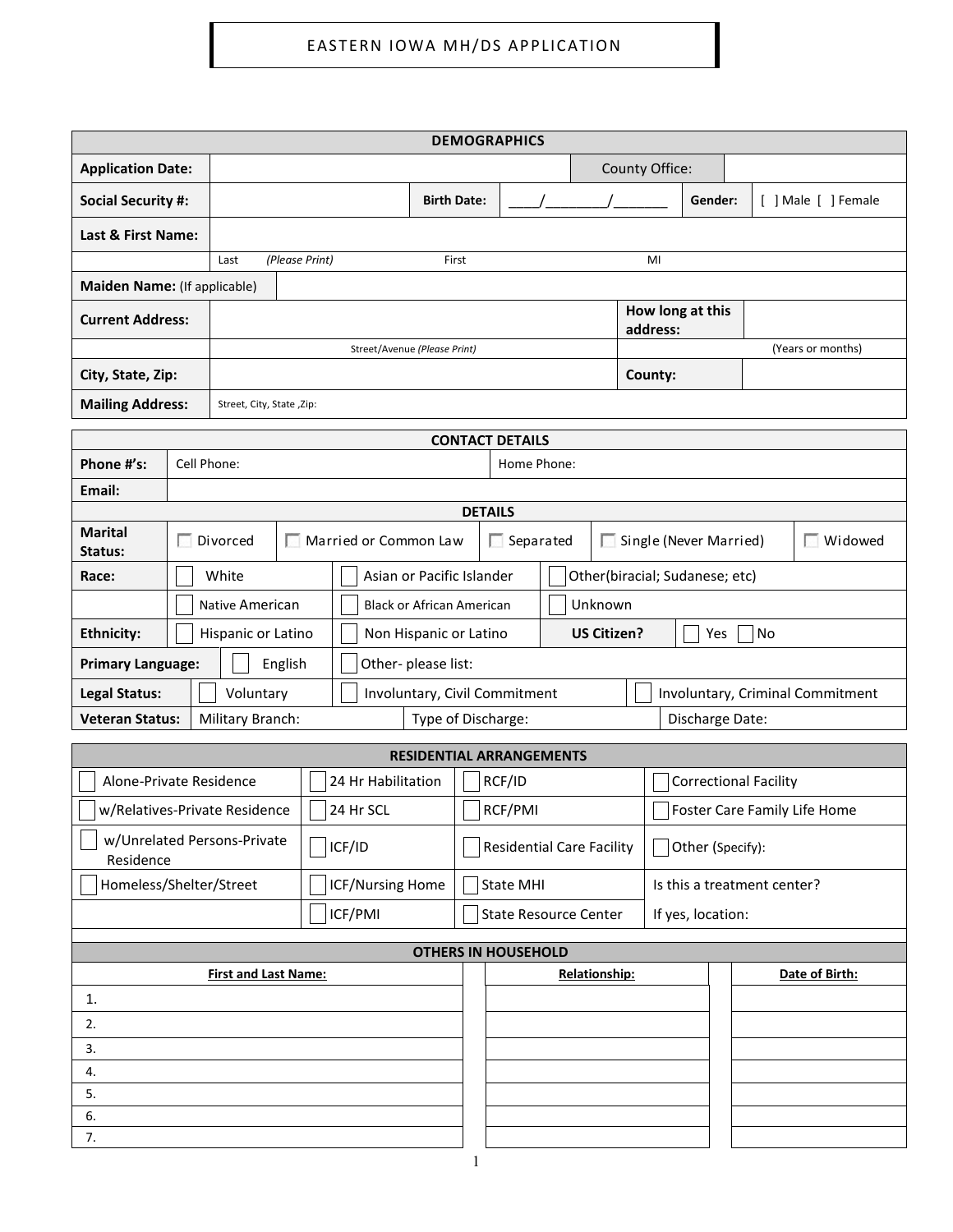| <b>FINANCIAL DISCLOSURE of INCOME and RESOURCES</b>             |                                       |                                                 |  |  |  |  |  |
|-----------------------------------------------------------------|---------------------------------------|-------------------------------------------------|--|--|--|--|--|
| <b>GROSS MONTHLY INCOME DETAILS</b>                             |                                       |                                                 |  |  |  |  |  |
| Monthly Income Source: \$ GROSS<br>(Check Type, Fill in amount) | <b>Applicant</b><br>Monthly \$ Amount | <b>Others in Household</b><br>Monthly \$ Amount |  |  |  |  |  |
| Employment Wages                                                |                                       |                                                 |  |  |  |  |  |
| <b>Child Support Received</b>                                   |                                       |                                                 |  |  |  |  |  |
| <b>Dividend interest</b>                                        |                                       |                                                 |  |  |  |  |  |
| <b>Family &amp; Friends</b>                                     |                                       |                                                 |  |  |  |  |  |
| $\Box$ FIP                                                      |                                       |                                                 |  |  |  |  |  |
| <b>RR-Railroad Retirement Benefits</b>                          |                                       |                                                 |  |  |  |  |  |
| SS-Social Security Retirement                                   |                                       |                                                 |  |  |  |  |  |
| SSI (Supplemental Security Income)                              |                                       |                                                 |  |  |  |  |  |
| <b>SSDI (Social Security Disability)</b>                        |                                       |                                                 |  |  |  |  |  |
| <b>Unemployment Compensation</b>                                |                                       |                                                 |  |  |  |  |  |
| <b>Veterans Benefit</b>                                         |                                       |                                                 |  |  |  |  |  |
| <b>Workers Compensation</b>                                     |                                       |                                                 |  |  |  |  |  |
| $\Box$ Other (please specify)                                   |                                       |                                                 |  |  |  |  |  |
|                                                                 |                                       |                                                 |  |  |  |  |  |
| <b>TOTAL INCOME:</b>                                            |                                       |                                                 |  |  |  |  |  |

| <b>HOUSEHOLD RESOURCES</b>                 |                                |                                                 |          |  |  |  |  |  |
|--------------------------------------------|--------------------------------|-------------------------------------------------|----------|--|--|--|--|--|
| Resource Type: (Check all that apply)      | Applicant<br>Monthly \$ Amount | <b>Others in Household</b><br>Monthly \$ Amount | Location |  |  |  |  |  |
| Cash on hand                               |                                |                                                 |          |  |  |  |  |  |
| <b>Checking Account</b>                    |                                |                                                 |          |  |  |  |  |  |
| <b>Saving Account</b>                      |                                |                                                 |          |  |  |  |  |  |
| <b>Annuity</b>                             |                                |                                                 |          |  |  |  |  |  |
| <b>Certificate of Deposit (CD's)</b>       |                                |                                                 |          |  |  |  |  |  |
| <b>Individual Retirement Account (IRA)</b> |                                |                                                 |          |  |  |  |  |  |
| <b>Trust Funds</b>                         |                                |                                                 |          |  |  |  |  |  |
| <b>Stocks &amp; Bond</b>                   |                                |                                                 |          |  |  |  |  |  |
| Whole Life Insurance (cash value)          |                                |                                                 |          |  |  |  |  |  |
| <b>Other Resources (List type):</b>        |                                |                                                 |          |  |  |  |  |  |
| <b>TOTAL RESOURCES:</b>                    |                                |                                                 |          |  |  |  |  |  |
| Vehicle<br>Make:<br>Model:                 | Property/Business Interest     | Type:                                           | Address: |  |  |  |  |  |
| Value:<br>Year:                            | Property Value:                |                                                 |          |  |  |  |  |  |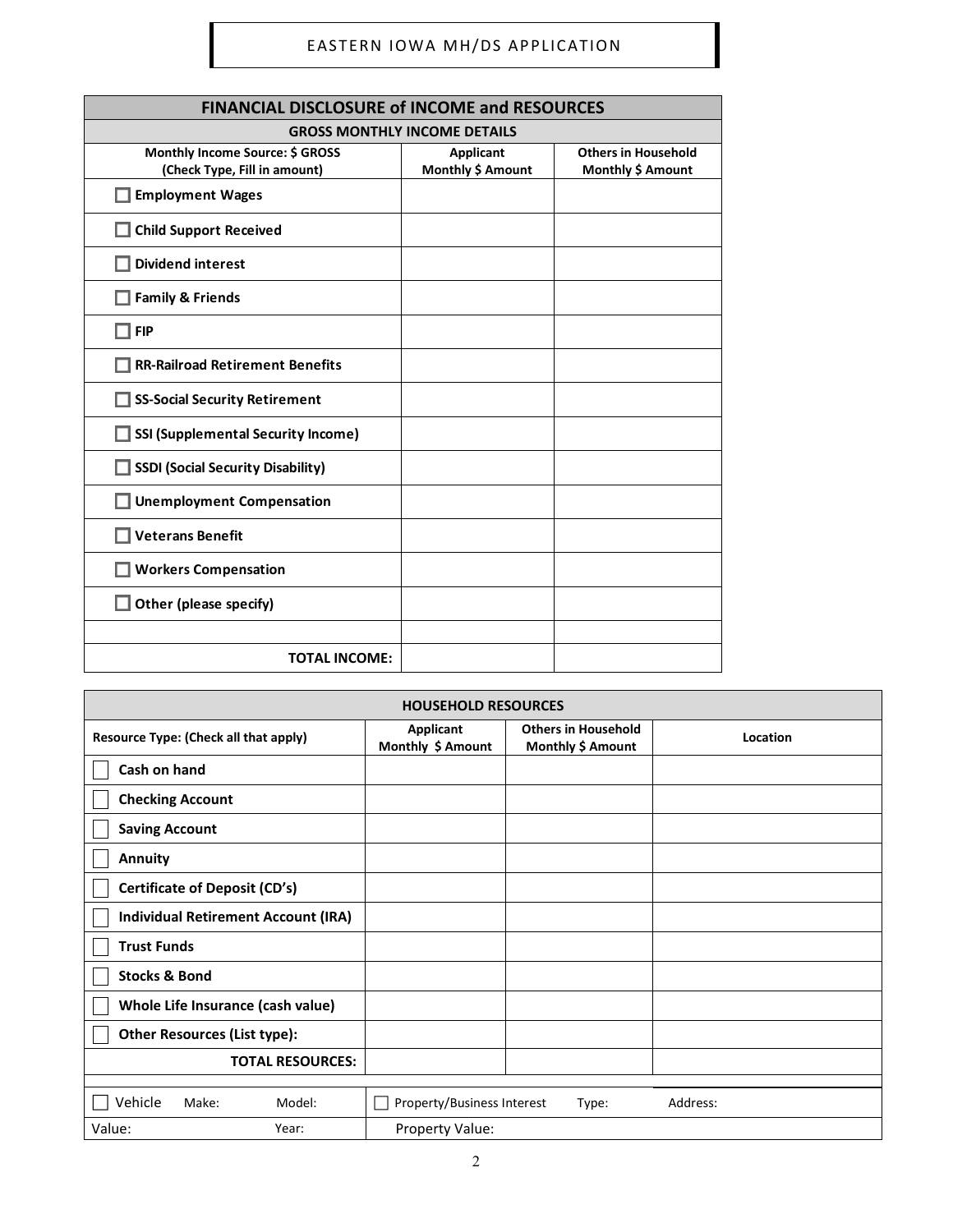| LEGAL REPRESENTATIVE, CONSERVATOR, POWER OF ATTORNEY OR PROTECTIVE PAYEE                             |       |          |        |  |  |  |  |  |  |
|------------------------------------------------------------------------------------------------------|-------|----------|--------|--|--|--|--|--|--|
| Do you have a legal representative, conservator, power of attorney or protective payee?<br>Yes<br>No |       |          |        |  |  |  |  |  |  |
| Legal Representative                                                                                 | Name: | Address: | Phone: |  |  |  |  |  |  |
| <b>Protective Payee</b>                                                                              | Name: | Address: | Phone: |  |  |  |  |  |  |
| Conservator                                                                                          | Name: | Address: | Phone: |  |  |  |  |  |  |
| Power of Attorney                                                                                    | Name: | Address: | Phone: |  |  |  |  |  |  |

| <b>EDUCATION LEVEL</b>      | <b>REFERRAL SOURCE</b>       |           |  |
|-----------------------------|------------------------------|-----------|--|
| Years of Education:<br>None | <b>Community Corrections</b> | Physician |  |
| H.S. Diploma                | Family and/or Friends        | RCF/ICF   |  |
| <b>GED</b>                  | Hospital                     | Self      |  |
| Associates                  | Social Service               | Other     |  |
| <b>Bachelors or Higher</b>  |                              |           |  |

| <b>CURRENT EMPLOYMENT STATUS</b>                                                                                   |                                 |                                  |  |  |  |
|--------------------------------------------------------------------------------------------------------------------|---------------------------------|----------------------------------|--|--|--|
| Employed, Full Time                                                                                                | Retired                         | Unemployed, available for work   |  |  |  |
| Employed, Part Time                                                                                                | Seasonally employed             | Unemployed, unavailable for work |  |  |  |
| Homemaker                                                                                                          | Sheltered work employment       | Vocational Rehabilitation        |  |  |  |
| In the Armed Forces                                                                                                | Student                         | Volunteer                        |  |  |  |
| Other, Not applicable                                                                                              | Supported employment            | Work Activity Employment         |  |  |  |
|                                                                                                                    |                                 |                                  |  |  |  |
|                                                                                                                    | <b>HEALTH INSURANCE TYPE</b>    |                                  |  |  |  |
| <b>Other</b><br><b>No Insurance</b><br><b>Medicare</b><br><b>MEPD-Medicaid for Employed Persons w/Disabilities</b> |                                 |                                  |  |  |  |
| <b>Private Third Party Health Insurance</b>                                                                        | <b>Iowa Medicaid (Iowa DHS)</b> |                                  |  |  |  |
| <b>Medicaid State ID#:</b><br>Policy #:                                                                            |                                 |                                  |  |  |  |
| Name of Health Insurance Plan:<br><b>MCOs</b> (circle one if applicable):<br>2. Iowa Total Care<br>1. Amerigroup   |                                 |                                  |  |  |  |

| <b>APPLICATION FOR BENEFITS</b>                                                                            |  |  |  |  |  |  |  |
|------------------------------------------------------------------------------------------------------------|--|--|--|--|--|--|--|
| If you are NOT already receiving any benefits, have you applied for any of the following?                  |  |  |  |  |  |  |  |
| <b>FIP</b><br>Health Insurance Care Coverage<br>RR-Railroad Retirement Benefits                            |  |  |  |  |  |  |  |
| SSDI (Social Security Disability)<br>SSI (Supplemental Security Income)<br>SS (Social Security Retirement) |  |  |  |  |  |  |  |
| Veteran's Benefits<br><b>Unemployment Compensation</b><br>Workers compensation                             |  |  |  |  |  |  |  |
|                                                                                                            |  |  |  |  |  |  |  |
| What is the status of your benefit application(s)                                                          |  |  |  |  |  |  |  |
| Approved, but not started<br>Denied<br>Pending<br>Other                                                    |  |  |  |  |  |  |  |
|                                                                                                            |  |  |  |  |  |  |  |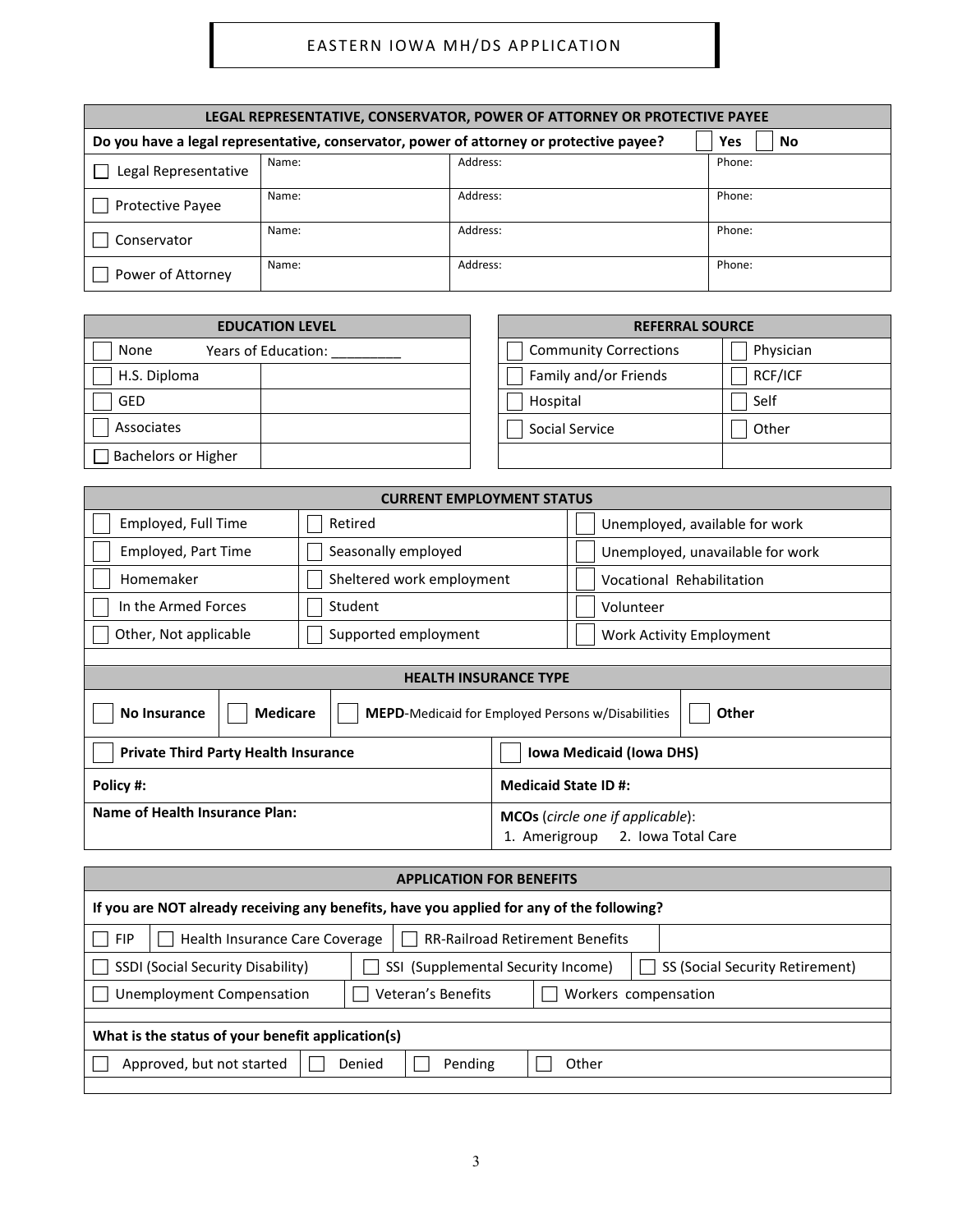| <b>CURRENT CASE MANAGER, SOCIAL WORKER, CARE COORDINATOR</b> |  |          |  |  |  |  |
|--------------------------------------------------------------|--|----------|--|--|--|--|
| Name:                                                        |  |          |  |  |  |  |
| <b>Agency Name:</b>                                          |  |          |  |  |  |  |
| <b>Address:</b>                                              |  | Phone #: |  |  |  |  |
| City, Zip Code                                               |  |          |  |  |  |  |

| <b>EMERGENCY CONTACT</b> |  |                      |  |  |
|--------------------------|--|----------------------|--|--|
| Name                     |  | <b>Relationship:</b> |  |  |
| <b>Address:</b>          |  | Phone #:             |  |  |
| City, Zip Code           |  |                      |  |  |

| PERSON COMPLETING THE FORM (IF OTHER THAN APPLICANT) |  |          |  |  |  |  |  |  |
|------------------------------------------------------|--|----------|--|--|--|--|--|--|
| <b>Relationship:</b><br>Name:                        |  |          |  |  |  |  |  |  |
| <b>Address:</b>                                      |  | Phone #: |  |  |  |  |  |  |
| City, Zip, Code                                      |  |          |  |  |  |  |  |  |

| Required Documents to validate data listed in application: | <b>Services Requested:</b>         |
|------------------------------------------------------------|------------------------------------|
| <b>Picture ID</b>                                          | <b>Mental Health Services</b>      |
| <b>Proof of Social Security #</b>                          | <b>Residential Services</b>        |
| <b>Proof of Address</b>                                    | <b>Vocational Services</b>         |
| <b>Proof of Income</b>                                     | <b>Other Services-Please list:</b> |
| Letter of Court Appointment (If applicable)                |                                    |
|                                                            |                                    |
| Disability Group:<br>(42) ID<br>(40) MI                    | $(43)$ DD<br>$(47)$ BI             |
| Diagnosis (if known):                                      |                                    |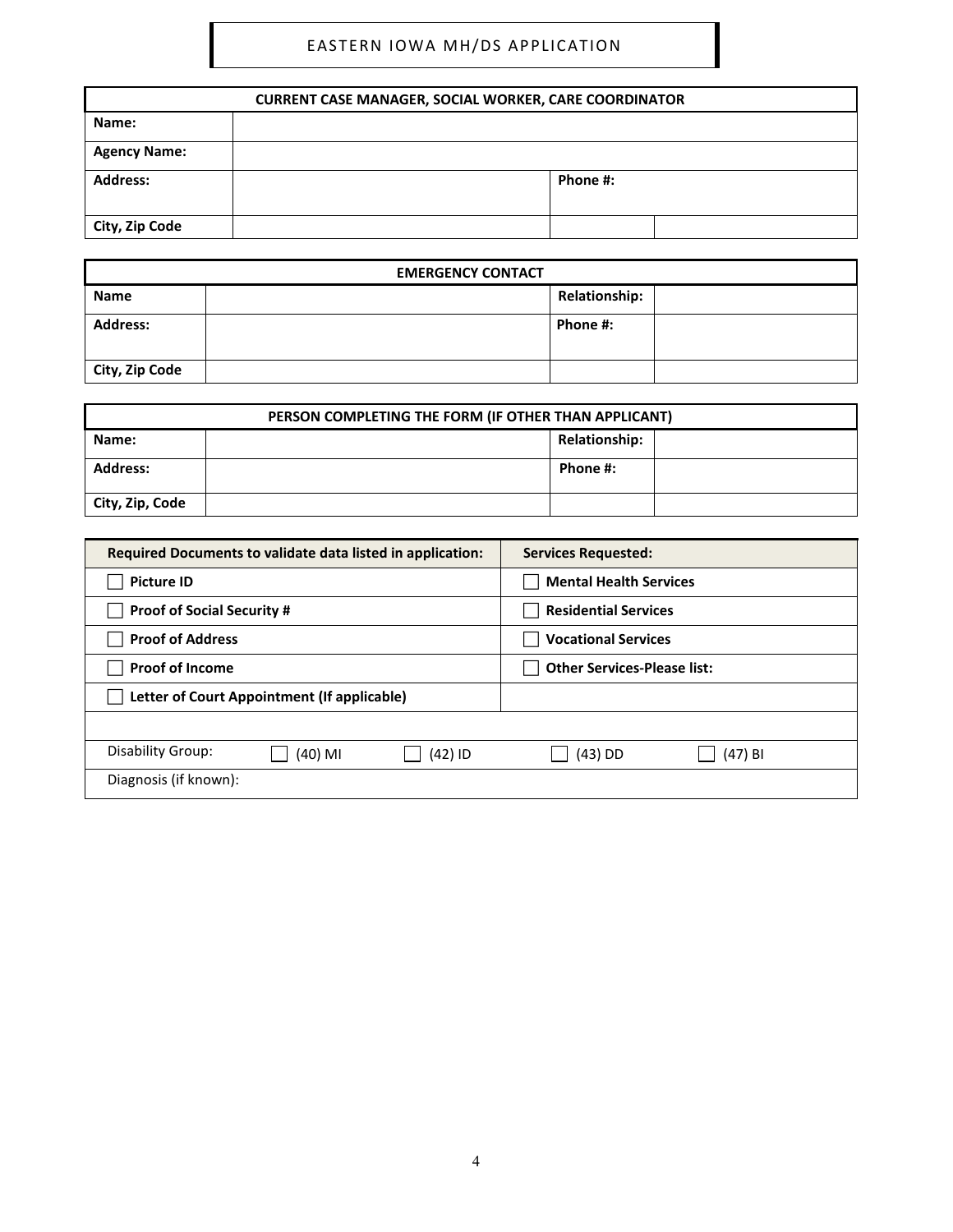| <b>PLEASE READ BEFORE SIGNING</b>                                                                                                                                                                                                                                                                                                                                                                   |      |  |  |  |
|-----------------------------------------------------------------------------------------------------------------------------------------------------------------------------------------------------------------------------------------------------------------------------------------------------------------------------------------------------------------------------------------------------|------|--|--|--|
| Your application must be complete or there may be a delay in the funding decision. If you need<br>٠<br>assistance to complete this application, please contact your local county office.                                                                                                                                                                                                            |      |  |  |  |
| I agree to inform the local county office of any changes provided in this application within 10 days of<br>the change.                                                                                                                                                                                                                                                                              |      |  |  |  |
| I understand I may be expected to contribute toward the cost of my services after receiving a Notice<br>of Decision. This includes client participation at a Residential Care Facility. Failure to comply with the<br>Notice of Decision may result in the termination of funding.                                                                                                                  |      |  |  |  |
| I hereby attest that the information I have provided is true and correct to the best of my knowledge. I also<br>give permission to release this information to verify and/or communicate eligibility for the assistance<br>requested. I also understand that this is a government document and if I knowingly provide false<br>information, the Region has the right to pursue collection of funds. |      |  |  |  |
| x                                                                                                                                                                                                                                                                                                                                                                                                   |      |  |  |  |
| <b>Signature of Applicant</b>                                                                                                                                                                                                                                                                                                                                                                       | Date |  |  |  |
| x                                                                                                                                                                                                                                                                                                                                                                                                   |      |  |  |  |
| <b>Signature of Legal Representative</b>                                                                                                                                                                                                                                                                                                                                                            | Date |  |  |  |

(*Application must be signed or witnessed and dated to be considered for assistance.)*

#### **RIGHT OF APPEAL**

If you do not agree with the action of the local County office or the Region you may request a reconsideration of the decision. You will receive a Notice of Decision that will explain the appeal process.

| <b>REGIONAL CONTACT INFORMATION</b>                              |                                                |                   |  |  |  |
|------------------------------------------------------------------|------------------------------------------------|-------------------|--|--|--|
| <b>Address:</b><br><b>County Member:</b><br>Phone & Fax #:       |                                                |                   |  |  |  |
| Cedar County                                                     | <b>Cedar County Courthouse</b>                 | 563-886-1726      |  |  |  |
|                                                                  | 400 Cedar St .Tipton IA, 52772                 | fax: 563-886-1437 |  |  |  |
| <b>Clinton County</b>                                            | <b>Clinton County Administrative Building</b>  | 563-244-0563      |  |  |  |
|                                                                  | 1900 N 3rd St . Clinton IA, 52732              | fax: 563-243-9027 |  |  |  |
| Jackson County                                                   | Jackson County Penrose Annex                   | 563-652-1743      |  |  |  |
| 311 W. Platt Maquoketa, IA 52060<br>fax: 563-652-0337            |                                                |                   |  |  |  |
| <b>Muscatine County</b>                                          | <b>Muscatine County Community Services</b>     | 563-263-7512      |  |  |  |
| 315 Iowa Ave., Suite 1, Muscatine, IA 52761<br>fax: 563-262-9378 |                                                |                   |  |  |  |
| <b>Scott County</b>                                              | Scott County Administrative Center . 4th Floor | 563-326-8723      |  |  |  |
|                                                                  | 600 W 4 <sup>th</sup> St . Davenport, IA 52801 | fax: 563-326-8730 |  |  |  |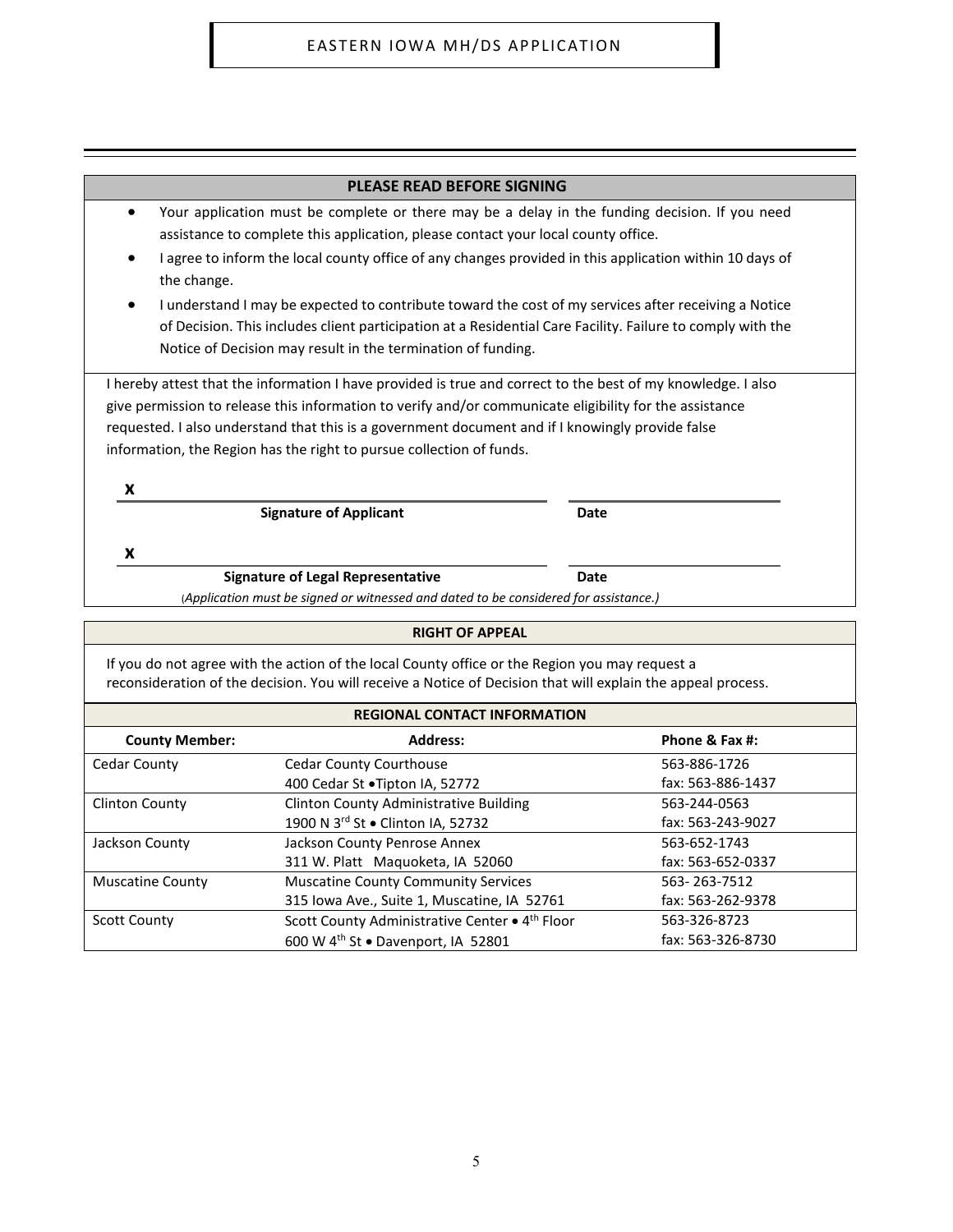## Eastern Iowa Mental Health and Disability Services Region Authorization to Obtain and/or Disclose Confidential Information

| Name:                                                                                                                                                                                                                                                                             |           |        | Date of Birth:                                                                |  |                     |                                         | SSN: | $XXX-XX-$                                            |
|-----------------------------------------------------------------------------------------------------------------------------------------------------------------------------------------------------------------------------------------------------------------------------------|-----------|--------|-------------------------------------------------------------------------------|--|---------------------|-----------------------------------------|------|------------------------------------------------------|
| Address:                                                                                                                                                                                                                                                                          |           |        |                                                                               |  |                     | Phone Number:                           |      |                                                      |
| I, or my authorized Legal Representative, hereby authorize the (Named) County to release, obtain and/or re-disclose verbal,<br>electronic or written protected health information (PHI) about me as described:<br>Named County:<br>Address:                                       |           |        |                                                                               |  |                     | Phone Number:                           |      |                                                      |
|                                                                                                                                                                                                                                                                                   |           |        |                                                                               |  |                     |                                         |      |                                                      |
| <b>TYPES OF CONFIDENTIAL INFORMATION</b>                                                                                                                                                                                                                                          |           |        |                                                                               |  |                     | To Release Information and records to:  |      |                                                      |
| Name and other identifying information                                                                                                                                                                                                                                            |           |        |                                                                               |  |                     | To Obtain Information and records from: |      |                                                      |
| Diagnoses, histories, treatments, assessments,<br>hospitalization, and other health care information.                                                                                                                                                                             |           |        | (Please check applicable Provider or Agency)                                  |  |                     |                                         |      |                                                      |
| Medications                                                                                                                                                                                                                                                                       |           |        | <b>Community Services Network (CSN)</b><br>Department of Human Services (DHS) |  |                     |                                         |      |                                                      |
| Test results                                                                                                                                                                                                                                                                      |           |        |                                                                               |  |                     | Iowa Medicaid Enterprise (IME)          |      |                                                      |
|                                                                                                                                                                                                                                                                                   |           |        |                                                                               |  |                     | Social Security Administration          |      |                                                      |
| Laboratory results                                                                                                                                                                                                                                                                |           |        |                                                                               |  |                     |                                         |      |                                                      |
| <b>Consultation reports</b>                                                                                                                                                                                                                                                       |           |        |                                                                               |  |                     |                                         |      |                                                      |
| <b>Discharge Summaries</b>                                                                                                                                                                                                                                                        |           |        |                                                                               |  |                     |                                         |      |                                                      |
| All Health-Related information without exception.                                                                                                                                                                                                                                 |           |        |                                                                               |  |                     |                                         |      |                                                      |
| Other:                                                                                                                                                                                                                                                                            |           |        |                                                                               |  |                     |                                         |      |                                                      |
|                                                                                                                                                                                                                                                                                   |           |        |                                                                               |  |                     |                                         |      |                                                      |
| INCLUDING CONFIDENTIAL INFORMATION AND RECORDS                                                                                                                                                                                                                                    |           |        |                                                                               |  |                     |                                         |      |                                                      |
| <b>Protected By State And Federal Laws</b>                                                                                                                                                                                                                                        |           |        |                                                                               |  | Individual/Relative |                                         |      |                                                      |
| Psychological, Psychiatric and Mental Health                                                                                                                                                                                                                                      |           |        |                                                                               |  |                     |                                         |      |                                                      |
| Alcohol and Substance Abuse                                                                                                                                                                                                                                                       |           |        |                                                                               |  |                     |                                         |      |                                                      |
| HIV/AIDS-Relate Diagnosis, Treatment, Tests                                                                                                                                                                                                                                       |           | Other: |                                                                               |  |                     |                                         |      |                                                      |
| <b>Psychotherapy Notes</b>                                                                                                                                                                                                                                                        |           |        |                                                                               |  |                     |                                         |      |                                                      |
| This information will be used for the purpose of:                                                                                                                                                                                                                                 |           |        |                                                                               |  |                     |                                         |      | I Authorize Re-Disclosures of 3rd Party Information: |
| <b>Benefits Eligibility</b><br>Referral                                                                                                                                                                                                                                           | Treatment |        | Yes                                                                           |  | Please Specify:     |                                         |      |                                                      |
| Other:                                                                                                                                                                                                                                                                            |           |        | No                                                                            |  |                     |                                         |      |                                                      |
|                                                                                                                                                                                                                                                                                   |           |        |                                                                               |  |                     |                                         |      |                                                      |
| <b>ACKNOWLEDGEMENT OF PRIVACY RIGHTS AND PROTECTIONS</b>                                                                                                                                                                                                                          |           |        |                                                                               |  |                     |                                         |      |                                                      |
| A. I understand that I can refuse to sign this authorization, but failure to provide access to information necessary for the funding and                                                                                                                                          |           |        |                                                                               |  |                     |                                         |      |                                                      |
| implementation of services may be a basis for denial of service funding.<br><b>B.</b> I also have the right to revoke or cancel this authorization in writing by contacting:                                                                                                      |           |        |                                                                               |  |                     |                                         |      |                                                      |
| <b>Community Services Director:</b>                                                                                                                                                                                                                                               |           |        | Address:                                                                      |  |                     |                                         |      |                                                      |
| Cancellation will take effect when the program receives my written revocation, except to the extent action has already been taken based on                                                                                                                                        |           |        |                                                                               |  |                     |                                         |      |                                                      |
| my authorization. I may revoke consent orally for federally assisted drug and alcohol abuse programs. I understand that I may inspect or                                                                                                                                          |           |        |                                                                               |  |                     |                                         |      |                                                      |
| copy the information to be used or disclosed, unless access is restricted by law. Information regarding my health care, including payment<br>for health care, is protected by federal laws and regulations, including Health Insurance Portability and Accountability Act of 1996 |           |        |                                                                               |  |                     |                                         |      |                                                      |
| ("HIPAA"), and the Confidentiality of Alcohol and Drug Abuse Patient Records (42 C.F.R. Part 2).                                                                                                                                                                                  |           |        |                                                                               |  |                     |                                         |      |                                                      |
| Persons and programs are not allowed to re-disclose alcohol and drug abuse treatment information without my written consent unless                                                                                                                                                |           |        |                                                                               |  |                     |                                         |      |                                                      |
| permitted to do so by law. Iowa Code Chapter 228 and other laws prohibit re-disclosure of mental health, alcohol and drug abuse<br>treatment, HIV/AIDS and other confidential information without my written consent except in certain circumstances.                             |           |        |                                                                               |  |                     |                                         |      |                                                      |
| C. I understand that not every organization that may receive a record is required to follow the rules governing use and disclosure of                                                                                                                                             |           |        |                                                                               |  |                     |                                         |      |                                                      |
| confidential information; in that circumstance, the information will no longer be protected by law and may be re-disclosed without my                                                                                                                                             |           |        |                                                                               |  |                     |                                         |      |                                                      |
| consent.<br>This authorization will expire one (1) year from the date it is signed, unless otherwise specified:                                                                                                                                                                   |           |        |                                                                               |  |                     |                                         |      |                                                      |
| X                                                                                                                                                                                                                                                                                 |           |        |                                                                               |  |                     |                                         |      |                                                      |
|                                                                                                                                                                                                                                                                                   |           |        |                                                                               |  |                     |                                         |      |                                                      |
| Signature of Individual Consenting                                                                                                                                                                                                                                                |           |        |                                                                               |  |                     | Dated                                   |      |                                                      |